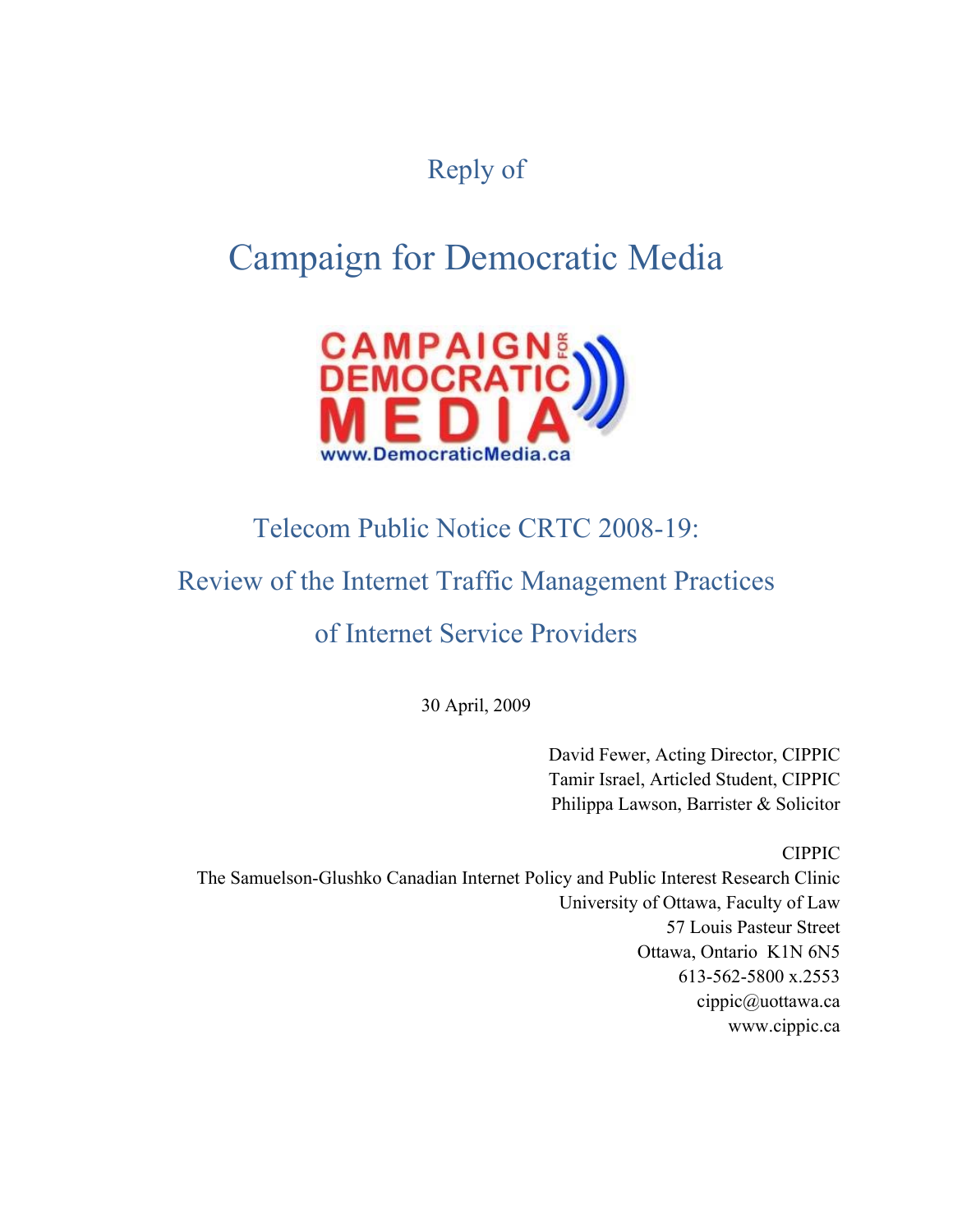| Part I                                                                                                    |    |
|-----------------------------------------------------------------------------------------------------------|----|
| a)                                                                                                        |    |
| b)                                                                                                        |    |
| $\mathbf{c})$                                                                                             |    |
| Part II                                                                                                   |    |
| Have ISPs demonstrated that congestion justifies intrusive traffic management?  11<br>a)                  |    |
| Is application-based throttling an appropriate response to this problem? 14<br>b)                         |    |
| 1)                                                                                                        |    |
| Are there feasible alternatives that are less intrusive with respect to the values<br>$\overline{ii}$     |    |
|                                                                                                           |    |
| iii) Do the benefits of current ISP traffic management measures outweigh the detrimental                  |    |
|                                                                                                           |    |
|                                                                                                           | 34 |
| The Presence of Competition does not Justify Behaviour that would otherwise Violate<br>a)                 |    |
|                                                                                                           |    |
| b)                                                                                                        |    |
| $\ddot{1}$                                                                                                |    |
| The justness of targeted P2P throttling depends on more than the nature of P2P  37<br>$\ddot{\textbf{i}}$ |    |
| Congestion relief is not the only purpose of P2P-targeted throttling by ISPs  38<br>$\overline{111}$      |    |
| Clear evidence of discrimination against particular content producers and distributors<br>iv)             |    |
| 40                                                                                                        |    |
| V)                                                                                                        |    |
| Transparency is necessary but not sufficient to justify Traffic Interference  42<br>$\rm vi)$             |    |
| Section 36: Controlling Content or Influencing the Meaning or Purpose of a<br>c)                          |    |
|                                                                                                           | 43 |
| Significant distortions or delays of telecommunications influence the meaning or<br>$\overline{1}$        |    |
|                                                                                                           |    |

### Table of Contents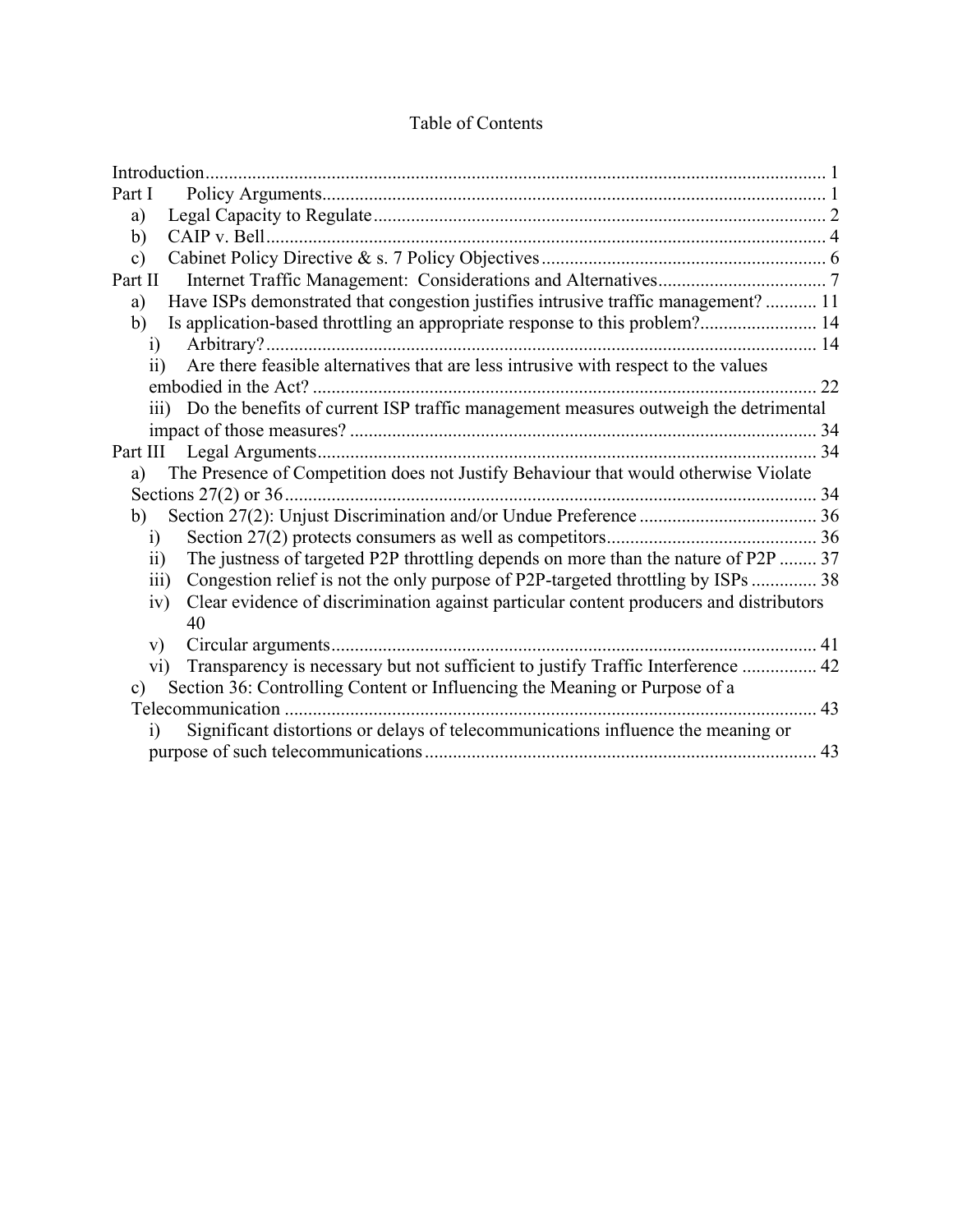## **Introduction**

- 1. In accordance with the procedure set out in CRTC Telecom Public Notice CRTC 2008-  $19<sub>1</sub><sup>1</sup>$  we offer the Reply submissions of the Campaign for Democratic Media (CDM).
- 2. We organize this Reply into three sections:
	- a. Part I addresses policy considerations explicitly or implicitly identified in the Public Notice and addressed in Comments submitted to the Commission;
	- b. Part II addresses internet traffic management practices, considerations and alternatives raised by third party Comments submitted to the Commission; and
	- c. Part III addresses third parties' Comments' legal arguments in respect of interpretation of:
		- i. the subsection 27(2) prohibition against unjust discrimination, and
		- ii. the section 36 prohibition against controlling the content or influencing the meaning or purpose of telecommunications.

## **Part I Policy Arguments**

- 3. In this Part of our Reply, we address three claims raised in Comments to the Commission:
	- a. first, we reject assertions that the Commission has no role to play in establishing standards or practices for managing internet traffic on Canada's ISP networks;
	- b. second, we reply to the manner in which parties have characterized the decision in *CAIP* v. *Bell*;<sup>2</sup> and
	- c. third, we reply to arguments in respect of interpretations of:
		- i. the policy objectives of the *Telecommunications*  $\text{Act}^3$  set out in section 7 (the "Policy Objectives");

<sup>&</sup>lt;sup>1</sup> CRTC Telecom Public Notice 2008-19 [Public Notice].

<sup>&</sup>lt;sup>2</sup> CRTC Telecom Decision 2008-108 [*Bell* v. *CAIP*].

S.C. 1993, c. 38, T-3.4 (as amended) [*Telecommunications Act*].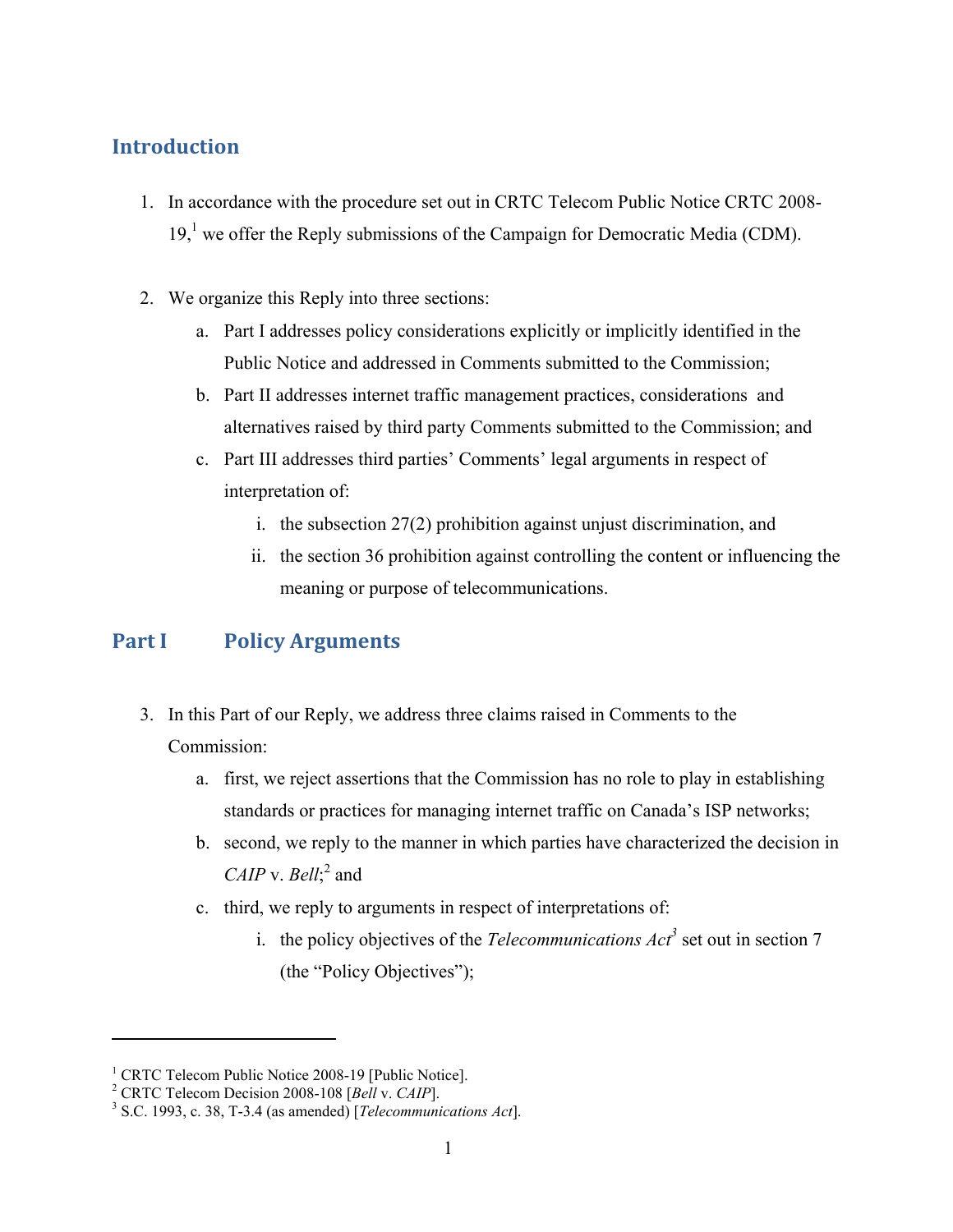- ii. the Cabinet Policy Directive of December 14, 2006 (the "Policy Direction"); $<sup>4</sup>$  and</sup>
- iii. the interplay between the Policy Objectives and the Policy Direction.

#### **a) Legal Capacity to Regulate**

- 4. At the outset, in general reply to the Comments of parties, CIPPIC and the CDM reiterate that there *is* a role for the Commission to play in regulating the traffic management practices of Canadian ISPs. Canadian ISPs *have* in the past unjustly discriminated against third parties in the provision of telecommunications services. Canadian ISPs *have* interfered with internet traffic for the purposes of controlling the content or influencing the meaning or purpose of telecommunications. There is no reason that Canadian ISPs cannot again engage in such conduct at some point in the future.
- 5. Past acts of internet traffic interference by Canadian ISPs constitute some of the most egregious violations of the principle of network neutrality in the world.
- 6. In 2005, TELUS blocked subscriber access to union website critical of TELUS.<sup>5</sup> The website contained constitutionally protected speech. Those expressing themselves on the site had not been found to have violated any law. TELUS claimed that the union website contained confidential information and was attempting to harass and intimidate workers by publishing their pictures. TELUS only subsequently obtained a court order prohibiting the union from posting photos with the intent of intimidating or threatening TELUS employees, contractors, customers, suppliers and others. The order did not authorize TELUS' actions or otherwise sanction blocking access to content.

<sup>4</sup> Directive of Governor in Council's Order issuing a Direction to the CRTC on *Implementing the Canadian Telecommunications Policy Objectives*, P.C. 2006-1534, 14 December 2006 [Policy Direction]. 5

 $<sup>5</sup>$  Sorcha McGinnis, "Future Not So Friendly – TELUS Blocks Union Website" Edmonton Sun (24 July,</sup> 2005)<online: http://www.edmontonsun.com/News/Canada/2005/07/24/1145417-sun.html>.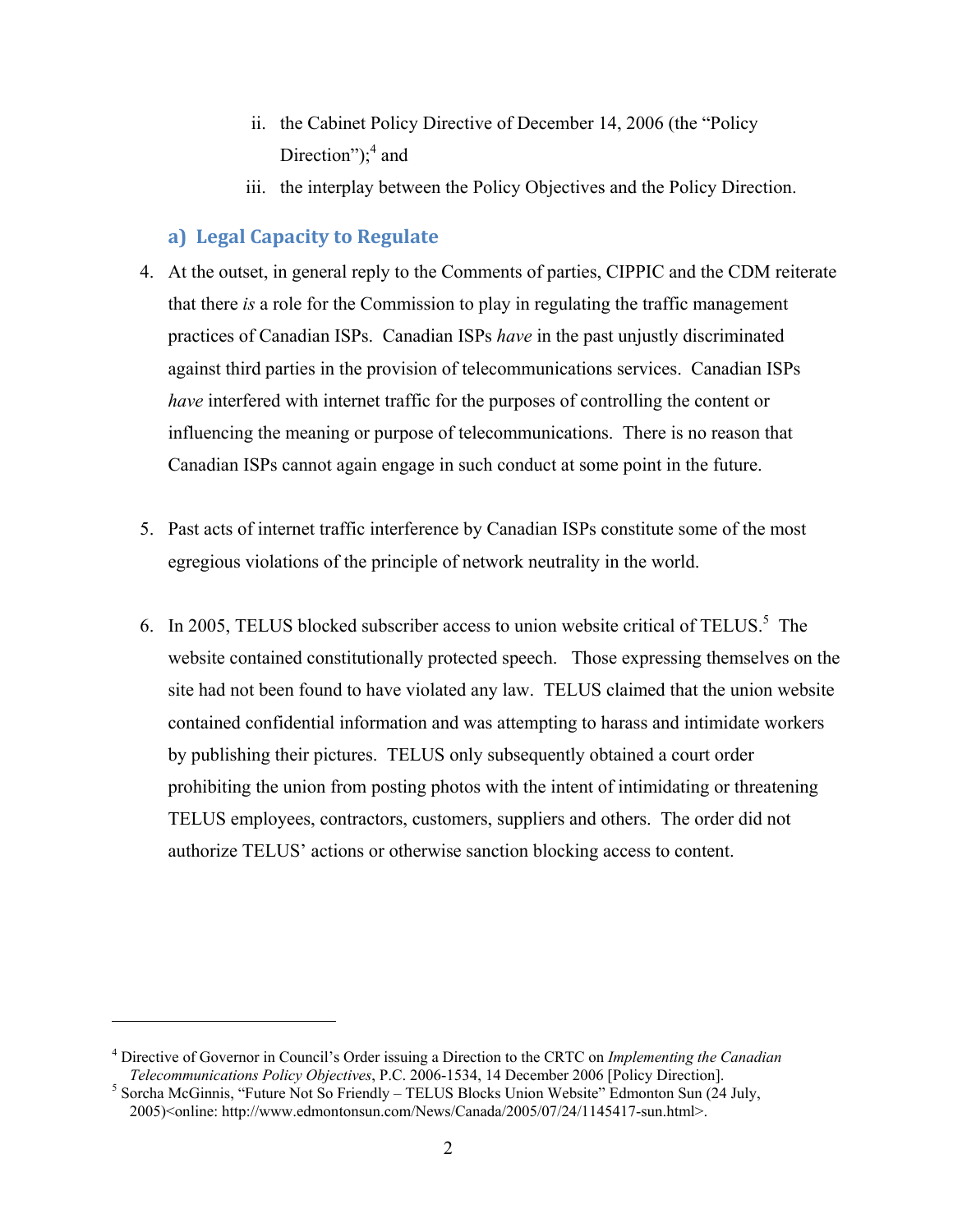- 7. In 2006, Shaw sought to impose a \$10 "enhancement" charge for VOIP users. services competing with their own offering. $6$  This raised competitive concerns: Shaw's more expensive competitive VOIP service was made more economically competitive by the fee.
- 8. CDM submits that these two examples provide clear examples of unjust discrimination (against content in the case of TELUS and against applications service providers and their customers in the case of Shaw) and of interference with internet traffic motivated by a desire to control or influence content. CDM submits that these cases exemplify ISP behaviours that are simply beyond the pale: a consensus exists, in Canada and elsewhere, that regulators *should* disallow ISP interference in internet traffic on the basis of:
	- a. its legal content, or

- b. anti-competitive considerations pertaining to third party services or applications that compete with services offered by the ISP (that is, services other than provision of basic internet access).
- 9. In both of these cases, the ISPs involved were motivated by considerations other than traffic management. However, even some "pure" traffic management behaviours are also clearly beyond the pale. For example, RST packet injection – resetting TCP connections without regard to network traffic load – has been found to violate the United States' Federal Communications Commission's regulatory framework as an "unreasonable traffic management practice". $7$
- 10. Again, CDM suggests that a consensus exists in Canada and elsewhere that this practice masquerading as a users' computer and resetting the connection between the user's computer and that of the file recipient – is not a permissible internet traffic management

<sup>&</sup>lt;sup>6</sup> Mark Els, "Vonage says Shaw breaching net neutrality", ITWorldCanada.com (14 Mar 2006) < online: http://www.itworldcanada.com/Pages/Docbase/ViewArticle.aspx?id=idgml-8fb97dc8-19c4-4fca-b355 c07be1e7dea7>. 7 *Free Press* v. *Comcast*, No. 08-183 (F.C.C. 2008), 2008 WL 3862114 <online:

http://www.fcc.gov/Daily\_Releases/Daily\_Digest/2008/dd080820.html> [*Comcast*].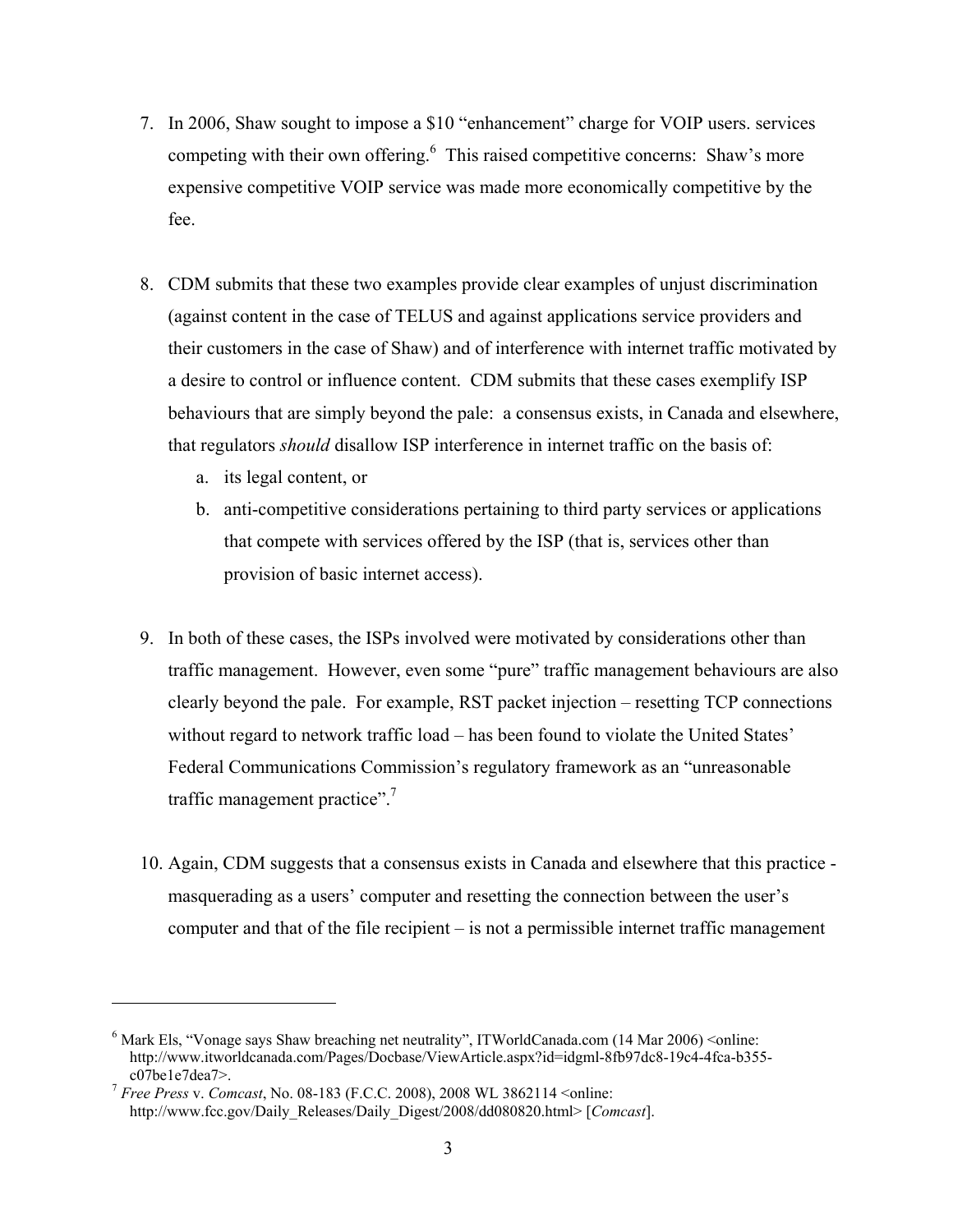practice. CDM asserts that such a practice would violate the Act's prohibitions against unjust discrimination and controlling or influencing content.

- 11. CDM observes that Comcast, a cable service provider, targeted P2P applications for special treatment in its initial traffic management solution. P2P is a viable vector for the delivery of video content and accordingly competes with cable television. CDM urges the Commission to apply particular skepticism to any traffic management practices adopted by a Canadian ISP that targets P2P applications while serendipitously leaving untouched the ISP's competing video offering, whether online or offline.
- 12. The Commission enjoys the capacity to regulate the Canadian internet to uphold the principles of network neutrality. The CDM urges the Commission to use those tools where warranted.

### **b) CAIP v. Bell**

13. The CRTC's 2008 decision in *CAIP* v. *Bell*<sup>8</sup> figures prominently in the Comments of several parties to this proceeding. For example, Bell's Comment begins in paragraph 4 with a summary of that proceeding, and continues in paragraph 5 with the following statement:

> The Commission further noted that Bell Canada has established that P2P file-sharing applications can make disproportionate use of the network such that the traffic shaping approach that Bell Canada has implemented on its network is the only practical option that is technologically and economically suitable, at this time, for addressing congestion in its DSL network. Finally, the Commission determined that Bell Canada's trafficshaping practices did not violate sections  $27(2)$  or 36 of the Act.<sup>9</sup>

14. Similarly, in paragraph 11, Bell states that:

the Commission has recently determined that Bell Canada's traffic shaping practices do not violate sections 27(2) or 36 of the *Act*. 10

<sup>8</sup> Note 2 above.

<sup>&</sup>lt;sup>9</sup> Comments of Bell Aliant Regional Communications, Limited Partnership and Bell Canada (23 February 2009), para 5 [Bell]. 10 *Ibid*. at para. 11.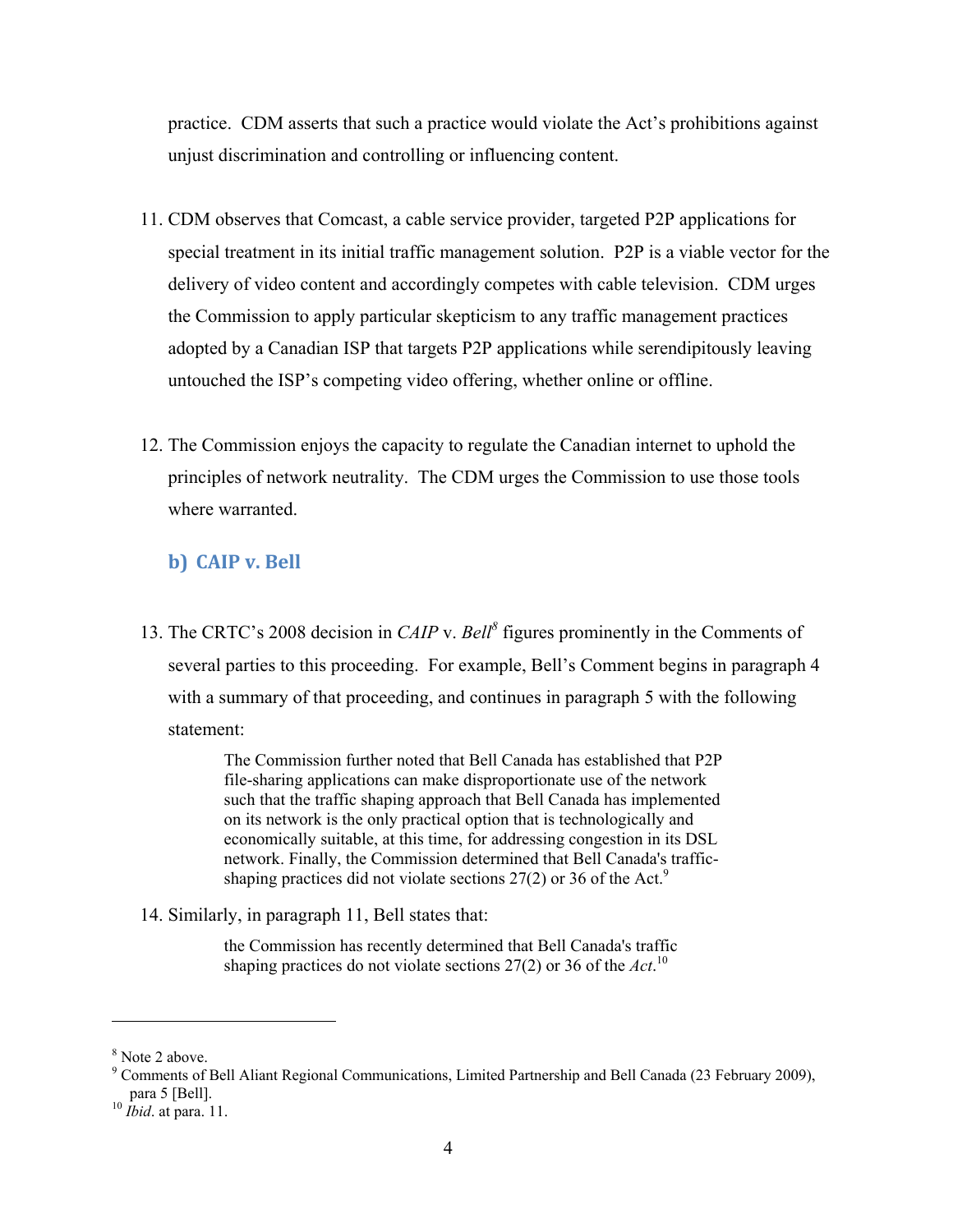- 15. With respect, these positions overstate the reach of the Commission's decision. First, the Commission is very careful to base its conclusions on "the evidence on the record" before it.<sup>11</sup> Had the Commission had different, further or other evidence before it, it may well have reached a different conclusion in *CAIP* v. *Bell*. Parties to the present Public Notice, including the CDM, have submitted substantial evidence to the Commission that was not available to it in *CAIP* v. *Bell*. The CDM submits that on the basis of this evidence, it is open to the Commission to reach a different conclusion than it reached in *CAIP* v. *Bell*. The CDM further submits that this evidence suggests that some ISPs' practices of arbitrarily throttling internet users using a particular application, and doing so in the absence of congestion on the network, justifies Commission intervention.
- 16. Second, the matter before the Commission in *CAIP* v. *Bell* related to Bell's wholesale services, not its retail business. The scope of the present Public Notice is broader than that of *CAIP* v. *Bell*.<sup>12</sup> It is open to the Commission to reach different conclusions in this Public Notice given the broad scope of the Commission's inquiry and the evidence available to it.
- 17. Third, the Commission itself recognized the importance of a comprehensive inquiry into internet traffic management practices, and, within the text of its decision in CAIP v. Bell, called for this Public Notice.<sup>13</sup> Indeed, this proceeding would hardly be necessary if Decision 2008-108 were determinative of the broader issue of throttling. Clearly, a primary purpose of this proceeding is to give parties an opportunity to present new and different evidence, so as to permit the Commission to come to a different conclusion as it did in Decision 2008-108. CDM submits that such evidence has been presented in this proceeding and that the Commission's findings in the *CAIP v. Bell* proceeding are thus in no way determinative of the issues in this proceeding.

<sup>&</sup>lt;sup>11</sup> *CAIP* v. *Bell*, note 2 above at paras. 33, 43, 45,46, 54, 66, 67 and 79.<br><sup>12</sup> Public Notice, *supra* note 1 at para. 7: "In this proceeding, the Commission will explore the current and potential Internet traffic management practices of all ISPs operating in Canada, examining both retail and wholesale services." 13 *CAIP* v. *Bell*, note 2 above at para. 80.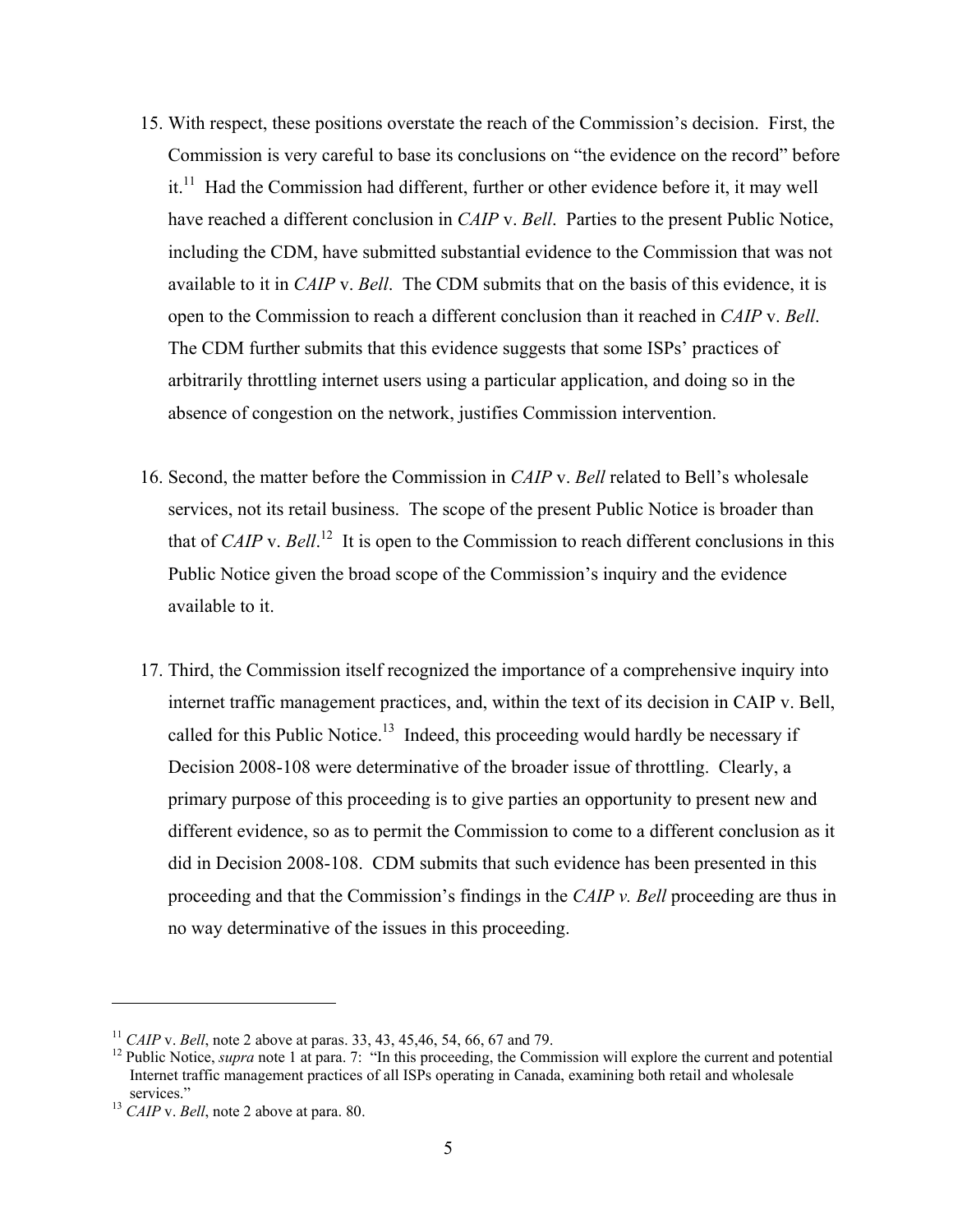18. *CAIP* v. *Bell* offers ISPs no immunity to regulation. *CAIP* v. *Bell* sanctions no particular traffic management practices. Simply, it is open to the Commission in this proceeding to establish rules that compel Canadian ISPs to safeguard the internet's historically intrinsic neutrality. CDM urges the Commission to do so.

### **c) Cabinet Policy Directive & s. 7 Policy Objectives**

- 19. At numerous points, parties to this proceeding have called upon the Commission to permit market forces to protect consumers.14 Regulators facing public policy choices in 2009 must be cognizant of the risks associated with blind and dogmatic reliance on "market forces". Reliance on market forces offers one means of achieving public policy objectives; however, those objectives are most likely to be achieved when a healthy and competitive market is coupled with a realistic appreciation of the market's limitations and the role of the regulator.
- 20. Limitations of the Canadian marketplace for ISP services include the absence of vibrant competition. Many Canadian markets enjoy only a single service provider, or at best enjoy a choice among a duopoly. The CRTC's decision in CAIP v. Bell effectively foreclosed DSL resellers from distinguishing their services from those of Bell, further foreclosing the potential for enhanced competition in broadband.
- 21. Further, ISP service providers often offer services other than broadband, such as content delivery. It is naïve to consider that the business imperatives of these services can have no effect on traffic management decisions.
- 22. Accordingly, at times regulatory action may be required to preserve the benefits of a competitive marketplace in broadband services for consumers. Failure to regulate can, at times, actually undermine the functionality of the marketplace.

<sup>14</sup> See, *e.g.*, Comment of TELUS (23 February 2009) at para. 3.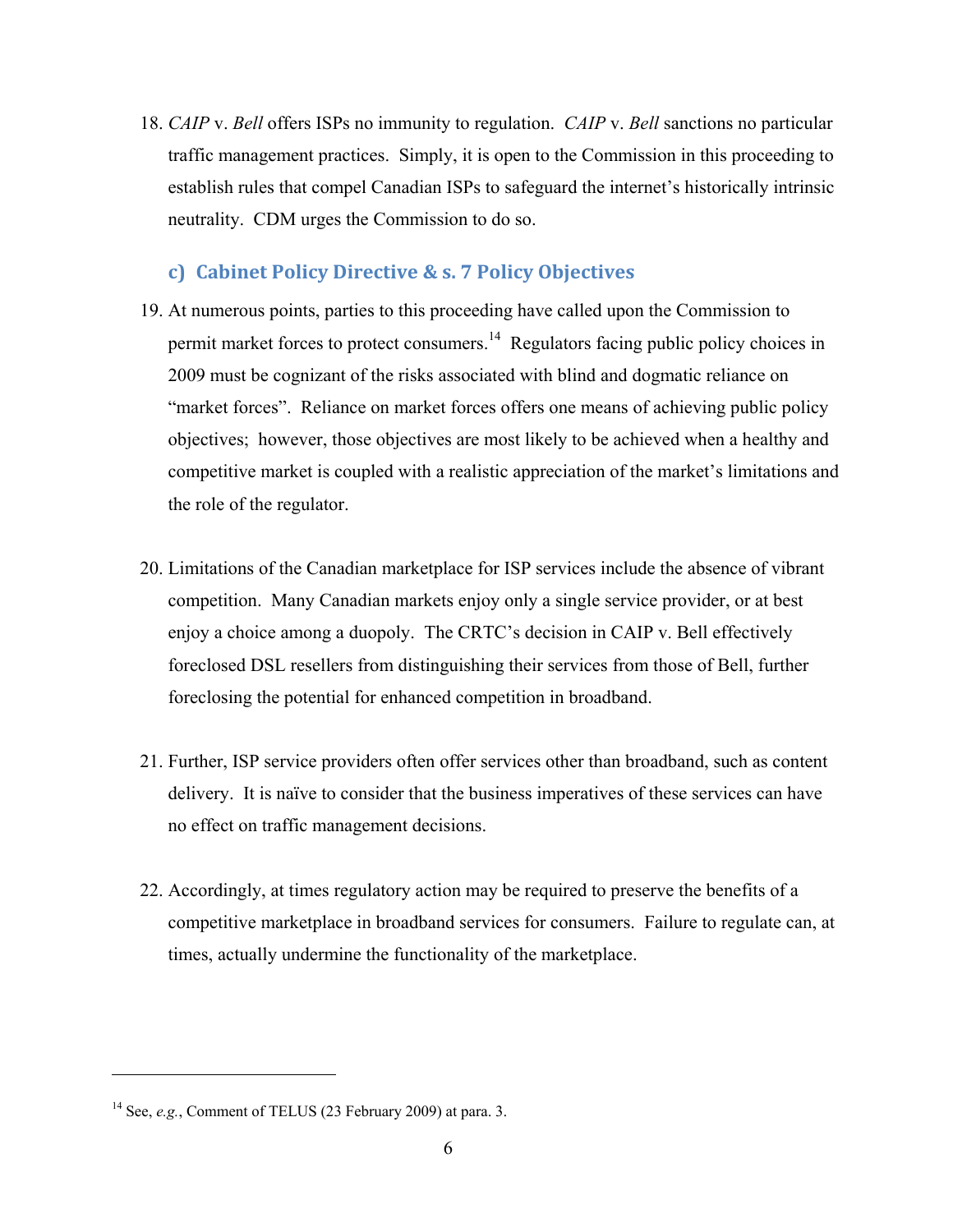- 23. Consider the question of transparency: Bell's own evidence discloses that many of its customers are unaware of the fact that they are being throttled.<sup>15</sup> This suggests that a mandate for more forthright and transparent disclosure of ISP traffic management practices is in order.
- 24. In its Comment, the CDM pointed to a number of important public policy considerations that should guide the Commission in its assessment of Canadian ISPs' traffic management practices.<sup>16</sup> These include a commitment to privacy, the maintenance of incentives to innovate, and responding to the social and economic requirements of Canadians, and are grounded in s. 7 of the *Telecommunications Act*. The Policy Directive did not repeal these Policy Objectives. Indeed, s. 7 remains law in Canada. In effect, the Policy Objectives must be read alongside the Policy Directive and be given equal weight to the Directive. The Directive mandates reliance on market forces to the greatest extent possible; the Policy Objectives pose a limit to that extent.
- 25. The framework proposed in CDM's Comment envisions a central role for market forces in shaping appropriate ISP traffic management practices. The framework proposed in CDM's comment is deferent to legitimate ISP objectives. In this way, the CDM's proposed framework is very much in line with the Policy Directive: the framework proposed by CDM calls for the CRTC to regulate only so as to ensure companies act in a manner that is minimally intrusive of the values embodied in ss. 27(2), 36 and 7 of the *Telecommunications Act*.

## **Part II Internet Traffic Management: Considerations and Alternatives**

26. As stated in CDM's initial submissions, application or protocol specific traffic management techniques violate the values embodies in the Act. They are discriminatory, they are inconsistent with the common carrier role of an ISP as protected by s.36, and

<sup>&</sup>lt;sup>15</sup> Harris-Decima, Internet Traffic Management Report, (February 3rd, 2009), p. 15 ("Just more than one third (35%) claim to be aware that this practice was being used.") in Bell, *supra* note 9. 16 Campaign for Democratic Media, Comment (23 February, 2008) at paras. 209-236.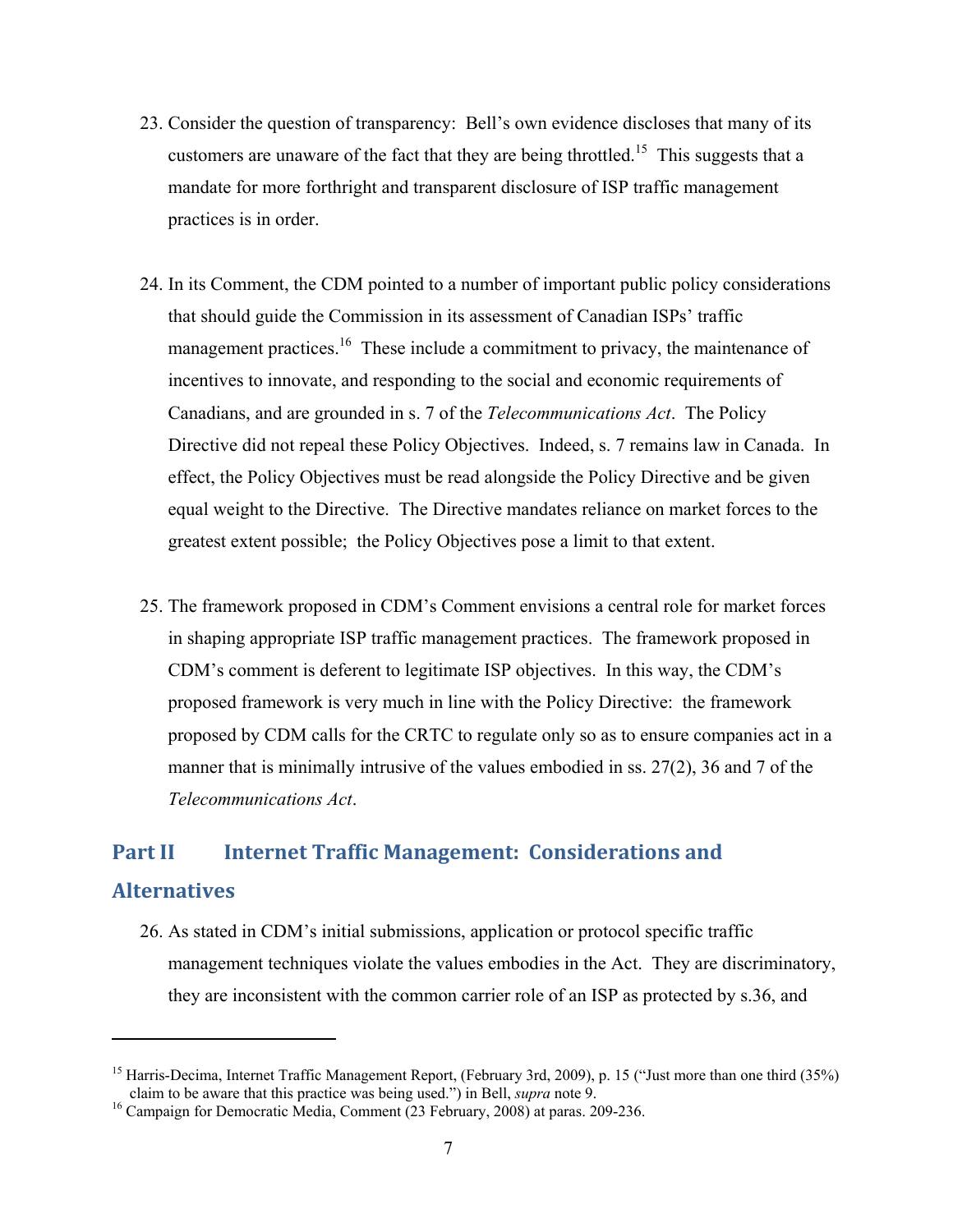they run counter to the policy objectives of the Act. ISPs have asked for a free regulatory hand so as to develop their own distinct traffic management 'philosophies'.<sup>17</sup> The CDM submits that there is little room in these 'philosophies' for the values embodied in the Act, and that current chosen ISP practices demonstrate this and demand a regulatory response to ensure these values are respected at least as far as is reasonable possible.

- 27. In its comments of February 23, 2009 to this Commission, the CDM suggested an analytical framework by which any discriminatory traffic management practices used by ISPs must be justified if they were not to amount to unjust discrimination and be prohibited by s. 27(2) of the Act.<sup>18</sup> In its comments of the same day to the Commission, the Consumer Groups suggested a similar framework for justifying activities that violate the common carrier role established for ISPs under s. 36 if such activities are to gain the requisite approval of the CRTC.<sup>19</sup> In addition, the CDM has suggested that this same justification framework can be applied to assessing whether a telecommunications practice that detracts from the policy objectives of the Act should be permitted.<sup>20</sup>
- 28. In their comments to the Commission, a number of ISPs have made various claims in justifying their practice of interfering with traffic on their networks on an applicationspecific basis. Common to all these claims is the assertion that application-based throttling is the only viable means of addressing congestion issues on ISP networks. In this section of its reply, CDM will establish that these factual assertions are inaccurate and ultimately fail to justify such ISP practices.
- 29. Ultimately, this section concludes that there are viable alternatives available to ISPs that will be at least as effective at reducing congestion on their networks with minimal impact on the values embodied in ss.  $27(2)$ , 36 and 7 of the Act. However it is clear from the fact of this proceeding that many ISPs will not adopt such measures on their own. They

<sup>&</sup>lt;sup>17</sup> Bell, *Comments to Telecom PN 2008-19*, February 23, 2009, at para. 132.<br><sup>18</sup> CDM, *Comments to Telecom PN 2008-19*, February 23, 2009, at para. 162 and following.<br><sup>19</sup> Consumers' Association of Canada ["Consumer Gro at para. 244. 20 CDM, *Comments to Telecom PN 2008-19*, February 23, 2009, at para. 170.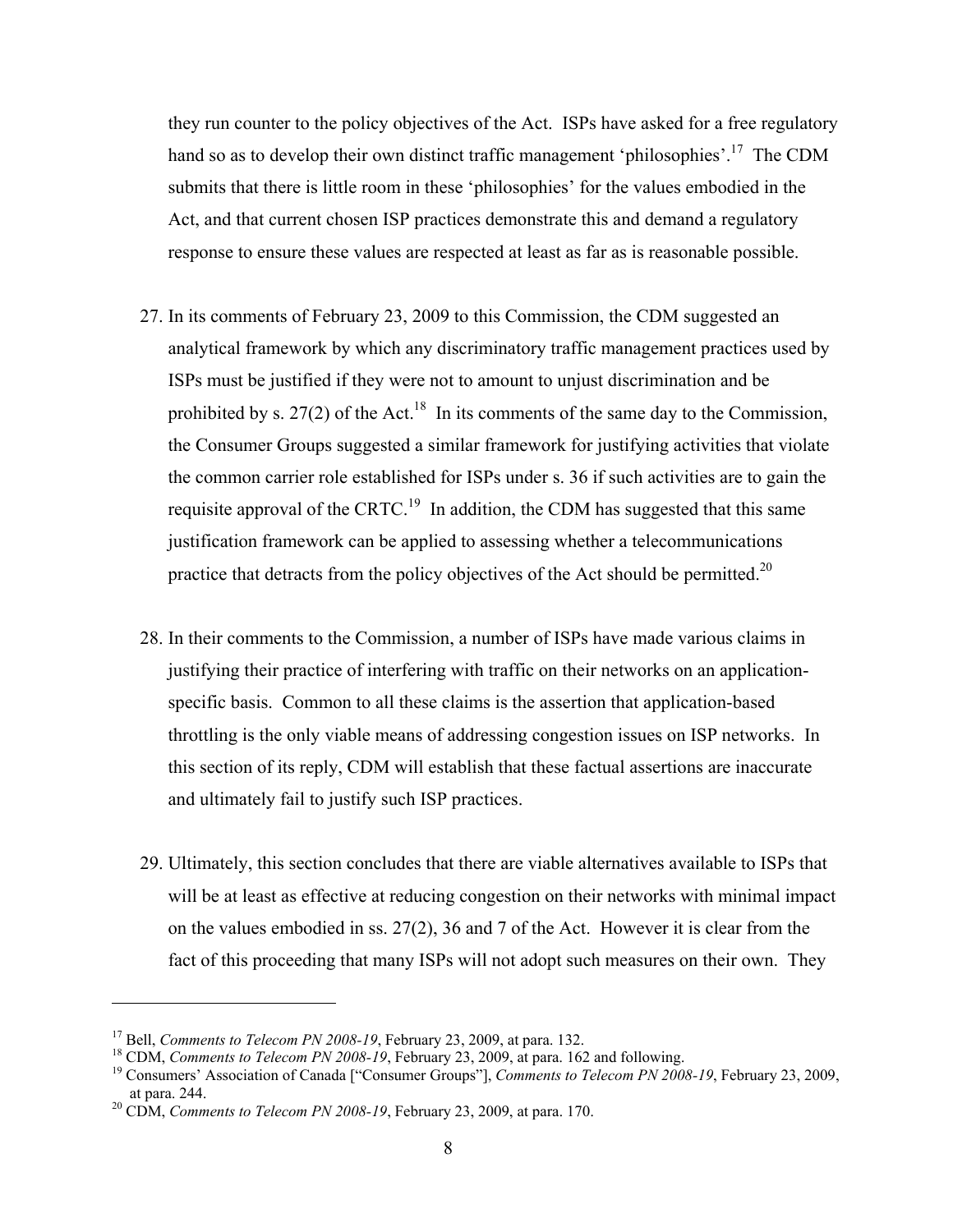have no reason to, as they are simply not sensitive to these types of values and have no incentive to pursue strategies that will further them. CDM submits that this clearly demonstrates a need for the Commission to articulate a set of guidelines to ensure that ISPs undertake future network development in a manner that is consistent with these values.

- 30. In their various submissions to this proceeding, a number of ISPs have attempted to justify their application or protocol specific traffic management practices. Perhaps not surprisingly, the evidentiary record provided by ISPs in this proceeding can be neatly categorized around a number of findings of fact made in this Commission's decision in *CAIP v. Bell*.<sup>21</sup> The Commission premised these findings, however, on the evidentiary record before it in that proceeding. CDM submits that in context of the current public notice, evidence submitted by the various ISPs fails to establish these factual findings, and therefore to justify their current application-based practices. First, ISPs claim they have the responsibility of "ensuring that its network is operated effectively and efficiently", and that this responsibility justifies using traffic management practices that are antithetical to the values protected by the Act. $^{22}$
- 31. The CDM acknowledges that ISPs are justified in establishing intrusive traffic management practices in response to congestion, but only if such congestion is demonstrably of a level that can *not* be met through reasonable provisioning alone. Even when meeting this bar, however, ISPs must still demonstrate that the methods they have chose are proportional in relation to the values protected by the Act. ISPs claim this to be the case, an provide evidence in their submission putatively establishing that, first, certain types of applications or protocols raise unique problems that cannot be met through

<sup>&</sup>lt;sup>21</sup> *CAIP v. Bell*, Telecom Decision 2008-108, November 20, 2008.<br><sup>22</sup> *Ibid.* at para. 29. In *CAIP v. Bell*, the Commission held that ISPs had this responsibility to effectively manage their networks, and found that Bell had established that there was congestion on its networks that justified such traffic management practices. In this current proceeding, a number of ISPs have claimed that their default response to congestion is provisioning, and have justified deviations from that norm only as a response to types of congestion that cannot be met with reasonable levels of provisioning alone. These claims are examined in more detail below.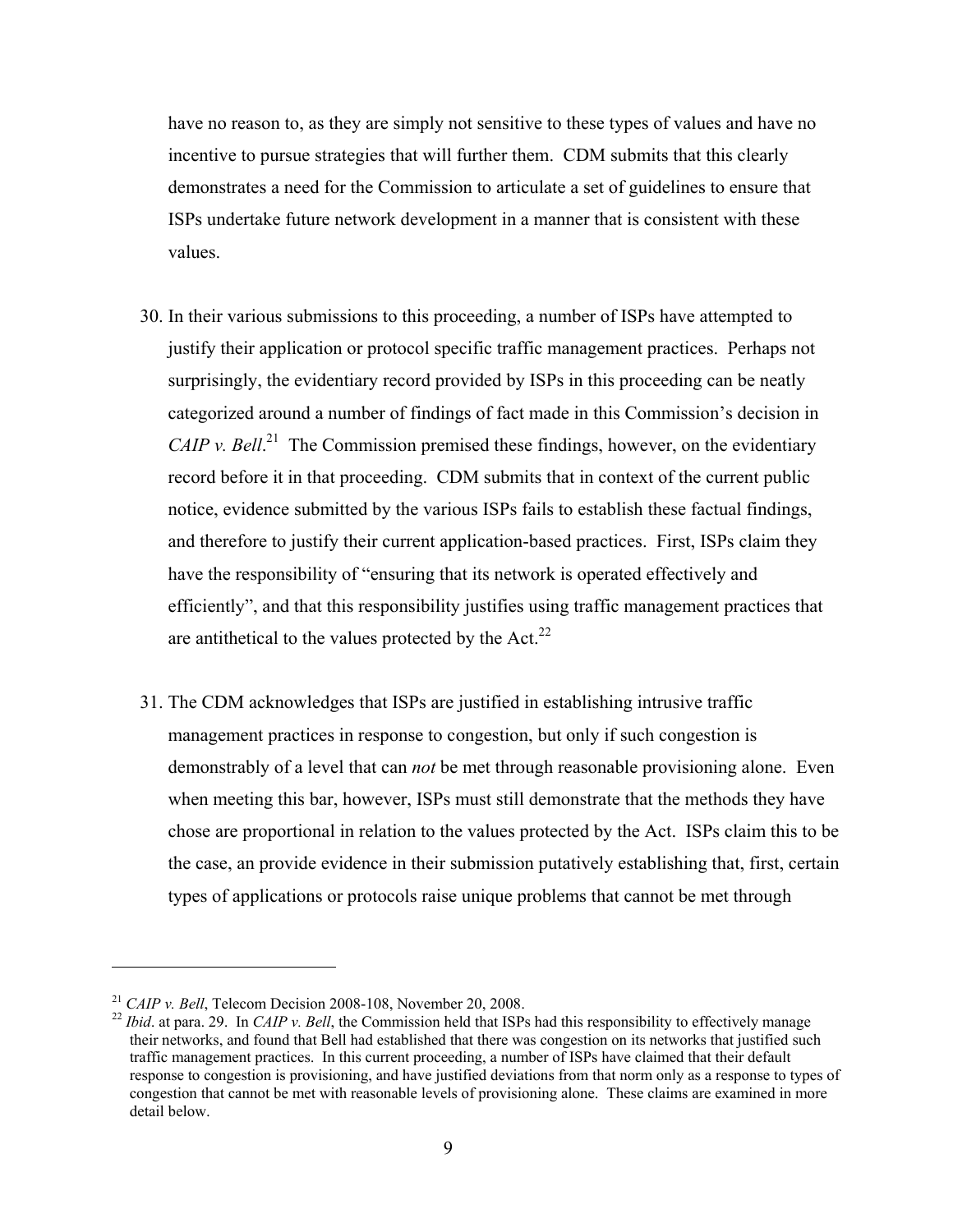reasonable provisioning alone.<sup>23</sup> As such targeting applications of this nature is hardly an arbitrary response to the problem of unmanageable congestion. Second, various parties to this proceeding have in their comments challenged whether traffic management alternatives that are less intrusive with respect to the values embodied in the Act can be as effective as application or protocol based throttling.<sup>24</sup> Finally ISPs have claimed in this public notice that the salutary benefits of their respective methods of traffic management outweigh any detrimental impact to the values embodied in the Act.<sup>25</sup>

- 32. The CDM submits that the factual record in this proceeding has failed to establish any of these points and as such ISPs have not justified any application or protocol based throttling. In demonstrating this, it is useful to follow the framework set out above. As such, the remainder of this section is structured around the following headings:
	- a. Have ISPs established that congestion justifies problematic traffic management?
	- b. Is application-based throttling an appropriate response to this problem?
		- i. Is it arbitrary?
		- ii. Are there feasible alternatives that are less intrusive with respect to the values embodied in the Act?
		- iii. Do the costs it entails in relation to the values embodied under the Act outweigh the benefits it confers?
- 33. As the following analysis will demonstrate, the ISPs in this proceeding have failed to justify their current intrusive traffic management methods. As such, the CDM submits that the Commission must take steps to ensure that intrusive traffic management techniques only be carried out in response to demonstrated unmanageable congestion and

 $^{23}$  See for example CAIP v. Bell at para. 30, and various ISPs cited below.

<sup>&</sup>lt;sup>24</sup> For example, see Cogeco, *Comments to Telecom Public Notice 2008-19*, February 23, 2009, at paras. 13. See also Rogers, *Comments to Telecom Public Notice 2008-19*, February 23, 2009, at para. 18 questioning the efficacy of alternative solutions such as the Comcast proposal and at para. Bell, *Comments to Telecom Public Notice 2008- 19*, February 23, 2009. It should be noted that in *CAIP v. Bell*, the Commission premised its decision partially

upon finding that there were no other practical solutions on the record (at para. 43). 25 Many claim that their activities have *no* detrimental impact at all: see Shaw, *Comments to Telecom Public Notice 2008-19*, February 23, 2009, generally.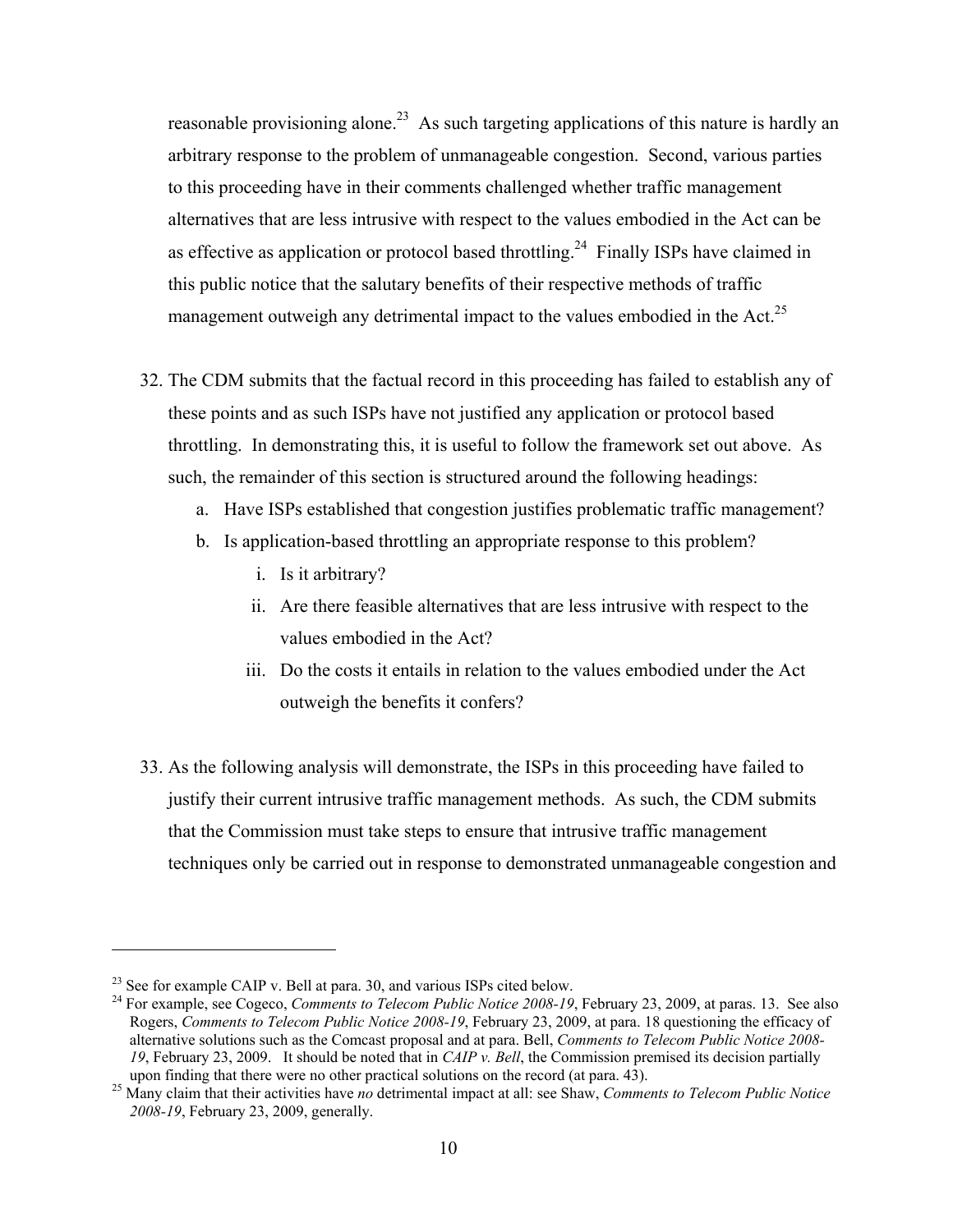that even under such circumstances, that they be implemented in the most minimally intrusive manner possible.

## **a) Have ISPs demonstrated that congestion justifies intrusive traffic management?**

- 34. In *CAIP v. Bell*, the Commission acknowledged that Bell has a responsibility to address traffic congestion on its networks. A number of ISPs have made similar claims in their submissions to this public notice. Bell, for example, states that relieving congestion is "a responsibility shared by all ISPs."26 Rogers claims a broader responsibility, which encompasses ensuring "network integrity, performance, redundancy, bandwidth optimization, safety and spam prevention.<sup> $27$ </sup> Shaw similarly characterizes its obligation as one of providing for the quick and efficient transmission of data, which amounts to a balance between "providing the best quality of service and providing a service that is affordable to its customers".<sup>28</sup> TELUS, in its comments, also speaks of the necessity of allowing ISPs to develop their own reasonable network management practices in order to respond to changing technologies.<sup>29</sup>
- 35. The CDM acknowledges that ISPs have a responsibility to ensure their consumers are provided with efficient networks, and as such the purpose of alleviating congestion on a network is a legitimate reason to instigate measures that conflict with the values enshrined in ss. 27(2), 36 and 7 of the Act. The CDM has also acknowledged that, based on ISP submissions in this Proceeding, there may currently be congestion on ISP networks capable of justifying such responses.<sup>30</sup> However, the CDM has warned in its initial submission, that before the Commission can allow ISPs to rely on congestionmanagement as justifying intrusive measures, the Commission must establish a sound and standard measurement of network congestion.<sup>31</sup>

<sup>&</sup>lt;sup>26</sup> Bell, *Comments to Telecom Public Notice 2008-19*, February 23, 2009, at ES7.<br><sup>27</sup> Rogers, *Comments to Telecom Public Notice 2008-19*, February 23, 2009, at para. 3.<br><sup>28</sup> Shaw, *Comments to Telecom Public Notice 200*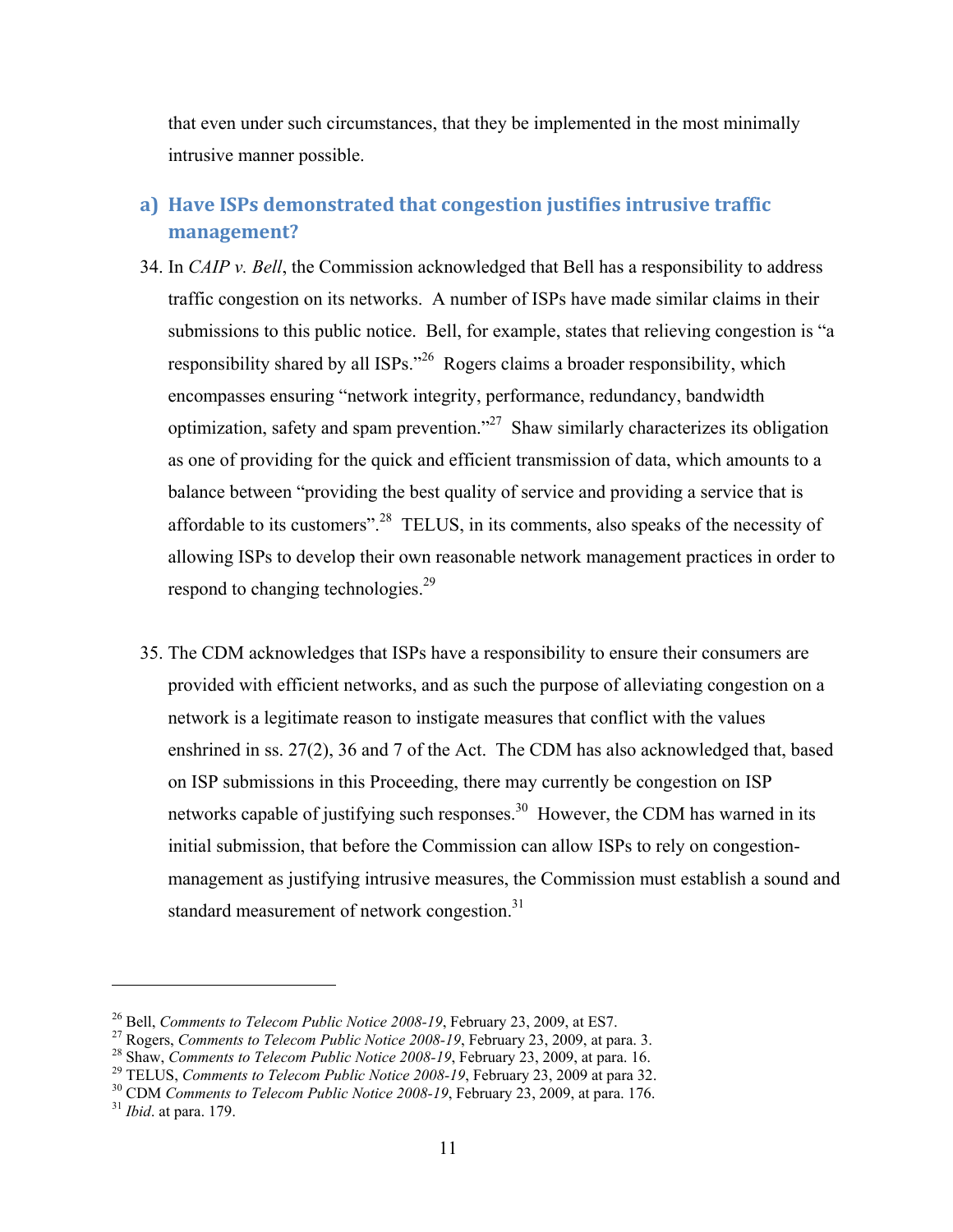- 36. Additionally, as stated in the testimony of Bill St. Arnaud, the CDM notes that it is largely within the capacity of ISPs to create their own congestion by underprovisioning their networks.<sup>32</sup> In his testimony, Mr. St. Arnaud discusses the concept of oversubscription ratios to describe the practice by which ISPs sell a large amount of bandwidth to their consumers, but then refuse to provision their networks to a level capable of effectively handling the traffic produced by these consumers. The result is congestion. ISPs do so in large part because they wish to rely on other, more costeffective techniques as a substitute for more expensive provisioning. In addition, this practice of overselling bandwidth allows ISPs to advertise ever-increasing services (Bell, for example, has raised the speeds on its modems from 1.1 Mbps in 2003 to 7 Mbps in  $2007 - a 600\%$  increase) without investing accordingly in their networks.<sup>33</sup> The CDM cautions that relying on criteria such as congestion alone to justify intrusive traffic management techniques is problematic, precisely because ISPs can allow congestion to develop on their networks by refusing to provision properly.
- 37. The CDM further points to the testimony of Professor Odlyzko, who notes that ISPs tend to overstate their ability to keep up with rates of traffic growth through provisioning alone.<sup>34</sup> This is reflected in comments made by ISPs in this proceeding.<sup>35</sup> Professor Odlyzko points out that such claims are unjustified, that technological developments have greatly decreased the cost of provisioning equipment, and that the evidence suggests ISPs are capable of meeting current rates of traffic growth with modest rates of investment.<sup>36</sup> This is strongly supported by the submissions of the Open Internet Coalition (OIC) in this proceeding.37 In the U.S., cable ISP Comcast has stated that it could double the internet capacity in a given urban neighbourhood for an average investment price of \$6.85 per

<sup>&</sup>lt;sup>32</sup> CDM, *Comments to Telecom Public Notice 2008-19*, February 23, 2009, Testimony of Bill St. Arnaud [St. Arnaud], Attachment C, generally.

<sup>&</sup>lt;sup>33</sup> Vaxination Informatique, *Comments to Telecom Public Notice 2008-19*, February 23, 2009, at para. 57-58.<br><sup>34</sup> CDM, *Comments to Telecom Public Notice 2008-19*, February 23, 2009, at paras. 96-98, 177. See also, i*bid.* 

<sup>&</sup>lt;sup>35</sup> See for example Bell, *Comments to Telecom Public Notice 2008-19*, February 23, 2009, at para. 57.<br><sup>36</sup> Odlyzko, at para. 6.<br><sup>37</sup> Open Internet Coalition [OIC], *Comments to Telecom Public Notice 2008-19*, February 2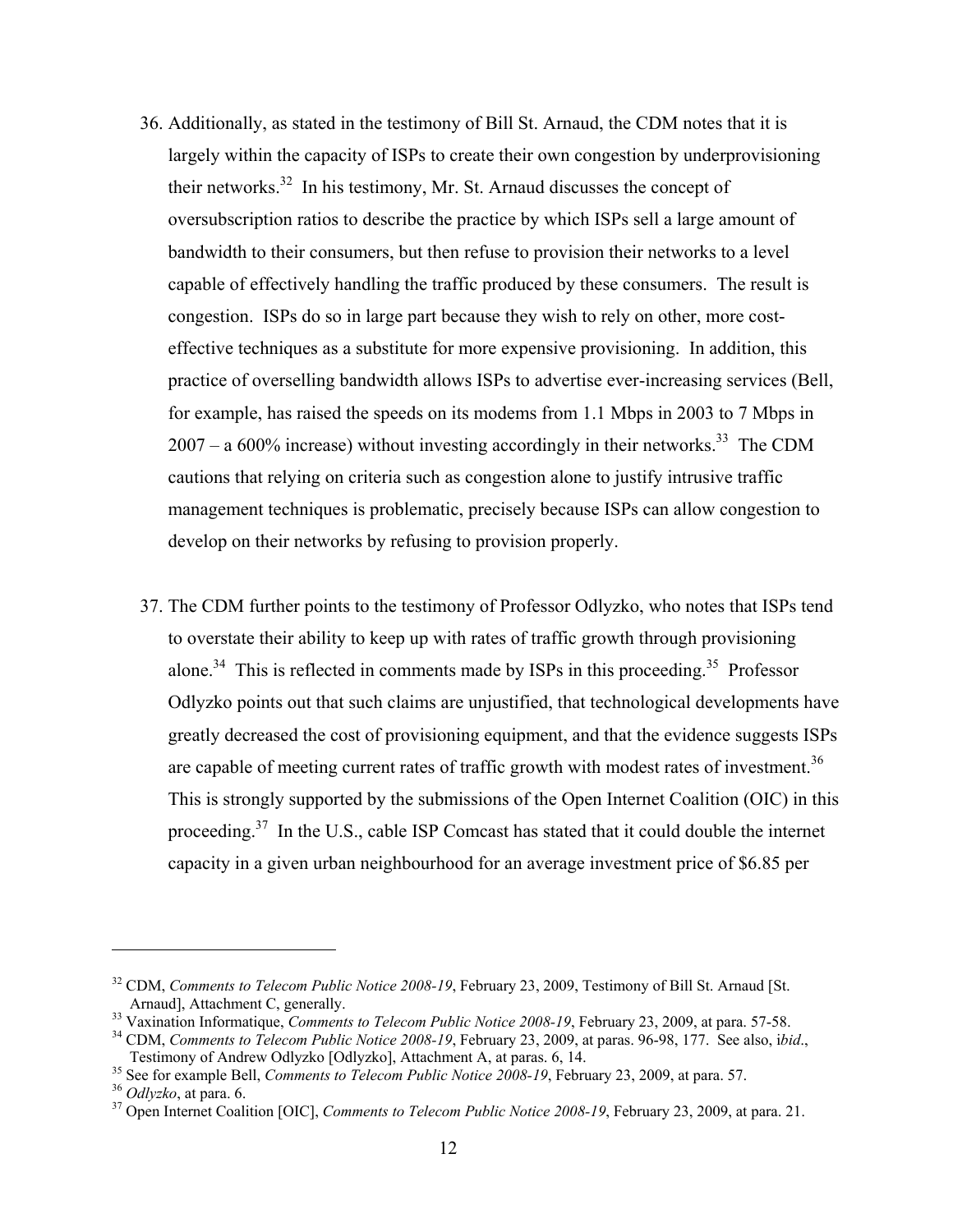household – a fraction of current subscription rates.<sup>38</sup> Yet there is a strong incentive for ISPs to avoid making even these mild investments in order to meet growing congestion and to rely instead on intrusive alternative techniques. In fact, some have pointed out that the greatest benefit of DPI-based throttling is its ability to "save millions of dollars in capital expansion costs that would be necessary in order to meet growing bandwidth demands".39 This is in spite of the fact that, as the OIC states in its comments, provisioning is by far the most efficient and effective response to congestion, and any reliance on alternative techniques would "harm Canada's competitiveness overall and would be contrary to the [policy objectives of the Act]."<sup>40</sup>

38. CDM submits that ISPs must do more than assert a broad claim of 'ensuring network performance' before engaging in traffic management practices other than provisioning as a response to congestion. ISPs must also establish that such congestion is of a level or type that cannot be met through reasonable levels of provisioning alone. Without such a requirement, there will be strong incentives for ISPs to continue creating their own congestion in order to raise oversubscription ratios at the cost of promoting innovation, of ensuring Canadian competitiveness, and of ensuring all Canadians have access to a wellprovisioned network.<sup>41</sup> CDM further submits that ISPs have failed to establish that trends in traffic growth are at such a level that cannot be met with reasonable provisioning.<sup>42</sup>

<sup>38</sup> S. Hansell, *As Costs Fall, Companies Push to Raise Internet Price*, The New York Times, April 20, 2009, available online at: <http://www.nytimes.com/2009/04/20/business/20isp.html>. Indeed, Congress has ordered the Federal Communications Commission to investigate the speed, availability and affordability of internet

services in the U.S. Many ISPs fear this investigation will ultimately lead to price regulation of internet services.<br><sup>39</sup> Arbor, *Comments to Telecom Public Notice 2008-19*, February 23, 2009, response to PN question 2(d) claims such savings are justified because per-user bandwidth consumption is increasing and thus ISPs are forced to upgrade on their networks just to maintain current customer bases. As Professor Odlyzko has noted, however, this requirement of reasonable levels of continued expenditure is no different than those in any other industry where product developers must continually improve their product in order to maintain their existing consumer

bases (see Odlyzko at para. 1).<br><sup>40</sup> OIC, *Comments to Telecom Public Notice 2008-19*, February 23, 2009, at para. 18.<br><sup>41</sup> *Ibid.*, at para. 17.<br><sup>42</sup> As stated *infra* at paras. 11-12 and elaborated further at CDM, *Comme* February 23, 2009, at paras. 93-98.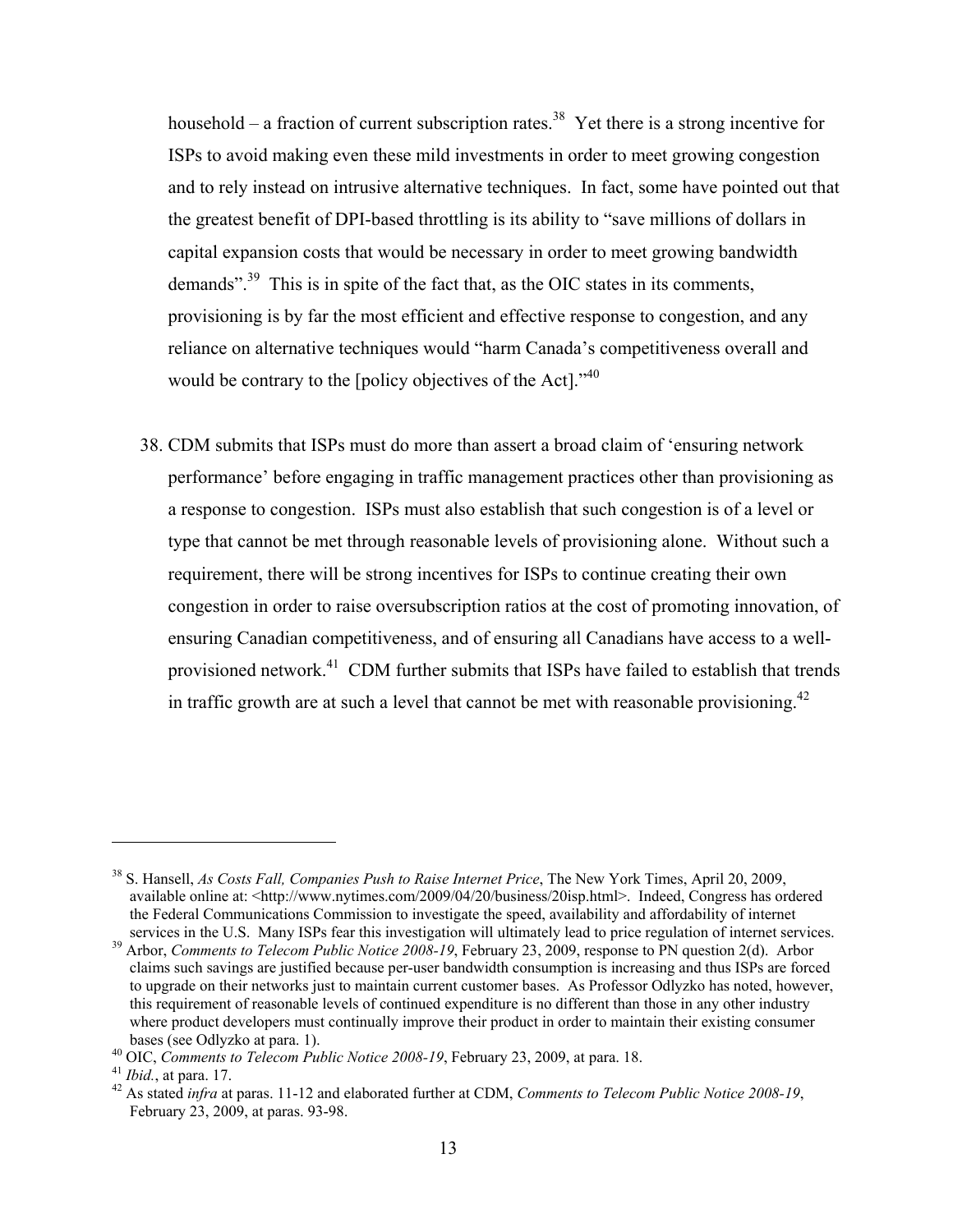## **b) Is application-based throttling an appropriate response to this problem?**

39. Even were ISPs to establish that there exists on their networks congestion of a nature that can not be met with through reasonable provisioning, CDM submits that ISPs have failed to demonstrate that application or protocol specific throttling is a proportional response to such congestion. It is an arbitrary response, it is not the most minimally intrusive response, and the detrimental impact of such throttling far outweighs any salutary benefits it may have.

#### **i) Arbitrary?**

- 40. In this proceeding, a number of ISPs attempt to justify their application or protocol specific throttling by stating that certain applications or protocols operate in a manner that is impossible to meet with provisioning alone. CDM has already provided a partial answer to these claims in its initial comments. $43$  Additional evidence and new claims made by various parties to this proceeding warrant a closer examination of this issue. CDM concludes that while, as ISPs claim, some types of P2P file-sharing traffic pose somewhat unique problems for some types of networks, ultimately throttling such applications remains nothing more than an attempt by ISPs to avoid reasonable provisioning costs. As such application or protocol specific throttling is not a rational response to the purpose of addressing congestion that cannot be met through reasonable provisioning alone.
- 41. ISPs offer the following justifications for their throttling of P2P file-sharing applications. Such applications are designed so as to overwhelm all other traffic by 'eating up' all available bandwidth.<sup>44</sup> P2P applications can generate a constant stream of traffic, 24 hours a day, 7 days a week.<sup>45</sup> P2P applications target the fastest available nodes or links on a network, and as such increasing capacity at a congested node will merely attract

<sup>&</sup>lt;sup>43</sup> CDM, *Comments to Telecom Public Notice 2008-19*, February 23, 2009, at paras. 100-109.<br><sup>44</sup> Rogers(CRTC)4Dec08-8, at p. 2/4.

<sup>45</sup> Bell, *Comments to Telecom Public Notice 2008-19*, February 23, 2009, at para. 35.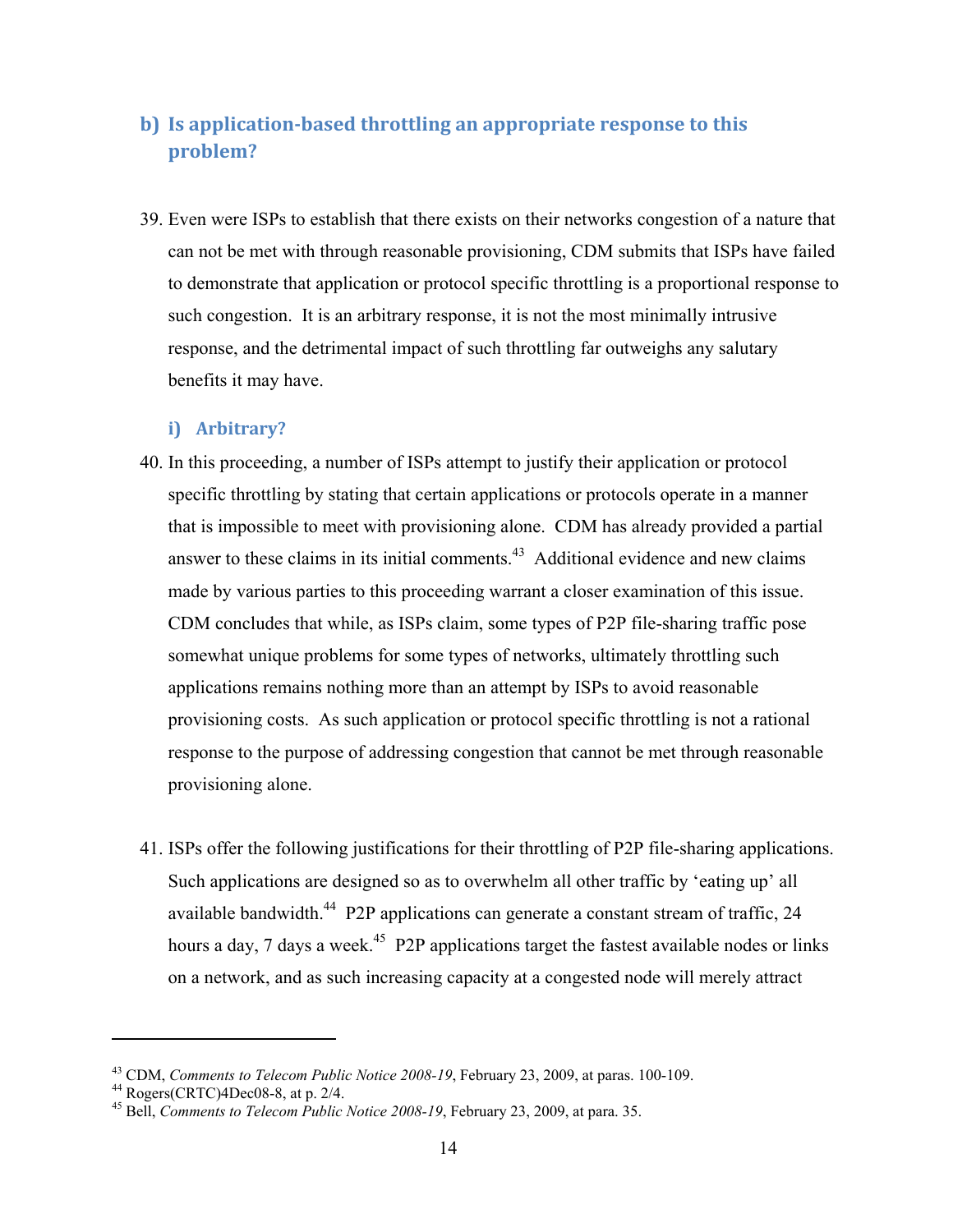ever-increasing traffic from the world's downloaders.<sup>46</sup> And P2P file-sharing applications are not 'time-sensitive', so their traffic can be delayed without any impact on the user. $47$ 

- 42. There is some merit to some of these claims. However the effects attributed to these features of P2P file-sharing applications appear to be greatly exaggerated. Each of these will be discussed below, but the conclusion here is that such applications do *not*, as Rogers chief Strategy Officer stated, create problems that "[y]ou can't spend your way out of".48 Congestion caused by P2P file-sharing applications, just as congestion cause by any other type of application, can be addressed through provisioning alone. It is not the nature of P2P traffic that raises any type of issue for reasonable provisioning, it is only the amount of traffic generated by such applications, and the evidence is that such applications do *not* generate excessive amounts of traffic. Moreover, P2P file-sharing applications do not generate an 'unfair' amount of traffic.<sup>49</sup>
	- *(1) P2P file-sharing applications do not generate disproportionate, unfair or unmanageable amounts of traffic*
- 43. Evidence submitted in this proceeding demonstrates that P2P file-sharing applications do *not* generate either a disproportionate amount of traffic nor an amount that cannot be met through provisioning. First, in North America, P2P traffic comprises no more than 20% of downstream or 30% of global traffic *at peak times*. 50 Assuming for the moment a

<sup>&</sup>lt;sup>46</sup> *Ibid.*<br><sup>47</sup> *Ibid.* at para. 32.<br><sup>48</sup> Peter Nowak, "*Rogers says its internet interference is necessary, but minimal*" 10 June 2008, CBC News, online: <http://www.cbc.ca/technology/story/2008/06/10/techrogers.html>. 49 As claimed by some ISPs. See for example Bell, *Comments to Telecom Public Notice 2008-19*, February 23,

<sup>2009,</sup> at para. 34. 50 Sandvine, *Comments to Telecom Public Notice 2008-19*, February 23, 2009, Appendix A: states that P2P

downstream traffic is about 17% of all peak period traffic (p. 15). This means the average consumer produces 5,600 bps of P2P downstream traffic (see p. 14: 20% \* 28,000 bps = 5,600) plus an additional 5,400 of P2P downstream traffic (*ibid.*,  $60\% * 9,000$  bps = 5,400 bps) for a total of 11,000 bps of P2P traffic out of a total 37,000 bps (28,000 + 9,000). This means P2P traffic comprises about 30% of all traffic (11,000 / 37, 000 = 30%). While it is difficult to say what the precise proportion of P2P traffic in Canada is, as disclosed numbers are anonymous, 30% is certainly within the range presented in this proceeding (see CRTC, *Letter to Interested Parties*, Telecom Public Notice 2008-19, February 11, 2009, as amended by subsequent letter of February 12, 2009).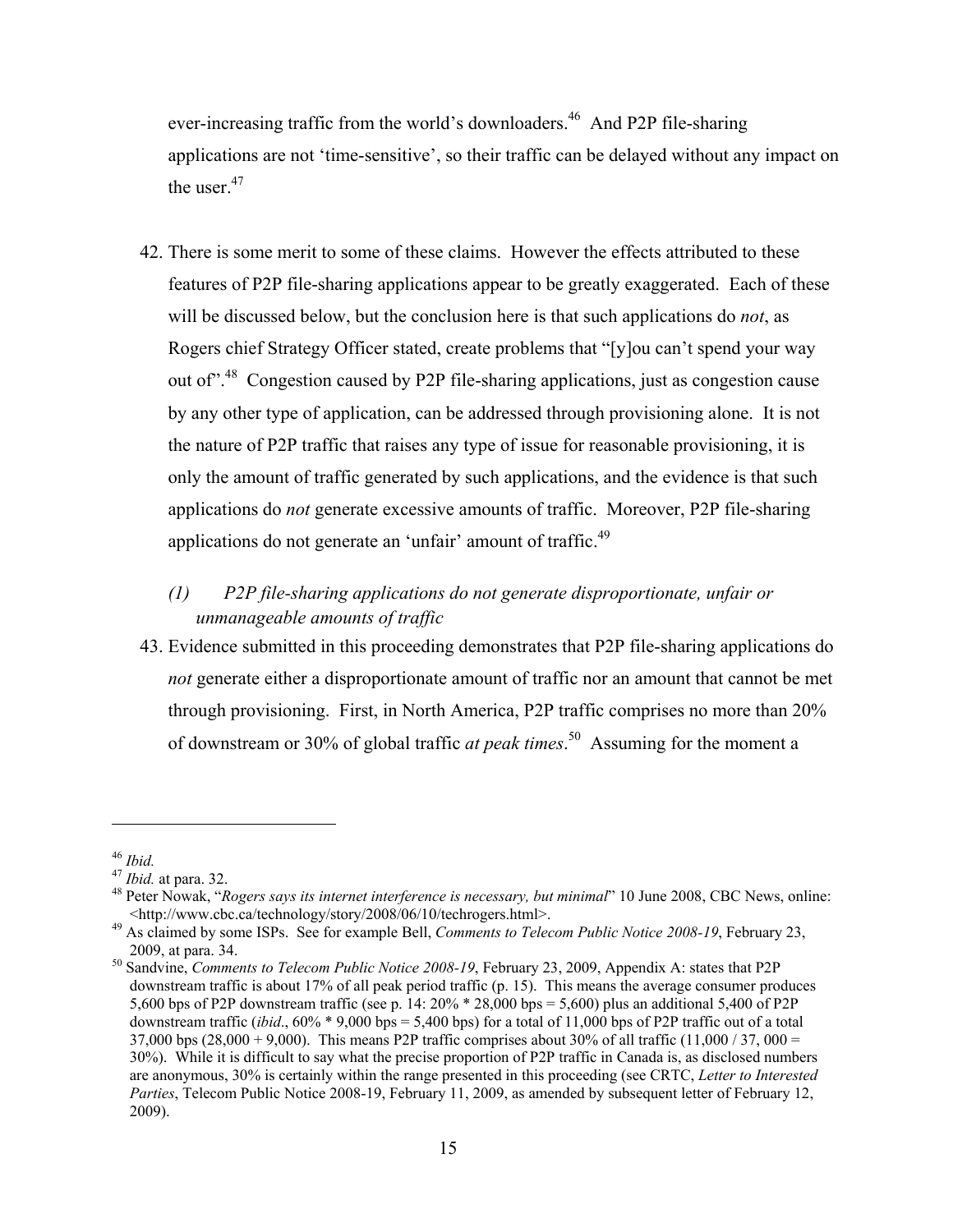conservative estimate that 15% of all users on a given network are P2P users,  $51\,20\%$ downstream traffic is hardly an extravagantly disproportional amount, especially given the fact that such applications are generally used to transfer larger files than some other types of traffic. Further, this leaves 80% of download capacity for other applications. That can hardly be characterized as 'overwhelming' other types of traffic. On a macro scale, then, it is difficult to say that P2P file-sharing applications currently generate an overwhelming or a disproportional amount of net traffic.

44. Does P2P allow a small number of users to generate an 'unfair' amount of traffic? It is true that a small number of users (about 5%) produce a large amount of traffic (about 50%), and a large portion of this traffic is P2P traffic (about  $55\%$ ).<sup>52</sup> However, 'fairness' is not a straightforward concept in network management.<sup>53</sup> A P2P user that generates 25% of all traffic on a network within a given month this would not be considered 'unfair' if it did not detrimentally impact on other concurrent users. Indeed, this would be considered an efficient use of bandwidth that would otherwise be left unutilized. As such, P2P use should only be classified as 'unfair' to the extent that it truly overwhelms other traffic. Macro traffic numbers demonstrate that this is not the case, but can a single disproportionate user generate enough traffic so as to overwhelm other users sharing a specific network node with that user?

<sup>51</sup> A recent study commissioned by Bell (Bell, *Comments to Telecom Public Notice 2008-19*, February 23, 2009, attachment A, at p. 25) and included in its comments to this proceeding estimates that 12% of internet users are users of P2P file-sharing applications. However this number is questionable. It is derived from two survey questions. The first question asks users whether they "typically use the internet" to either "download or stream music, movies or videos on a regular basis" OR mostly just "for email and surfing websites" (p. 25). The second question then proceeds to ask those that stated they typically download or stream music, movies or videos (26% of all users) if they *primarily* use P2P and other file-sharing-applications (13%) or whether they typically stream video (%13). The dichotomy created by the first question, however, is false. A large number of P2P users may also, or even mostly, use the internet for email and websurfing. In fact most internet users are likely to use their internet services mostly for websurfing and email and only secondarily for downloading or streaming files. Setting up a dichotomy of this nature runs the risk of grossly underestimating the number of actual users of P2P and other file-sharing programs. 52 CRTC, *Letter to Interested Parties*, Telecom Public Notice 2008-19, February 11, 2009, as amended by CRTC,

*Letter to Interested Parties*, Telecom Public Notice 2008-19, February 12, 2009, answers to questions 2(b) and

<sup>(</sup>c). 53 CDM, *Comments to Telecom Public Notice 2008-19*, February 23, 2009, Testimony of Dr. Reed, Attachment B, at paras. 46-48.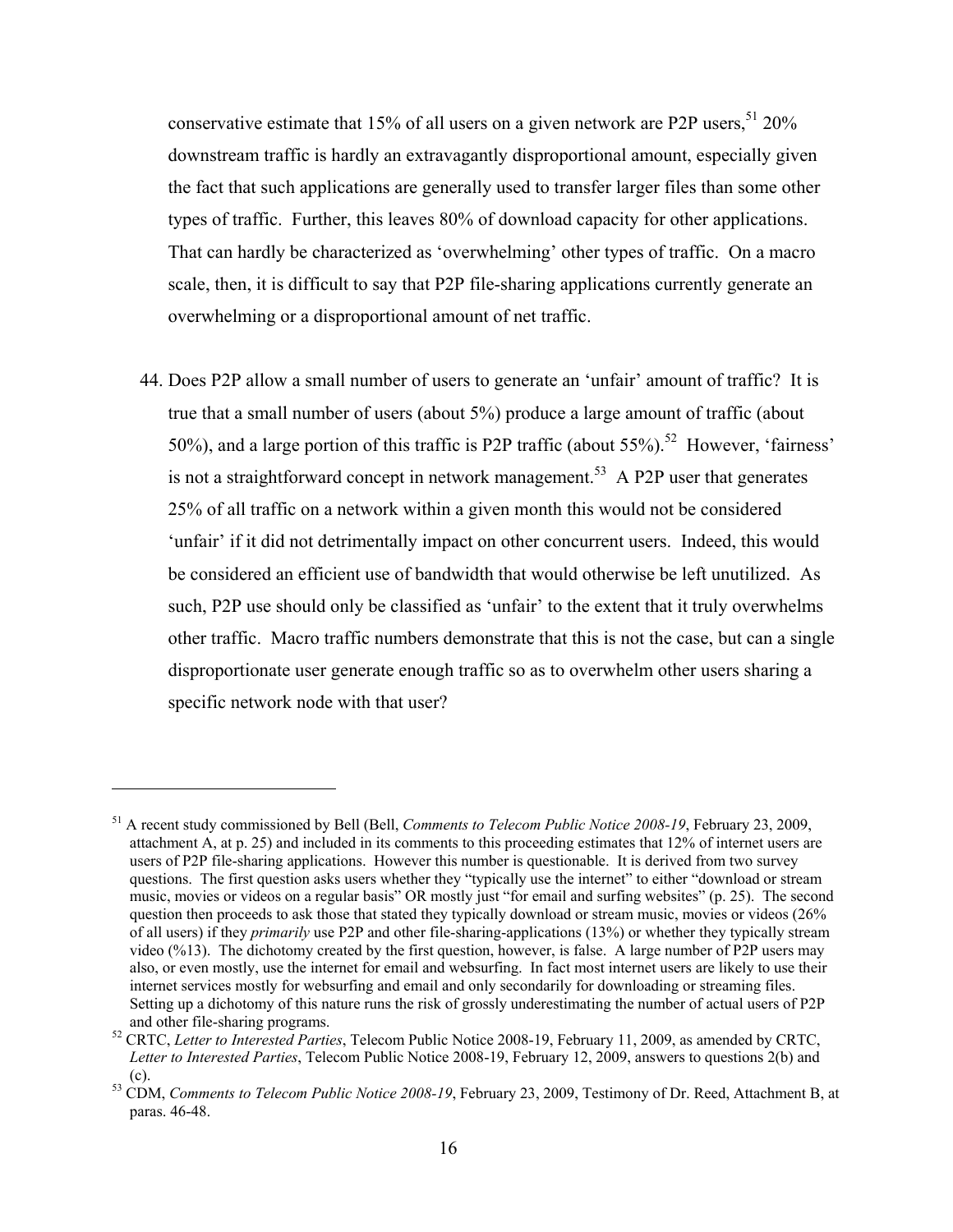45. Again, if one examines the evidence, this does not appear to be the case. Comcast, a major U.S. cableco that has historically complained of problems with 'unmanageable' levels of traffic, has installed equipment in its networks that allows for fine-grain measurements of congestion over short periods of time. Comcast operates in North America, and should have comparable levels of P2P traffic/users on its networks as most Canadian ISPs. According to these measurements, while congestion does occur on a given network, it is so infrequent that the cause of this congestion can be traced back to far less than  $1\%$  of users on that network.<sup>54</sup> Moreover, to ensure a congestion-free network, these few users rarely need to be throttled for more than 15 minutes at a time.<sup>55</sup> If the actual amount of disruptive or 'overwhelming' traffic at any given node is so small, this suggests there is not very much 'unfair' activity actually occurring on networks, regardless of whether this is generated by P2P file-sharing applications or not. But what then of ISP arguments that such applications are unmanageable and unfair? These arguments will be addressed next.

#### *(2) The nature of P2P file-sharing applications: ISP claims*

46. ISPs make the following charge against the P2P protocol:

*P2P clients generate "swarms" of TCP sessions. A single user transferring a single file will set up many simultaneous TCP sessions, where a traditional file transfer protocol uses a single session. Certain network devices will allocate bandwidth based on the number of sessions in progress, resulting in P2P users getting a disproportionate amount of network resources at the expense of other customers.*<sup>56</sup>

This is what purportedly gives P2P applications the potential to 'overwhelm' other types of traffic and to eat up all available bandwidth.<sup>57</sup> It is true that P2P opens multiple

<sup>54</sup> Cogeco, *Comments to Telecom Public Notice 2008-19*, February 23, 2009, at para. 15, Comcast Frequently Asked Questions about Network Management posted on Comcast.net Network

Management Policy, available online at: <http://www.comcast.net/terms/network/>.<br>
<sup>55</sup> Sandvine, *Comments to Telecom Public Notice 2008-19*, February 23, 2009, at para. 95, Comcast Corporation, *Description Of Planned Network Management Practices To Be Deployed Following The Termination Of Current Practices*, Sep. 2008, available at

http://fjallfoss.fcc.gov/prod/ecfs/retrieve.cgi?native\_or\_pdf=pdf&id\_document=6520169715. 56 Rogers(CRTC)4Dec08-8, at p. 2/4.

<sup>57</sup> Bell, *Comments to Telecom Public Notice 2008-19*, February 23, 2009, at para. 34. See also *CAIP v. Bell*, at para. 30: P2P file-sharing applications are designed to "make the maximum use of downstream and upstream bandwidth and to use up additional capacity in the network as it becomes available."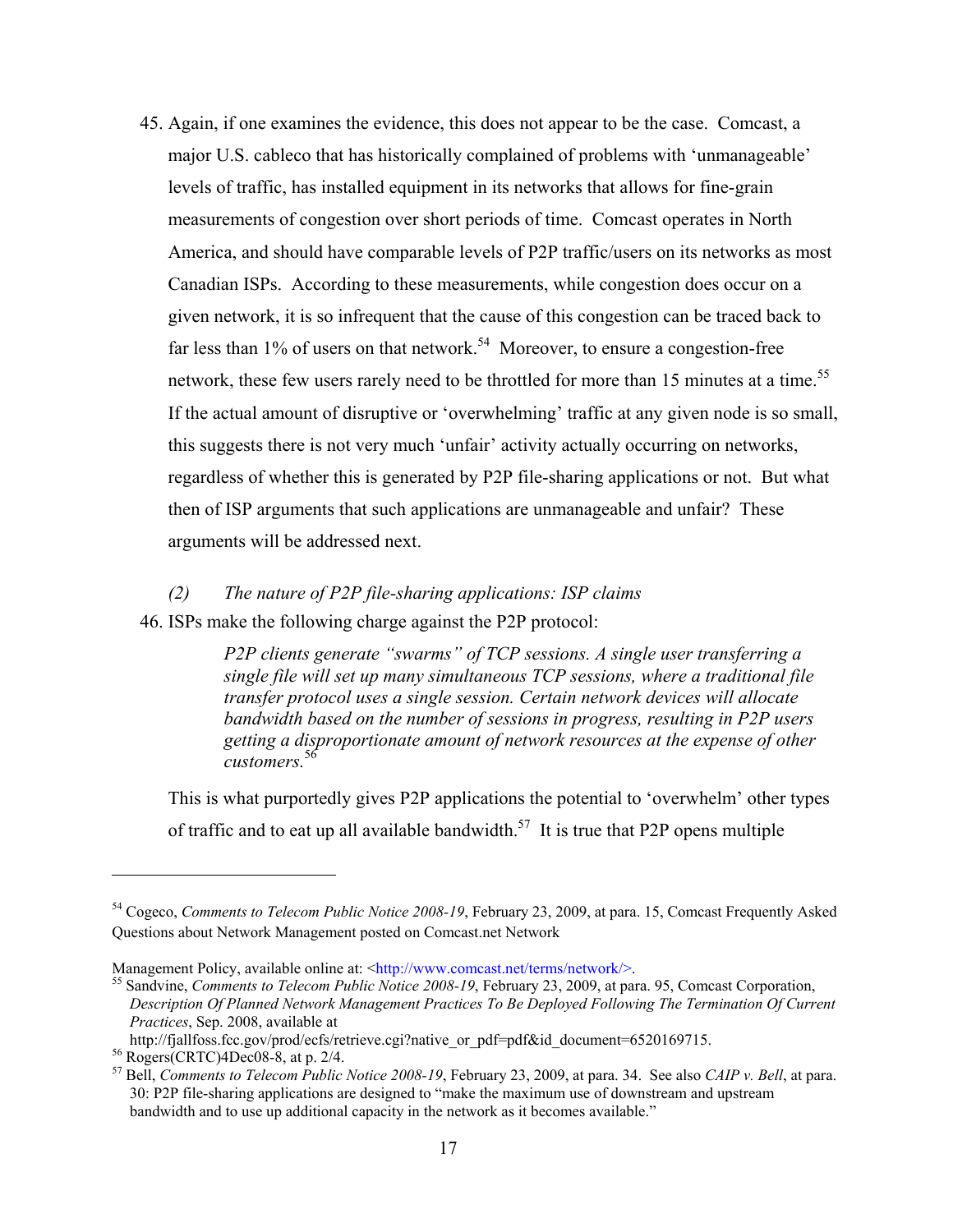connections and that TCP allocates bandwidth based on the number of open TCP connections. Yet the numbers stated above demonstrate that P2P does *not* lead to large scale disproportional and overwhelming allocations of traffic. Indeed, ISPs themselves indirectly prove that this is the case. Joost, a video-streaming application that allows for file-transfers as large as those used by file-sharing applications, also utilizes the P2P protocol to achieve these transfers. However most ISPs do *not* throttle Joost, and it does *not* lead to overwhelming traffic.<sup>58</sup> Similarly, Bell does not throttle *any* applications during off-peak periods, yet nonetheless these applications do not overwhelm all other available traffic during these times.<sup>59</sup> This suggests strongly that it is not the nature of P2P file-sharing applications that makes them impossible to reasonably provision for, but rather the degree of use to which these applications are put.

47. Indeed, there are a number of factors that limit the ability of P2P applications to 'overwhelm' other traffic. First, a P2P user may add multiple connections to a given link. This will change the proportion of traffic allocated to each pre-existing connection at that link, but it will never eliminate these other links altogether. It is worth noting that other types of traffic employ multiple links as well. For example, downloading a commercial web page 4 TCP connections are used. Second, each P2P connection is further limited in the amount of bandwidth it can take away from other connections at that link, in that P2P application connections can only be as large as the corresponding upstream link to which they are connecting. All existing ISPs allocate a much smaller amount of bandwidth to upstream rather than downstream traffic.<sup>60</sup> Meanwhile, other types of traffic often rely on downloads from servers, which generally have much greater upstream allowances and are therefore able to maintain much larger downstream links.<sup>61</sup> Our P2P user, then, is unlikely to utilize more than 50% of the actual maximum potential of its total TCP connections. Finally, the TCP protocol has within it a mechanism that imposes a larger

<sup>&</sup>lt;sup>58</sup> Bell, *Comments to Telecom Public Notice 2008-19*, February 23, 2009, at para. ES10.<br><sup>59</sup> The Companies(CRTC)4Dec08-8 PN 2008-19, ABRIDGED, at p. 3 of 23.

 $60$  Bell, for example, sells its consumers only 1 Mbps of upstream bandwidth in its highest internet package, which offers 16 Mbps of downstream traffic. A more typical ratio of up to down service may be 1:10. See

 $\leq$ http://www.bell.ca/shopping/PrsShpInt\_NewAccess.page?userType=NEW>, 'Bell Internet Max 16'. 61 St. Arnaud at para. 39.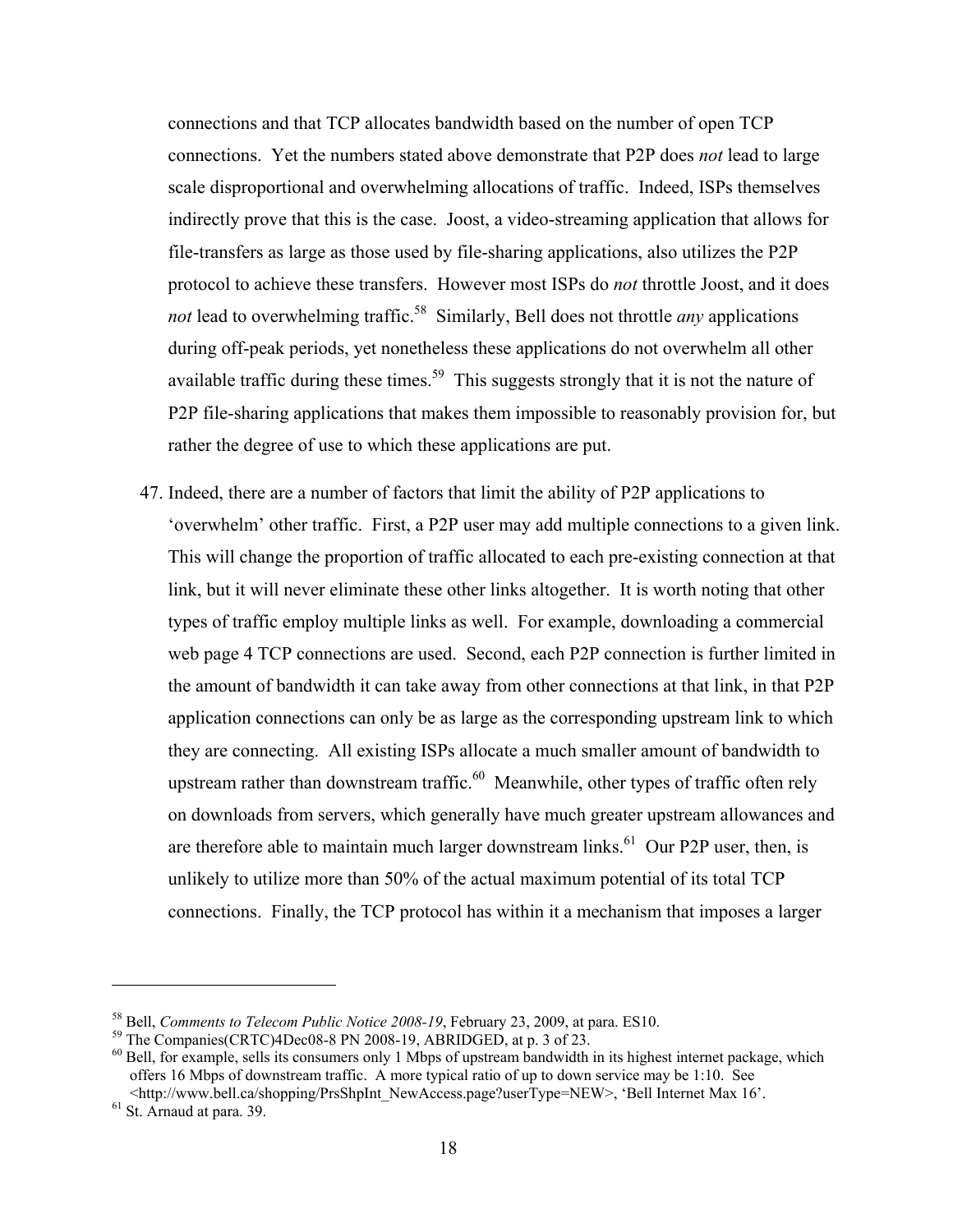and larger slowdown on a given traffic source the more connections it produces on a given  $\text{link}$ .<sup>62</sup>

48. While it is possible for a P2P application to generate traffic in a manner that would lead to an unfair distribution at a given link, *if that link is congested*, in a well-provisioned network, due to these limiting factors, the detrimental impact of P2P will be minor, as non-P2P applications TCP connections will still be able to get the bandwidth they require. As pointed out above, there is little evidence that this type of overwhelming activity is occurring on a scale that cannot be met through reasonable provisioning.

#### 49. ISPs additionally claim that:

*Because of the possibility of queuing file requests, P2P file-sharing can sustain a continuous maximum network traffic load, 24 hours a day, 7 days a week and 365*  days a year, as long as there are queued requests;<sup>63</sup>

As mentioned above, the amount of traffic generated by an application over a period as long as a week or a month is irrelevant. It is only the amount of traffic generated that impacts detrimentally on other applications. Internet traffic is 'bursty'.<sup>64</sup> This means that for *any* given application, including a P2P application, link utilization can be 100%, but generally this will only be for very brief periods of time (fractions of a second). Professor Odlyzko has demonstrated that on some networks, for example, link utilization over periods as brief as 30 minutes is rarely higher than  $8.7\%$ .<sup>65</sup> This allows competing sources of traffic to alternate traffic 'bursts' down their own links in a manner that utilizes a much higher percentage of shared aggregation equipment such as a DSLAM.<sup>66</sup> It is only conflict between bursts that causes congestion, and, as ISPs repeatedly state, networks are provisioned for peak periods when such conflicts are most likely to occur.<sup>67</sup>

 $62$  TCP Slow Start operates in this way, further limiting the amount of traffic multiple TCP sessions can use to 'overwhelm' other traffic. 63 Bell, *Comments to Telecom Public Notice 2008-19*, February 23, 2009, at para. 24. 64 Reed at para. 47.

<sup>&</sup>lt;sup>65</sup> A. Odlyzko, *Data Networks are Lightly Utilized, and Will Stay That Way*, AT&T Research Labs, October 7, 1998, available online at: <http://www.dtc.umn.edu/~odlyzko/doc/network.utilization.pdf>, at p. 6.

<sup>&</sup>lt;sup>66</sup> *Ibid.*<br><sup>67</sup> Bell Comments to Telecom Public Notice 2008-19, February 23, 2009. It is for this reason that ISPs justify 'shifting' P2P traffic to off-peak hours.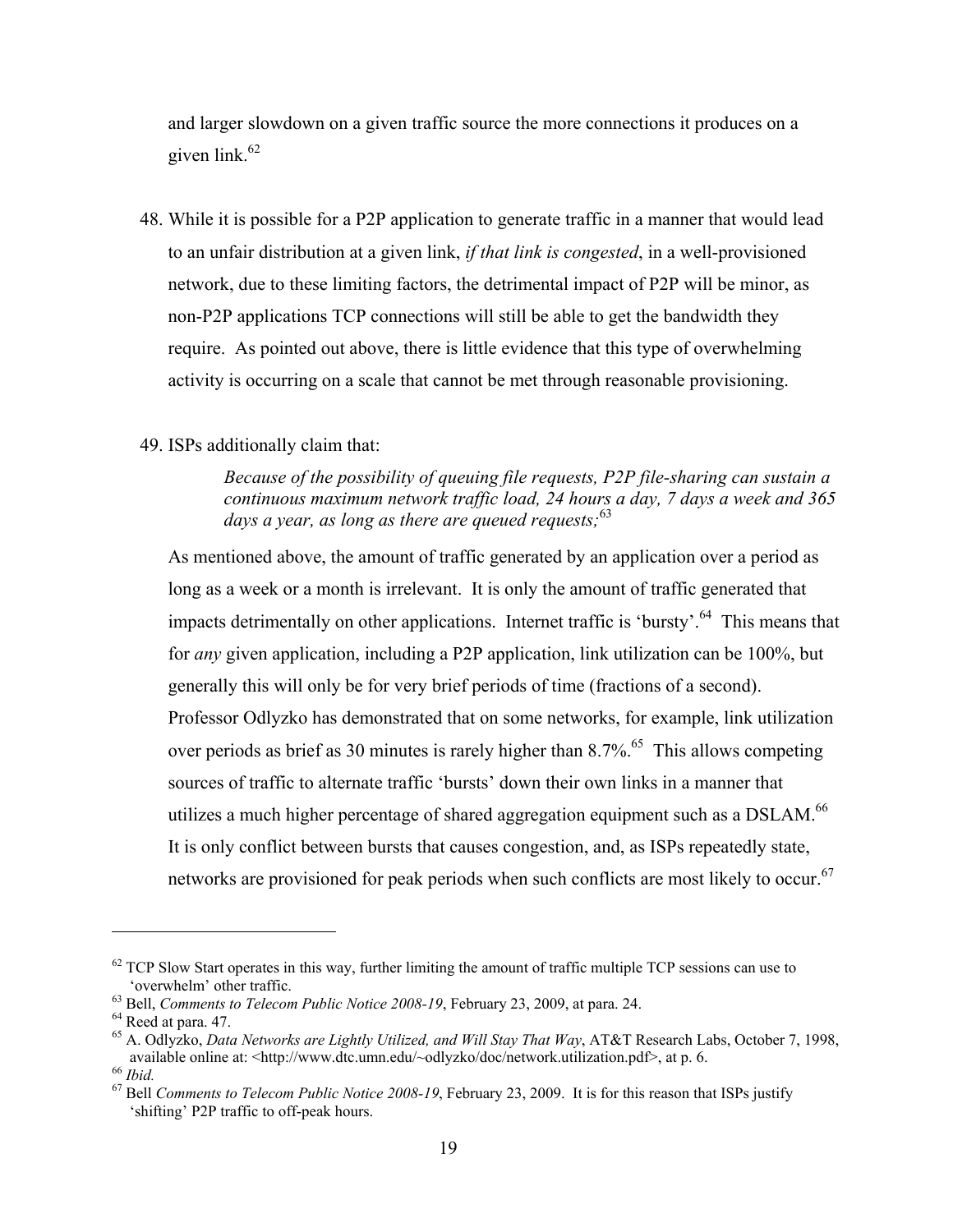Thus off-peak traffic generated is hardly relevant. Moreover, as discussed above the actual amount of 'conflict' caused by P2P file-sharing applications appears small, as such applications comprise only 30% of net traffic.

50. ISPs also argue the following:

*Some P2P file-sharing applications look for the fastest node available, and thus any increase in capacity to one network node will attract increased P2P filesharing upload requests from other P2P file-sharing applications resident on other networks. As described by Rogers' Chief Strategist at the latest Telecom Summit, Rogers' tests have indicated that an increase of capacity at a node could be eaten up by P2P file-sharing applications within 24 hours. Indeed, the Company's own testing shows that in some cases the increase in capacity could be eaten up in as little as 30 minutes.*<sup>68</sup>

As stated in its initial comments to this proceeding, CDM submits that this is misleading.69 In addition, it should be noted that this argument only applies to *upstream* capacity, not *downstream*. Increasing downstream capacity at any given node will *not* attract more uploaders. Increasing capacity in the upstream direction might attract some more, but there is an uppers limit on how much traffic this will attract. A large enough investment in upstream traffic is certain to provide sufficient capacity for P2P applications as well as any other upstream traffic traveling through that link.

51. Upstream traffic, however, poses a real problem for current ISPs, and especially for cablecos.<sup>70</sup> This is because current ISP networks are not provisioned symmetrically.<sup>71</sup> It is this asymmetry that accounts for the high proportion of upstream traffic (60%) generated by P2P applications.<sup>72</sup> It is not because such applications are 'overwhelming' other types of traffic, but rather because few other types of applications produce large amounts of upstream traffic.<sup>73</sup> However, this is a fault of ISPs and not of the P2P protocol and, most notably, this is a problem of provisioning that can be met through increasing capacity. Nonetheless, data from the Comcast network, a cableco with the

<sup>&</sup>lt;sup>68</sup> Bell, *Comments to Telecom Public Notice 2008-19*, February 23, 2009,, at para. 24.<br><sup>69</sup> CDM, *Comments to Telecom Public Notice 2008-19*, February 23, 2009, at paras. 100-108.<br><sup>70</sup> Cogeco, *Comments to Telecom Publi* 

<sup>&</sup>lt;sup>72</sup> Cogeco, *Comments to Telecom Public Notice 2008-19*, February 23, 2009, at para. 10. <sup>73</sup> *Ibid.*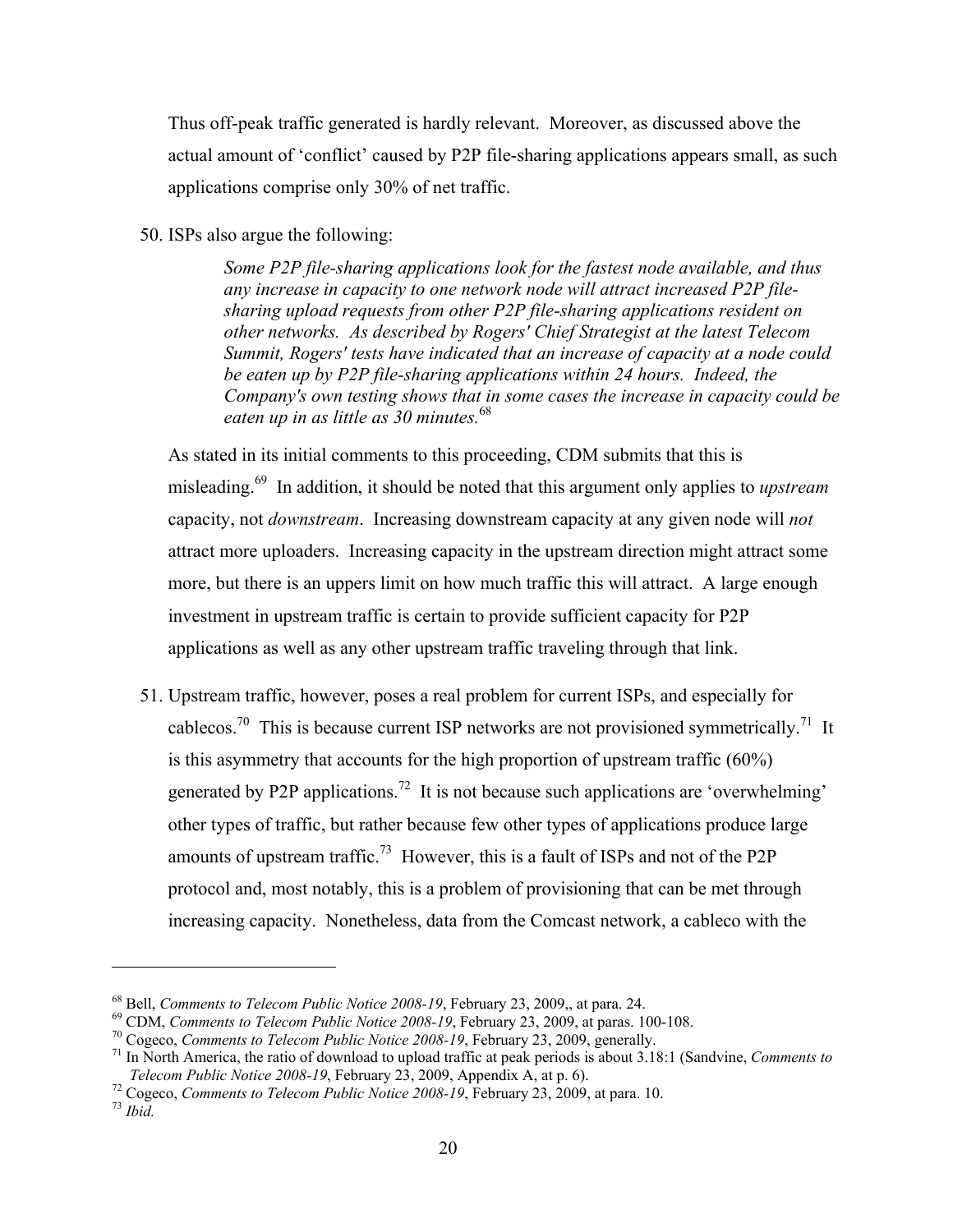same asymmetry problems, demonstrates, as noted above, that actual congestion in the upstream direction is also minimal.

- 52. There are two factors that limit this. First, the detrimental impact of P2P traffic is *greater* on other applications used by P2P consumers, in that this traffic must first compete with that consumer's email or web browsing *before* it competes with other traffic at an aggregation point. As such there is a strong incentive for P2P users to manage their *own*  traffic. In this respect, P2P applications provide users the capacity to limit their upload and download capacity, and the incentive is for users to prioritize their own traffic accordingly. Second, as stated above, many P2P applications target the least congested and 'fastest' nodes or links. As such the impact of P2P traffic is further ameliorated, as these applications do not add to already congested links in either the up or down direction.
- 53. Finally, ISPs justify throttling P2P file-sharing applications because they are not 'timesensitive'. However, aside from actual 'real time' or high-latency sensitive applications, 'time-sensitive' is highly subjective and largely in the eye of the user. For example, Bell labels Joost as 'time-sensitive' and a BitTorrent as 'non-time-sensitive', because the former involves progressive video download and the latter a normal download. However, in many cases, both applications may be used to view the same exact file. A user may wish to see X show in an hour, and may employ either Joost or BitTorrent to download that show. In either case the expectation is the same. For this reason, ISPs cannot and should not be guessing which applications are more 'time-sensitive' than others. Regardless, given that there is little actual proof of unfair or overwhelming traffic produced by P2P applications, and even less evidence that such throttling addresses a problem that cannot be managed through reasonable provisioning alone, there is no rational purpose to allow ISPs to degrade such traffic, regardless of its theoretical potential for problems.74

<sup>&</sup>lt;sup>74</sup> Odlyzko at para. 25 makes the point that, just as banks could not operate based on the assumption that every single person might take their money out on the same day, ISPs should not be basing their traffic management practices on the possibility that P2P file-sharing applications *might* one day overwhelm all other traffic.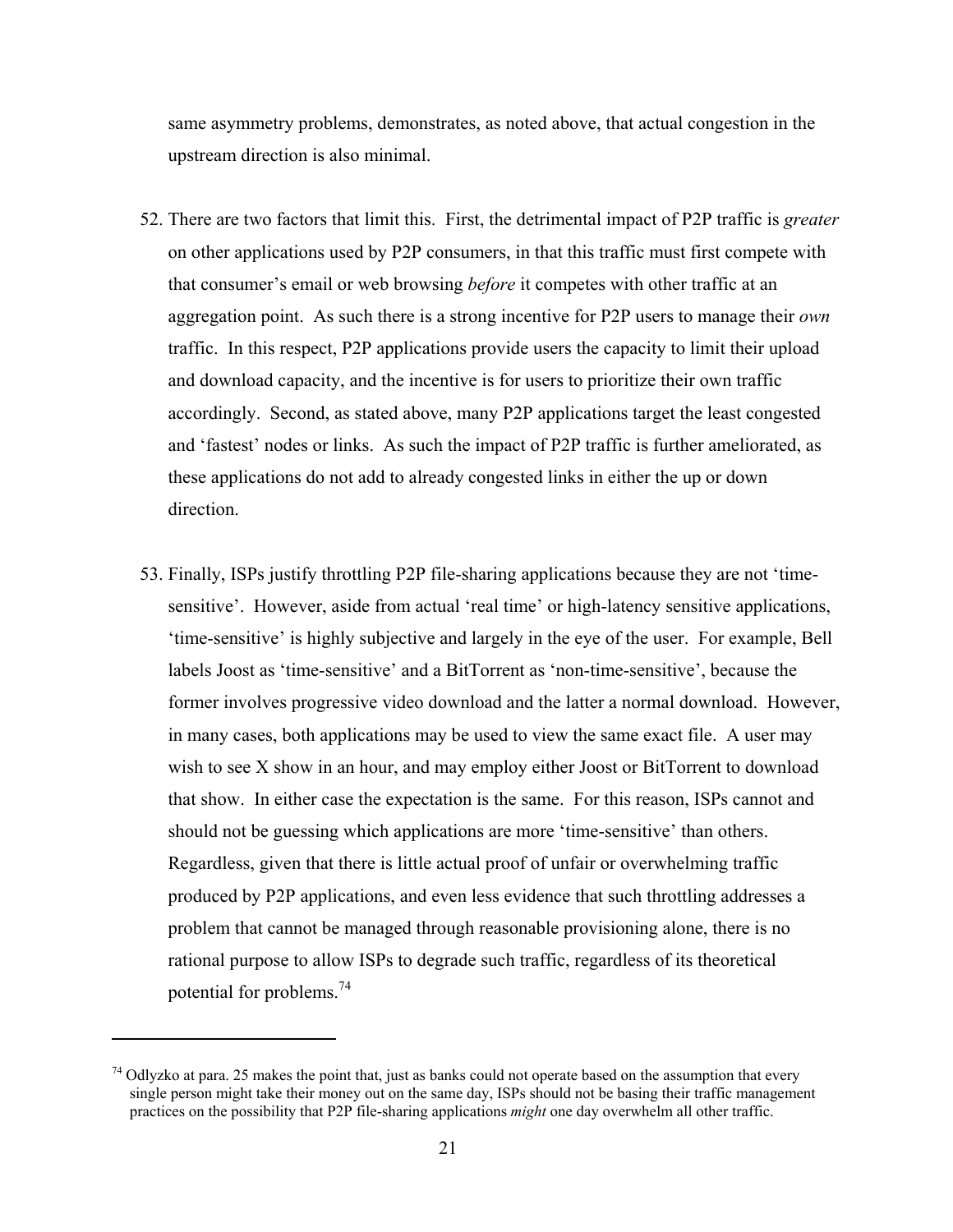### **ii) Are there feasible alternatives that are less intrusive with respect to the values embodied in the Act?**

- 54. CDM strongly cautions against allowing any type of measures that detract from the values in the Act as a substitute for provisioning. The evidence suggests that such measures are not necessary for meeting congestion and that ISPs should not be permitted to rely on such measures as an excuse to sell more and more bandwidth to consumers and provision less and less in return. Nonetheless, the CDM acknowledges that if there were traffic congestion that could not be met through provisioning alone, some intrusive traffic management techniques may be justified. ISPs should be permitted to achieve their objective of managing their networks effectively, but should do so in a manner that is minimally intrusive with respect to the values in the Act if they are to be consistent with it. This does not involve a free hand to "implement any reasonable traffic/network management practices tailored to its own network operational context."<sup>75</sup> In order to be minimally intrusive, traffic management solutions should not be overbroad in achieving their purpose, as a number of current ISP practices are.
- 55. In their comments to the Commission, some ISPs have also questioned the feasibility or desirability of alternatives such as pricing mechanisms, IETF approved techniques, and the Comcast proposal to application or protocol based throttling.<sup>76</sup> Generally, however, ISPs have defended their chosen methods as sufficiently tailored alternatives to their existing problems. Instead, most ISPs have merely called for a proliferation of management philosophies. Evidence submitted in this proceeding has demonstrated, however, that each of these alternatives is less intrusive than application-based throttling and thus, to the extent that each is effective, should be relied upon before any more intrusive measures are adopted. This section will establish that application or protocol specific traffic management techniques are overbroad in themselves, and that moreover less intrusive and workable measures that are not overbroad are available.

<sup>&</sup>lt;sup>75</sup> Cogeco, *Comments to Telecom Public Notice 2008-19*, February 23, 2009, at para. 19.<br><sup>76</sup> Rogers, *Comments to Telecom Public Notice 2008-19*, February 23, 2009, at para. 18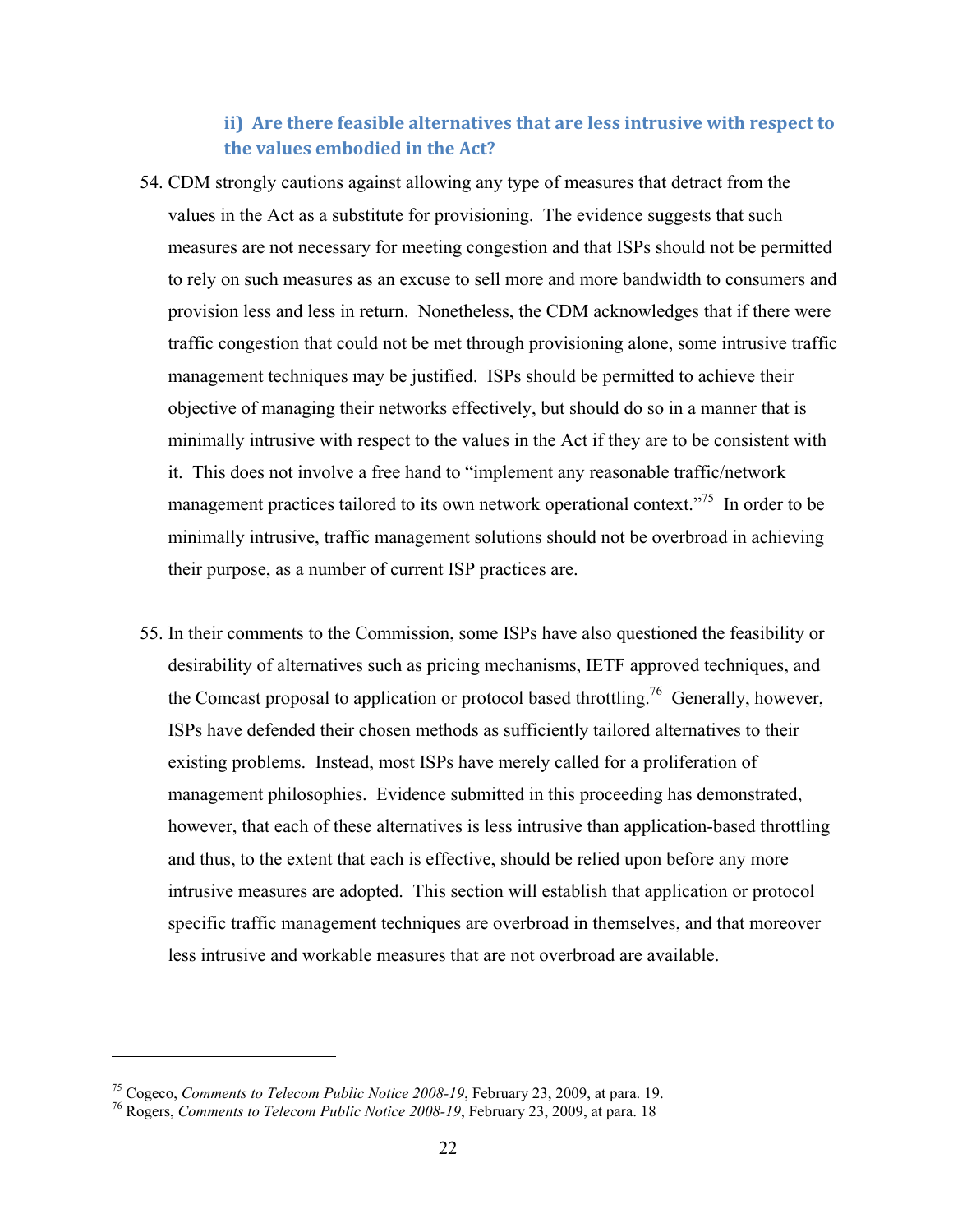*(3) Overbroad* 

- 56. An overbroad measure has been defined by the courts as one that detrimentally impacts on more activity than is necessary to achieve its stated purpose.<sup>77</sup> Although ISPs claim that their respective application-specific throttling practices are the "best practical option to deal with congestion created by these applications",<sup>78</sup> currently implemented measures are in fact overbroad in a number of ways. First, it is not effectively tailored to reducing actual congestion. Second, the method by which many ISPs currently implement their application specific throttling is overbroad in that it appears to capture far more traffic than it intends to and it has serious and unnecessary external costs. Finally, by targeting specific applications as a class, this approach unnecessarily impacts on the majority of P2P users.
- 57. Current ISP practices do not sufficiently target actual congestion. Bell, for example, throttles all P2P file-sharing traffic during their self-defined 'peak period'.<sup>79</sup> Rogers,  $80$ Shaw,  $81$  and Cogeco<sup>82</sup> throttle upstream traffic for a number of applications at all times. Yet these ISPs claim that their traffic management practices are necessary for handling congestion on their networks.<sup>83</sup> However, congestion at any given link generally lasts no more than a few minutes at a time. Professor Odlyzko has found, for example, that while at any given instant, a network link or node may experience a high degree of utilization, when one looks at such utilization over time one finds that such links are surprisingly underutilized. In one study of a network, Professor Odlyzko found that average link utilization for periods as short as 30 minutes is not higher than  $8.7\%$ .<sup>84</sup> Data from Comcast, a major U.S. cable ISP, shows similar results. Comcast has established congestion alleviation measures that operate only as long as congestion exists at a given network point. It has found that such measures rarely need to be employed for more than

<sup>&</sup>lt;sup>77</sup> *R. v. Keegstra*, [1990] 3 S.C.R. 697 (S.C.C.).<br><sup>78</sup> Cogeco, *Comments to Telecom Public Notice 2008-19*, February 23, 2009, at para. 13.<br><sup>79</sup> The Companies(CRTC)4Dec08-8 PN 2008-19, ABRIDGED, at p. 3 of 23.<br><sup>80</sup> Roge

<sup>&</sup>lt;sup>81</sup> Shaw(CRTC)4December 2008-08, ABRIDGED, SUPPLEMENTAL.<br><sup>82</sup> Cogeco, *Comments to Telecom Public Notice 2008-19*, February 23, 2009, at para. 7.

<sup>&</sup>lt;sup>83</sup> Cogeco, Comments to Telecom Public Notice 2008-19, February 23, 2009, at para. 13.<br><sup>84</sup> A. Odlyzko, *Data Networks are Lightly Utilized, and Will Stay That Way*, AT&T Research Labs, October 7, 1998, available online at: <http://www.dtc.umn.edu/~odlyzko/doc/network.utilization.pdf>, at p. 6.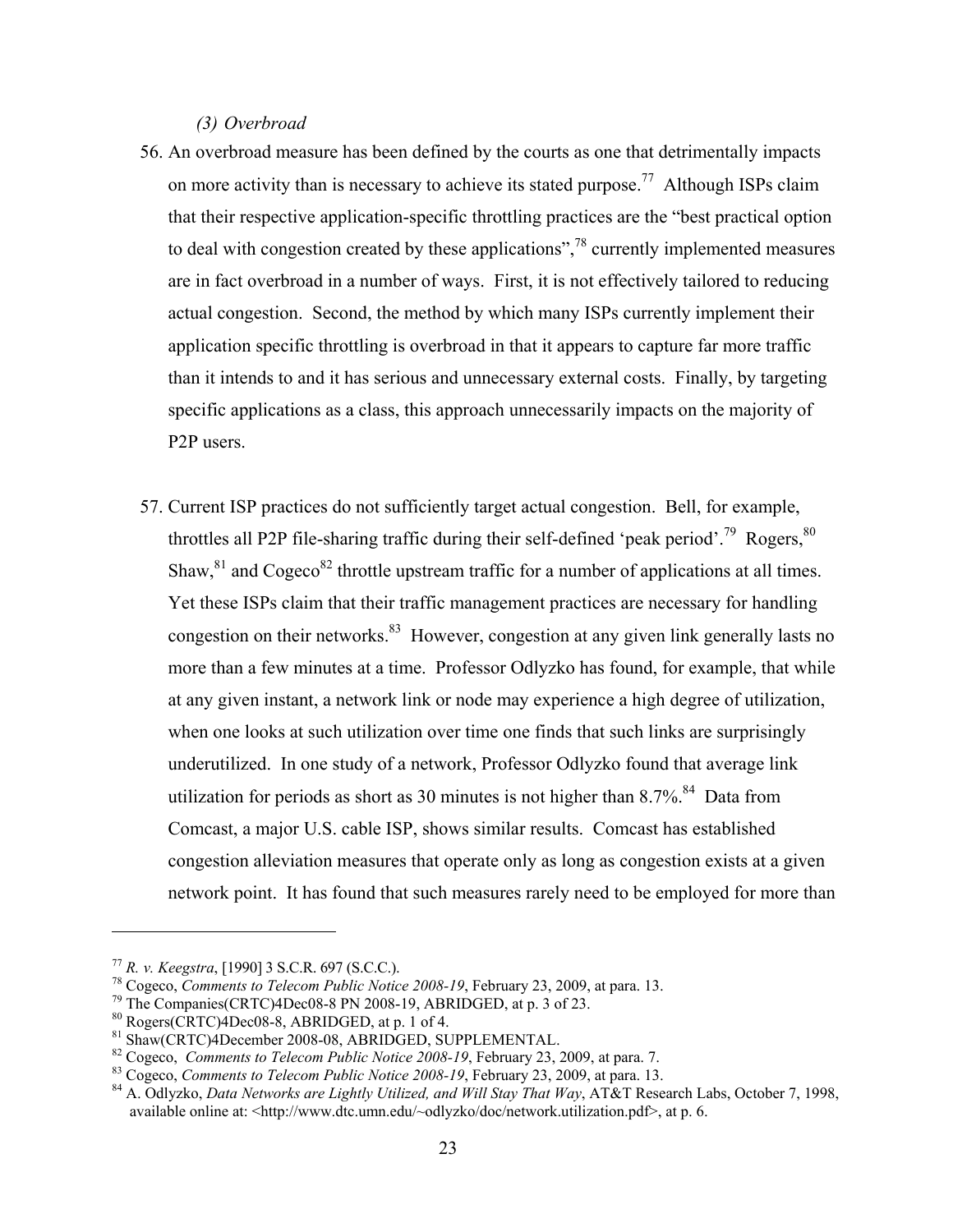15 minutes at a time in order to eliminate congestion at that point.<sup>85</sup> Perpetual throttling or throttling that continues for 10 hour peak periods is far in excess of what is necessary to alleviate congestion. As such it cannot be said that such practices are sufficiently tailored to congestion management.

- 58. Second, it is not at all clear how ISPs have managed to deal with the problem of encryption. ISPs utilize DPI equipment in their traffic management, putatively in order to 'open the envelope' that is generally used to transport information over the internet so that they can discern the type of application that generated the signal. In this way the ISP is able to decide which applications to throttle and which to allow to pass unimpeded. DPI equipment is incapable, however, of reading through encrypted signals.<sup>86</sup> In fact, much of P2P and other file-sharing traffic appears to be encrypted at this point and as such cannot be identified by 'opening the envelope'.<sup>87</sup> This reality makes applicationspecific throttling overbroad in two ways.
- 59. Some ISPs appear to respond to encrypted traffic by adopting a 'throttle everything' approach as a default response to encrypted signals.<sup>88</sup> They then proceed to exempt certain types of traffic identified based on the port that traffic targets.<sup>89</sup> This is extremely problematic for a number of reasons. First, as has been noted numerously in these proceedings, the port-based application identification system has to a large extent broken down.<sup>90</sup> This means that even types of encrypted traffic that the ISP attempts to exempt from this 'throttle everything' scheme, such as Virtual Private Networks (VPNs), File Transfer Protocol (FTP), will in many cases be degraded. Perhaps more importantly, other types of encrypted traffic, such as encrypted HTTP traffic, will inevitably be caught as it would be undistinguishable from the majority of encrypted P2P or other file-sharing

<sup>&</sup>lt;sup>85</sup> Sandvine, *Comments to Telecom Public Notice 2008-19*, February 23, 2009, at para. 95.<br><sup>86</sup> Rogers, *Comments to Telecom Public Notice 2008-19*, February 23, 2009, at para. 17.<br><sup>87</sup> *Ibid.*<br><sup>88</sup> Bell, *Internet Traff* 

other applications that could be impacted by Bell's traffic management measures?' describes how its throttling

will generally capture all encrypted signals under the gradient signals uncertainty and identified port. 89 *Ibid.* 90 Rogers, *Comments to Telecom Public Notice 2008-19*, February 23, 2009, at para. 17.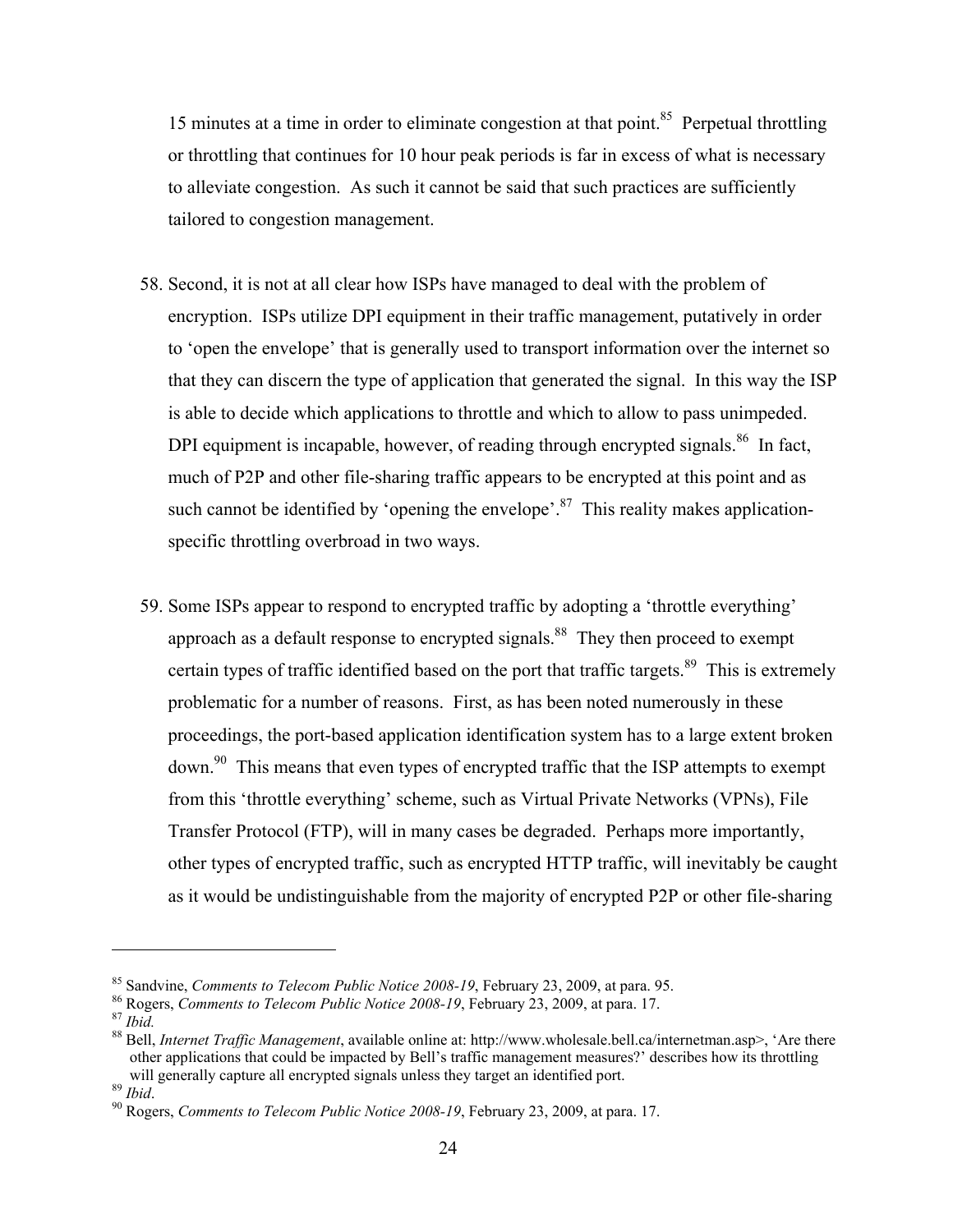traffic which generally uses the same port (80). This problem will only be exacerbated when, as some suggest is imminent, greater and greater proportions of HTTP (e-mail, online vendors, social networking sites, etc.) traffic will be offered with encryption.<sup>91</sup>

- 60. Other ISPs claim they use heuristics to identify specific applications, but have presented no evidence on how accurate such heuristics are. $92$  As had been noted numerous times, without 'opening the envelope' in order to read the part of the payload that identifies the application in use (what some refer to as the 'application header'), it is very difficult to tell the type or application to which a certain stream of packets belongs.<sup>93</sup> At best, such methods can only offer a best 'guess' as to what the application in question is. There is no evidence on the record as to the efficacy of this method, but it appears highly likely to capture large amounts of non-targeted traffic, and is certainly overbroad if that is the case. As Dr. Reed states in his testimony, "[t]he basis by which DPI "understands" which flows are more important is unreliable, non-standard, and invasive, depending on guessing characteristics of application data, or violation of end user privacy."94
- 61. Alternatively, the very use of DPI processes to 'open the envelope' and track which user is using which application when is extremely problematic from an internet engineering perspective and violates the privacy of users. If, as some claim, this process is in fact not even necessary in order to identify problematic types of traffic,  $95$  then how is the use of such equipment justified in other instances?
- 62. Finally, by targeting all users of a given application, the methods currently employed by Canadian ISPs unnecessarily impact on those users of such applications that do not generate traffic capable of causing congestion. Evidence presented in this proceeding has

<sup>&</sup>lt;sup>91</sup> Soghoian, http://dpi.priv.gc.ca/index.php/essays/deep-packet-inspection-%E2%80%93-bring-it-on/.

<sup>92</sup> Rogers, *Comments to Telecom Public Notice 2008-19*, February 23, 2009, at para. 17. Shaw (Shaw(CRTC)4December 2008-08, ABRIDGED, SUPPLEMENTAL) does not explain how they are able to distinguish P2P file-sharing applications from other types of P2P applications, but they do claim to only read the protocol header and not to examine the application header buried in the payload *and* to distinguish between P2P file-sharing applications and other P2P traffic. It is not clear how they accomplish this. 93 The Companies(CRTC)4Dec08-8 PN 2008-19, ABRIDGED. 94 Reed at para. 61.

<sup>95</sup> Rogers, *Comments to Telecom Public Notice 2008-19*, February 23, 2009, at para. 17.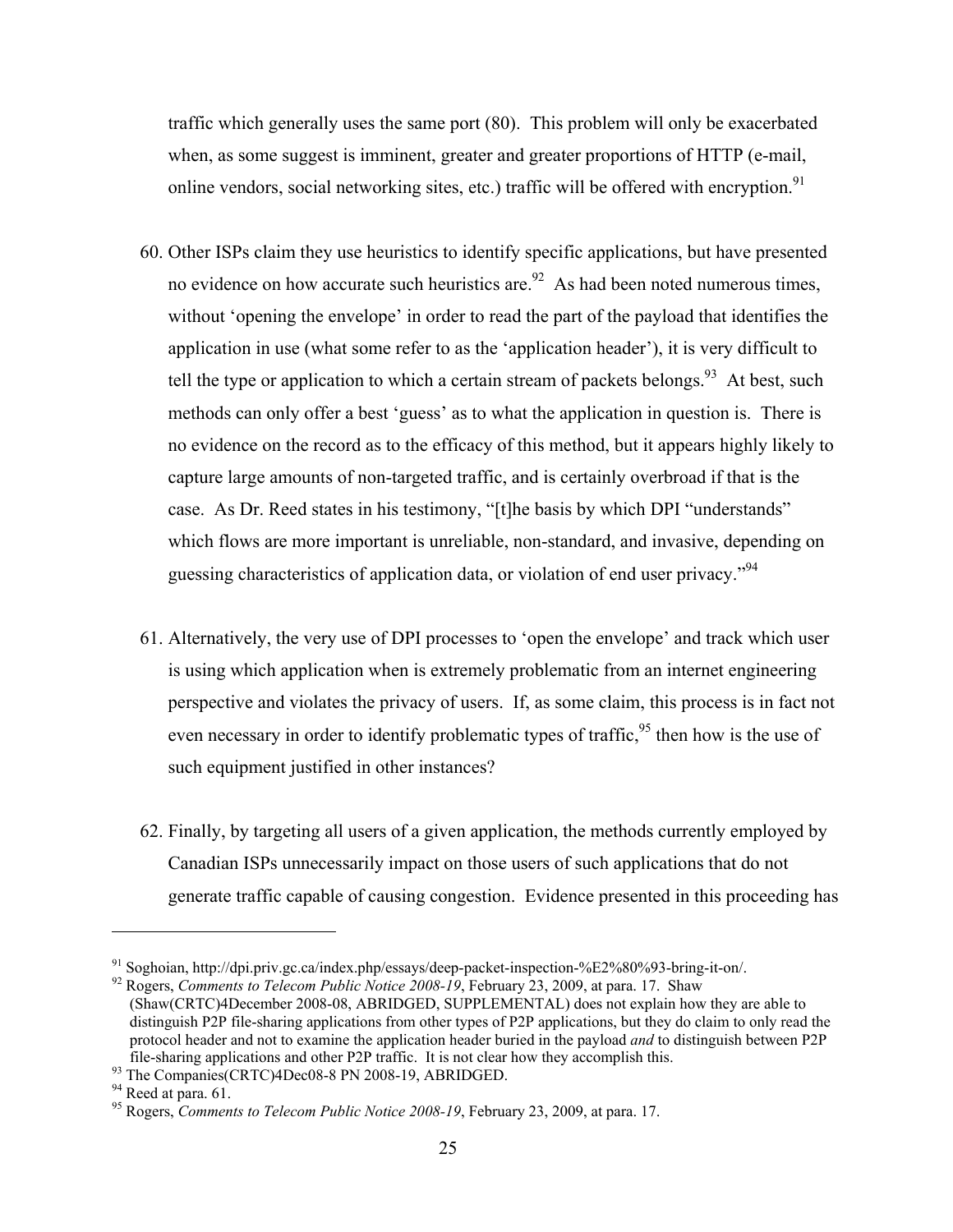established that approximately 40-60% of all traffic is generated by a small proportion of users (5%) and that most of the traffic generated by these users is of the type targeted by ISPs.96 However, as pointed out by Bill St. Arnaud, by targeting applications as a class, ISPs are impeding the ability of customers to use such applications even at levels that would not significantly contribute to congestion.<sup>97</sup> While the use of such applications is still limited to a minority of consumers as they are at this point emerging technologies, such applications are used by far more than  $5\%$  of customers.<sup>98</sup> Yet it is  $5\%$  alone that are responsible for the majority of congestion problems. Moreover, it seems as though actual congestion is caused by less than  $1\%$  of customers on a given network.<sup>99</sup> Degrading the service of customers that are not generating P2P or other file-sharing traffic at a rate capable of causing unmanageable congestion on an ISP's network is unnecessary, and as such an overbroad and disproportional response to any perceived problem attributed to certain types of traffic congestion.

63. The conclusion is that application-based throttling is a disproportional and overly broad response to any legitimate problem of congestion management. This fact is exacerbated by the reality that far less intrusive alternatives are currently available, and ISPs are capable of developing other similar solutions as well if given the proper incentives. The next section examines the available alternatives.

#### *(4) Less Intrusive Alternatives*

64. As mentioned in our initial comments to this proceeding, ISPs have a number of options available to them that are far less intrusive with respect to the values protected by the Act. The CDM maintains that any of the options enumerated here still detract from these values, and should still be justified if used as a substitute to provisioning, but they do so to a lesser extent than application-specific throttling and as such are far preferable. These options include pricing incentives, IETF approved traffic management techniques, and

<sup>&</sup>lt;sup>96</sup> CRTC, Letter of Feb 11, response to q.s  $2(b)$ ,  $2(c)$  and  $2(d)$ .

<sup>&</sup>lt;sup>97</sup> St. Arnaud at para. 46.

<sup>98</sup> See Bell, *Comments to Telecom Public Notice 2008-19*, February 23, 2009, attachment A, at p. 25, and *supra* note 35. 99 Cogeco, *Comments to Telecom Public Notice 2008-19*, February 23, 2009, at para. 15.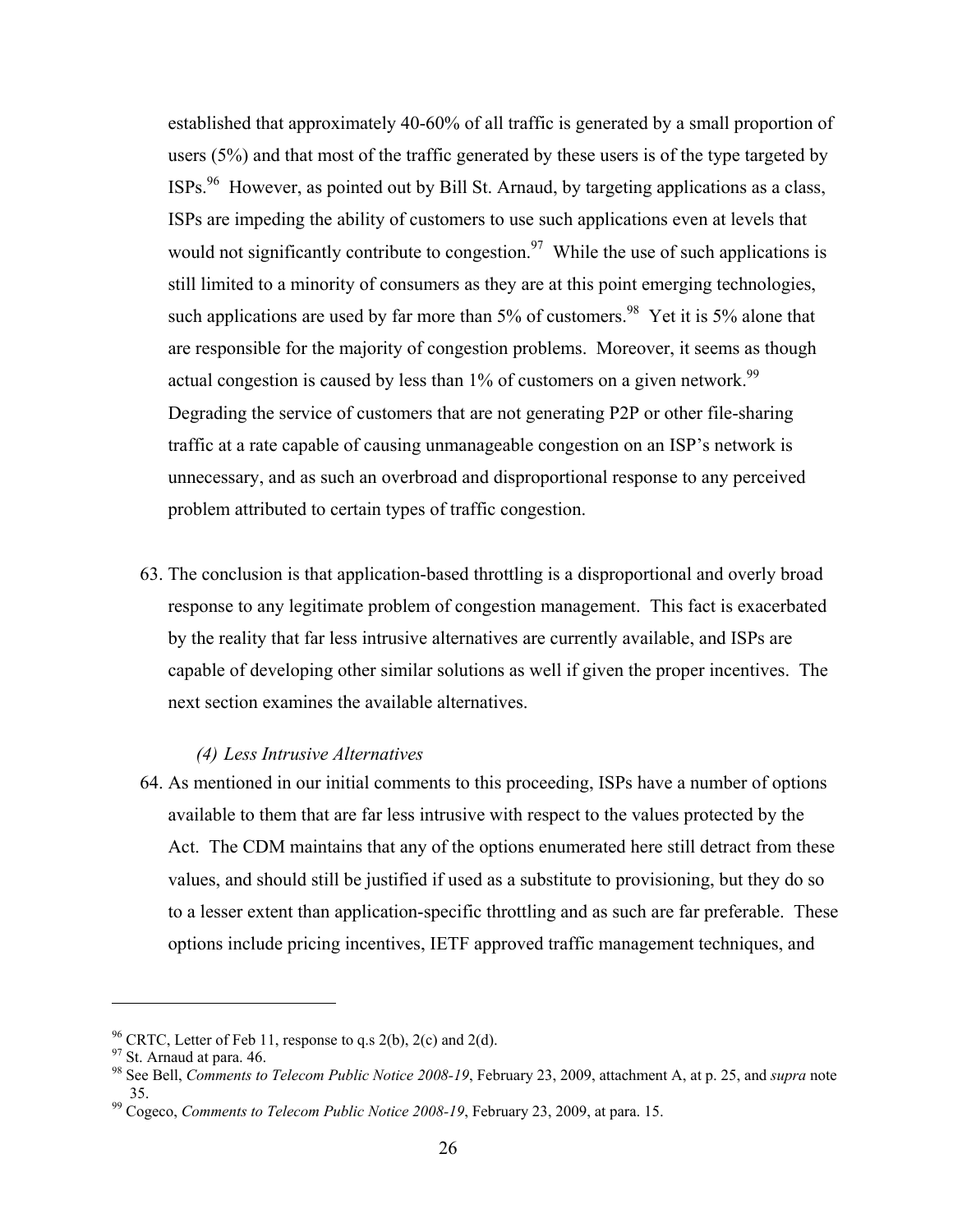the solution proposed by Sandvine in its comments to this proceeding. Each of these will be explored below.

- 65. *Pricing Mechanisms* Proper pricing mechanisms also provide a potential response to the problem of otherwise unmanageable congestion, although the CDM cautions against over reliance on such methods. Many ISPs have pointed out that pricing mechanisms are not in fact an effective response to the types of congestion that are the subject of these proceedings. ISPs state that because pricing mechanisms can only offer traffic-reducing incentives to customers over the course of a month these types of incentives are not finegrained enough to alleviate congestion of the type that cannot be managed through provisioning alone. Pricing aimed at diminishing monthly usage is likely, for example, to impact more on off-peak traffic than it does on peak traffic. As ISPs must provision their networks so as to handle peak traffic, off-peak usage of their networks costs them nothing. Given this, pricing mechanisms may be less a traffic management mechanism and more an additional source of revenue for ISPs.<sup>100</sup> If this is the case, ISPs should be more transparent about their purposes for instituting such methods.
- 66. To the extent that pricing mechanisms are effective, they are preferable to applicationbased throttling. Such practices will be effective if they target the 5% of users that generate the most traffic and encourage them to reduce their traffic loads by targeting excess bandwidth usage. This will relieve the overall strain on a network and in doing so is likely to reduce congestion on some network links during peak times, some of the time. In doing so, these mechanisms avoid many of the discriminatory problems involved in application specific throttling. Pricing mechanisms that target specific applications or classes of traffic, however, are as problematic as application-specific throttling and not as effective. Any pricing mechanism that is relied upon by ISPs to target congestion that can otherwise be handled through reasonable provisioning alone is counter to the objectives of the Act and unjustified for the purpose of traffic management. Pricing mechanisms that do not target specific applications or types of traffic, however, are far

<sup>&</sup>lt;sup>100</sup> Snadvine, *Comments to Telecom Public Notice 2008-19*, February 23, 2009, at para. 66.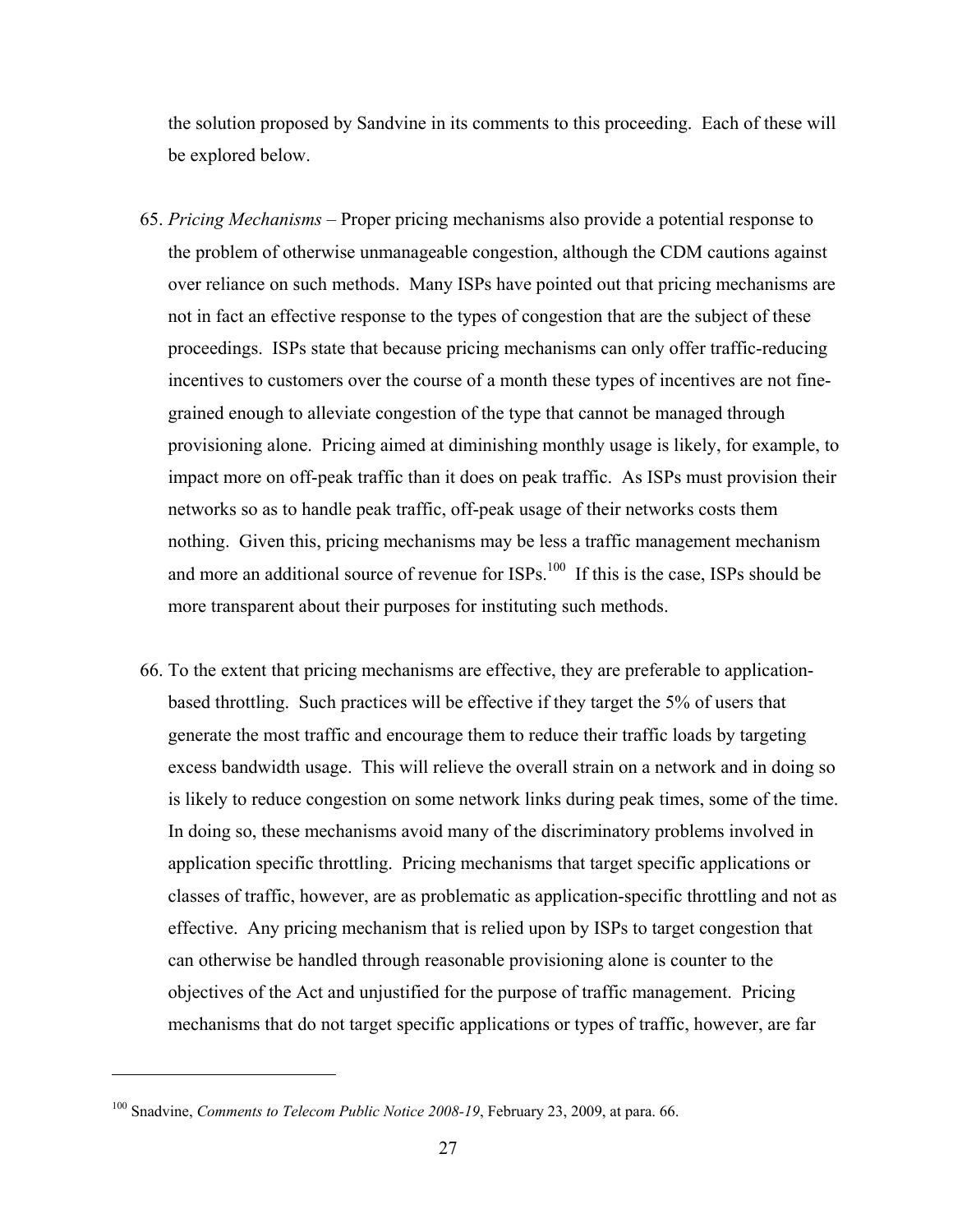preferable to application-based throttling as a response to congestion that cannot be managed through provisioning alone. They impact to a much lesser degree on the values protected by the Act, and they allow consumers to decide for themselves if they wish to incur higher costs in order to make greater use of their services.

- 67. *IETF Solutions* As noted in the testimony of Dr. David Reed, the IETF has been developing and studying a number of traffic management techniques that have to date been under utilized by ISPs.<sup>101</sup> These techniques allow ISPs to manage traffic in a manner consistent with the following principles:
	- without selectively or arbitrarily degrading traffic based on its source, destination, content type, application or protocol;
	- without examining the payload of the signal ('opening the envelope'); and
	- without deviating from proven and established norms of internet traffic management.<sup>102</sup>

RED and ECN in particular are designed so as to detect actual congestion at a network link, and to slow down traffic flows to that link only as long as necessary to alleviate congestion at that given point. When used in conjunction with Diffserv, which allows Users to prioritize data flows that are time sensitive, these mechanisms create a workable method of addressing traffic that is far more effective manner than application-based throttling. RED and ECN will ensure that a link is not overly congested by easing traffic on that link as it reaches a threshold level of latency. Diffserv will allow customers to prioritize more time-sensitive applications so that they are not impacted upon by such congestion management.

68. Since RED and ECN do not target a class of applications, they avoid many of the overbreadth problems associated with application-based throttling. They only operate as long as there is actual congestion as a given link. They do not 'open the envelope'. Nor do they target users of an application who generate only small amounts of traffic. In addition, when combined with Diffserv, customers gain control over prioritization of

 $101$  Reed at para. 59.<br> $102$  Reed at para. 41.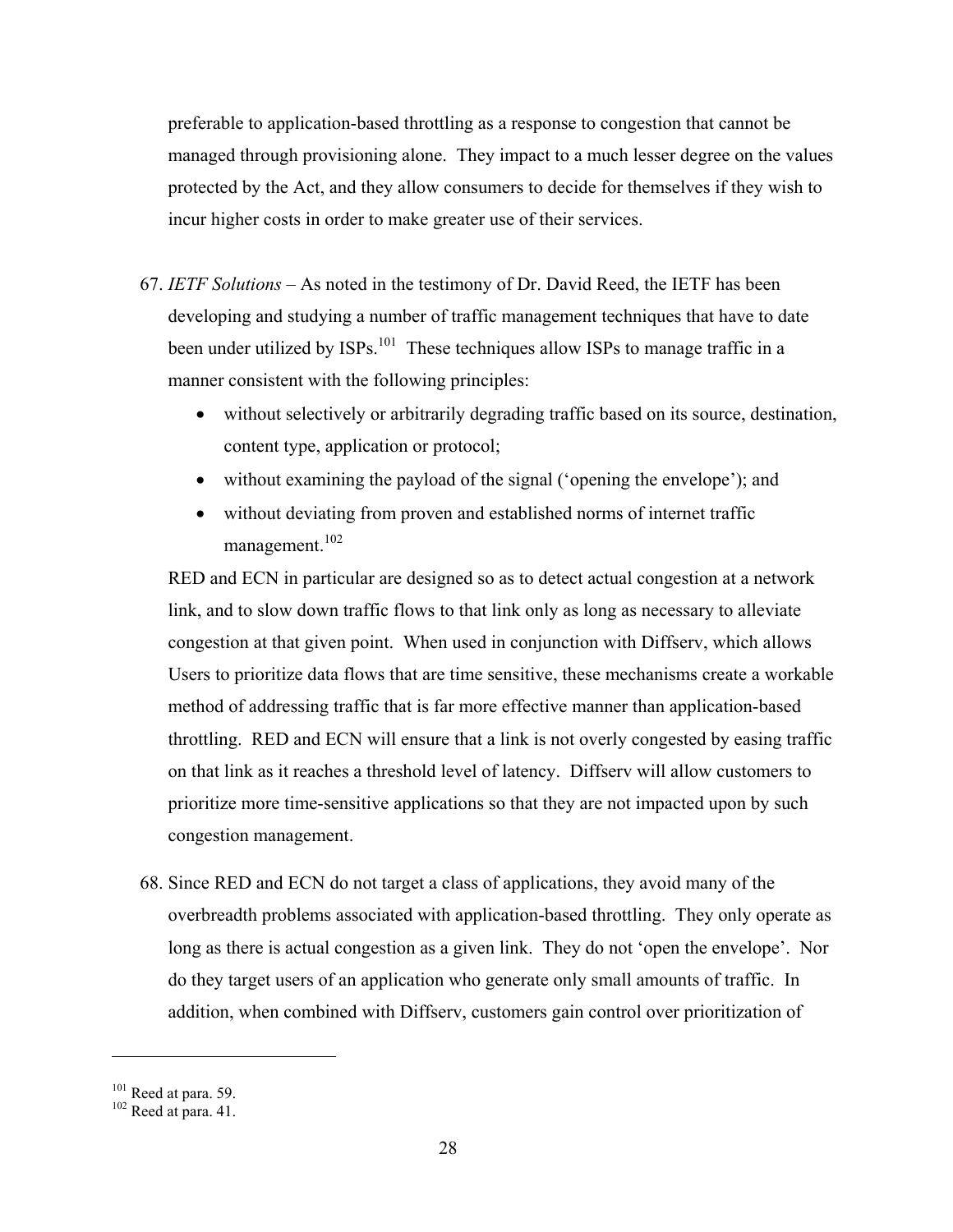their traffic and can decide for themselves whether to degrade one type of traffic in order to allow for another, perhaps more time-sensitive type.

- 69. Perhaps more to the point, by targeting congestion directly instead of a specific type of traffic and allowing customers to prioritize their own applications, the IETF solutions are able to achieve their objectives in a manner that is less discriminatory. Further, by not singling out certain applications or protocols, these methods do not impact detrimentally on the types of content that rely on those applications or protocols in a manner that influences the meaning and purpose of that traffic. Additionally, these methods do not diminish innovation by degrading the ability of newly emergent technologies to operate<sup>103</sup> nor do they weaken the social and economic fabric of Canada by diminishing the ability of independent Canadian artists to distribute their content.<sup>104</sup> By not 'opening the envelope', such techniques also avoid the privacy implications raised by application specific throttling. In this respect such techniques are much more sensitive to the values embodied in the Act.
- 70. To the extent that such mechanisms are relied upon by ISPs as an alternative to provisioning, they are still undesirable with respect to the policy objectives. As stated in the testimony of Bill St. Arnaud, ISPs advertise ever-increasing amounts of bandwidth to consumers. Diminishing the ability of consumers to make use of this bandwidth as they wish arbitrarily discriminates against those users who wish to use a higher proportion of the bandwidth they have purchased.<sup>105</sup> As such, these types of mechanisms should only be permitted as a response to demonstrable congestion of proportions that cannot be met through reasonable provisioning alone. The CDM maintains that this pressing need has yet to be proven. Nonetheless, in the presence of such congestion, the IETF approved methods are far less discriminatory, do not violate the common carrier role of ISPs as established in s. 36, and to the extent that they work contrary to the policy objectives they do so in a manner that is far less detrimental than application specific throttling.

<u>.</u>

<sup>&</sup>lt;sup>103</sup> As application-based are bound to do: St. Arnaud at paras. 23, 47.<br><sup>104</sup> See, for example, Documentary Organization of Canada, *Comments to Telecom Public Notice 2008-19*, February  $23, 2009$ , generally.<br><sup>105</sup> St. Arnaud, generally.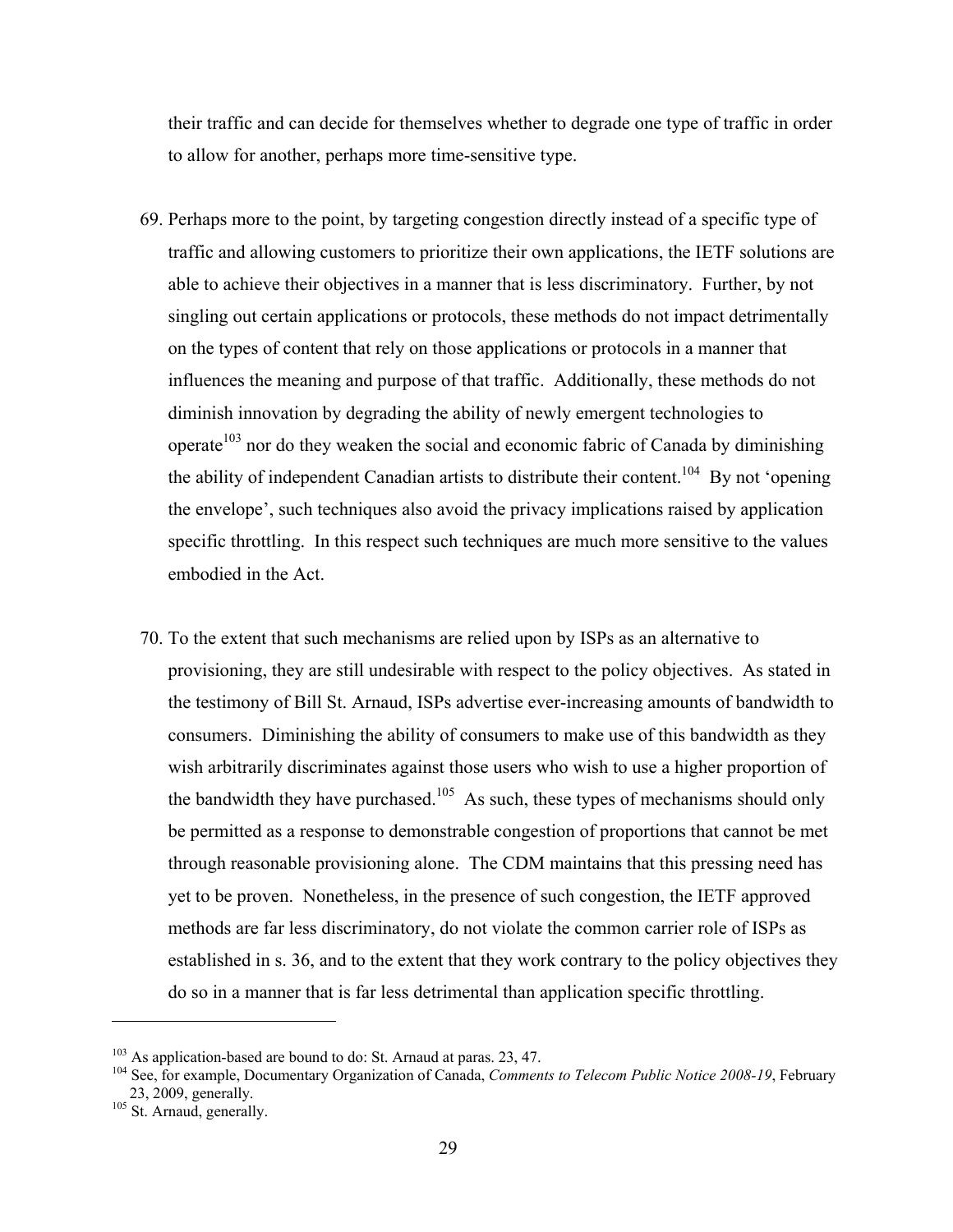- 71. *Sandvine Solution* In its comments to this proceeding, Sandvine has outlined a traffic management solution that has been proven to be effective in managing congestion and does so in a manner that impairs the values embodied in the Act to a much lesser degree than application-based throttling. The Sandvine approach, initially developed in response to regulatory action by the U.S. Federal Communications Commission, institutes the following 4 step process in order to reduce traffic:
	- Step 1: It constantly monitors traffic usage data for both upstream and downstream traffic to determine if traffic levels have reached a point where congestion is imminent in a network segment. If this threshold is reached for either upstream or downstream traffic in that segment, the Sandvine response proceeds to step 2.
	- Step 2: Within the affected network segment, it determines which subscribers have been the source of the high volumes of traffic. It then labels traffic emerging from those subscribers as lower priority.
	- Step 3: However, Sandvine's traffic management equipment does nothing to degrade this 'lower priority traffic' unless there is *actual* congestion detected in that particular network segment. If such congestion is detected, 'lower priority' traffic is degraded for a period of 15 minutes.
	- Step 4: Sandvine's equipment monitors each degraded subscriber's usage levels every 15 minutes, and once a given subscriber's usage level drops below a set threshold or once congestion in the network segment is no longer an issue, that subscriber's traffic is relabeled as 'normal priority' and will no longer be degraded.<sup>106</sup>
- 72. If this solution is combined with prioritization of traffic that is highly latency sensitive, the impact on consumers will be minimal.<sup>107</sup> Under such circumstances, even those consumers whose traffic is degraded will still be able to operate those applications that

<sup>&</sup>lt;sup>106</sup> Comcast, Submissions to FCC, File No. EB-08-IH-1518, WC Docket No. 07-52, September 19, 2008, available online at: <http://www.eff.org/files/Complete%20Comcast%20NM%20Filing%20--%20Date-

Stamped%209%2019%202008.pdf>, Appendix B. 107 Sandvine, *Comments to Telecom Public Notice 2008-19*, February 23, 2009, at para. 55.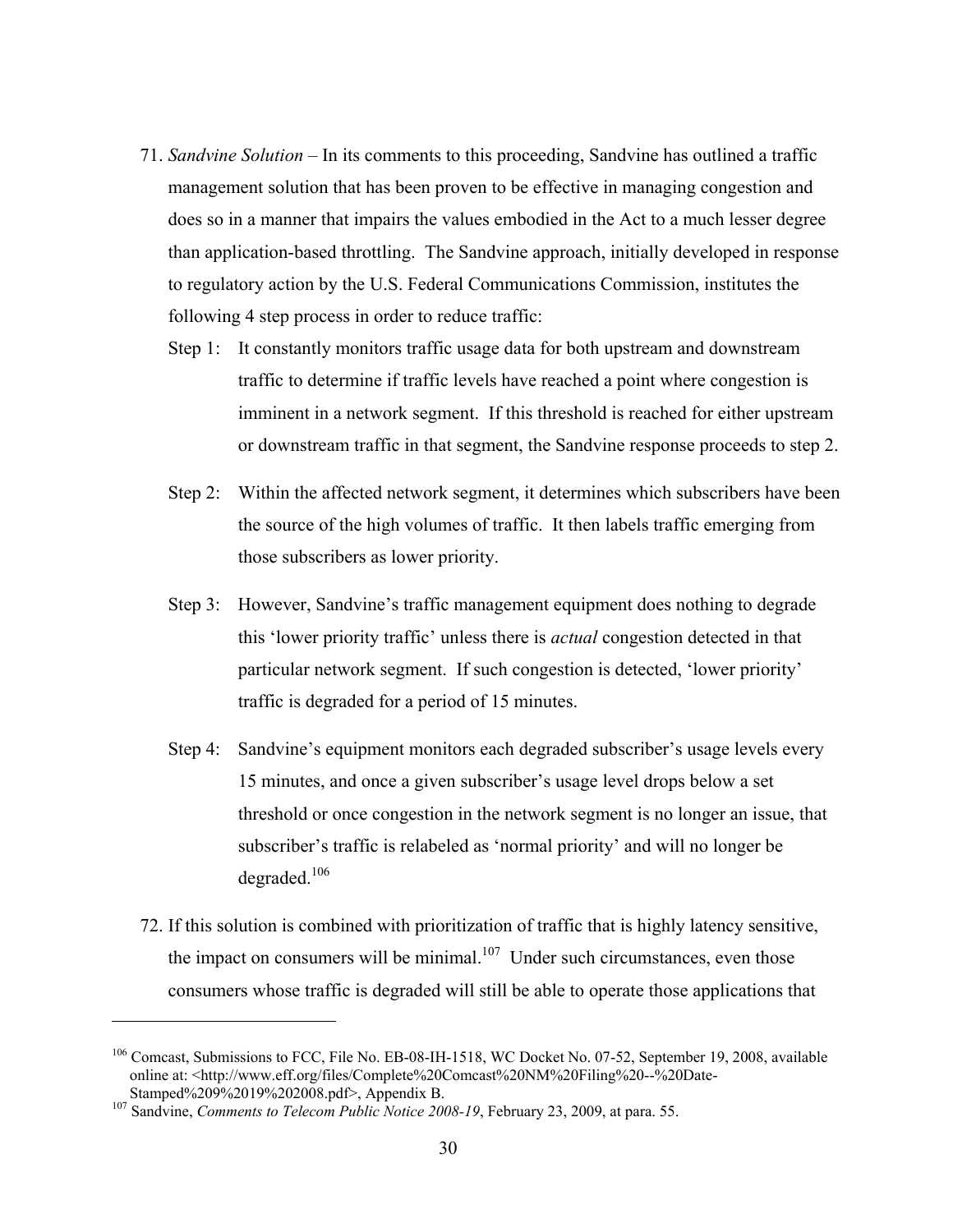are latency sensitive as such traffic will not be assigned low priority status.<sup>108</sup> If combined with DiffServ prioritization, consumers will even be able to determine themselves how to allocate the limited bandwidth available to them during the period of de-prioritization.

- 73. As with many of the IETF proposals, the Sandvine solution avoids the overbreadth problems endemic in most current ISP traffic management practices. It only operates as long as there is actual congestion, and it targets those subscribers responsible for producing the most amount of traffic at the congested points. In this way it avoids capturing consumers who are not producing large amounts of traffic at times when no actual congestion exists. In fact, testing has shown that the Sandvine solution has shown that, not only is it effective in ensuring a given network will function without congestion, but that in order to achieve this throttling of any given user for more than a 15 minute period need occur only on very rare occasions.109 Implemented in this fashion, the Sandvine solution is far better tailored to the actual problem of congestion than any form of application-based throttling.
- 74. Therefore, the Sandvine solution has the potential to be far more sensitive to the values embodied in the Act than current application-based ISP practices are. However, there are some dangers with adopting such an approach. CDM reiterates that such a solution is only viable insofar as it targets congestion that cannot be otherwise addressed through reasonable provisioning alone. Allowing ISPs to rely on congestion management techniques such as the Sandvine solution could lead to serious degradation in network services. As noted above, ISPs will be able to effectively create their own congestion by overselling bandwidth subscriptions, and then set their definition of 'congestion' at a

<sup>108</sup> Prioritization should *only* apply to applications that are in fact latency sensitive. To date, these include VoIP, teleconferencing, and gaming (Odlyzko at para. 24). This does *not* include other traffic such as e-mail, web browsing, video streaming or instant messaging. None of this types of traffic require high latency to operate. The differences between these types of traffic and typical file-sharing applications with respect to 'real-time' are highly subjective and will differ from one consumer to the next. Allowing ISPs to decide which of these types of traffic to prioritize would raise many of the same problems as allowing ISPs to degrade traffic on an applicationspecific basis.<br><sup>109</sup> Sandvine, *Comments to Telecom Public Notice 2008-19*, February 23, 2009, at para. 95.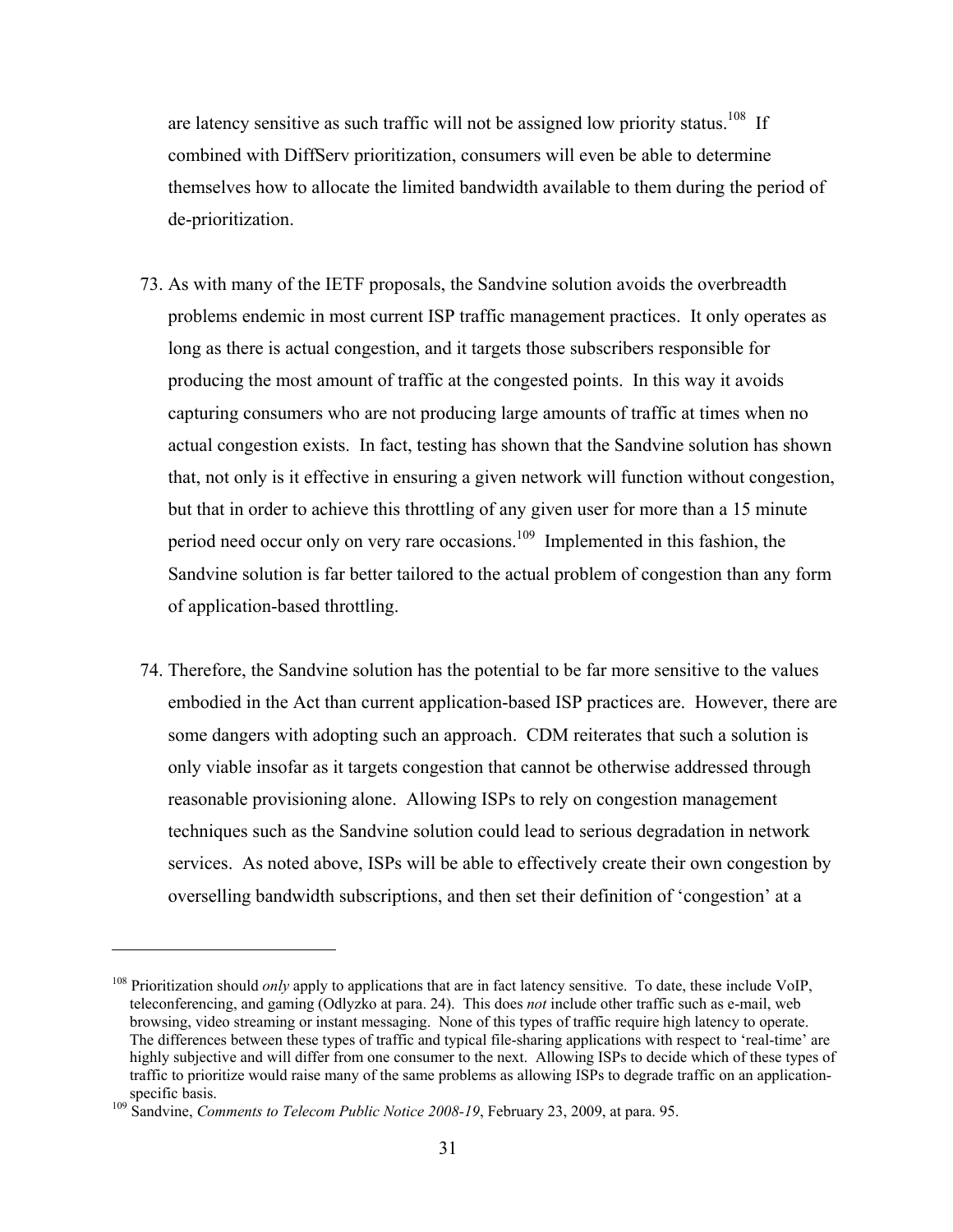level that will allow them to provision less and less, while relying on throttling consumers to greater and greater degrees.

75. CDM also cautions against allowing ISPs to determine which types of traffic to prioritize. Given a free hand to do so, ISPs can effectively implement a solution that is no different from the current practice of application-based throttling. They will be able to achieve this by prioritizing all traffic other than the specific applications they wish to target. Sandvine itself identifies web traffic, instant messaging and video streaming (web media) as time-sensitive applications in need of prioritization.<sup>110</sup> Sandvine even suggests that some bulk file sharing applications such as iTunes should be prioritized. CDM submits that any difference in time sensitivity between such applications is purely subjective and will change from user to user.<sup>111</sup> A system that allows users to prioritize available bandwidth between their *own* applications would be ideal, as it is the only method of accurately allocating bandwidth to the applications that most need it when they most need it. Barring a system of user prioritization such as DiffServ, only traffic that is *truly* timesensitive should receive prioritization. Only such latency sensitive traffic actually requires prioritization in order to function.<sup>112</sup> Latency sensitivity is an objective technical definition, not a subjective one defined by user or ISP preferences. Particularly with a typical throttling window of 15 minutes, it is difficult to justify the need for prioritizing, for example, web media such as YouTube over a file-sharing download – especially since in many cases this could involve an attempt to view the same exact content.<sup>113</sup> Allowing ISPs to adopt overly subjective definitions of 'real-time' would lead to unnecessary discrimination among different types of content and would also impact to a certain degree on the ability of content providers to rely on the types of applications that are expressly excluded from prioritization. Moreover, it would do so with little justification.

<sup>&</sup>lt;sup>110</sup> Sandvine, *Comments to Telecom Public Notice 2008-19*, February 23, 2009, Appendix A, pp. 5, 23 of 24.<br><sup>111</sup> Odlyzko, at para. 24.<br><sup>112</sup> *Ibid.* See also, Sandvine, *Comments to Telecom Public Notice 2008-19*, Febru

facilitates downloading of videos from applications such as YouTube, but does so using a P2P protocol.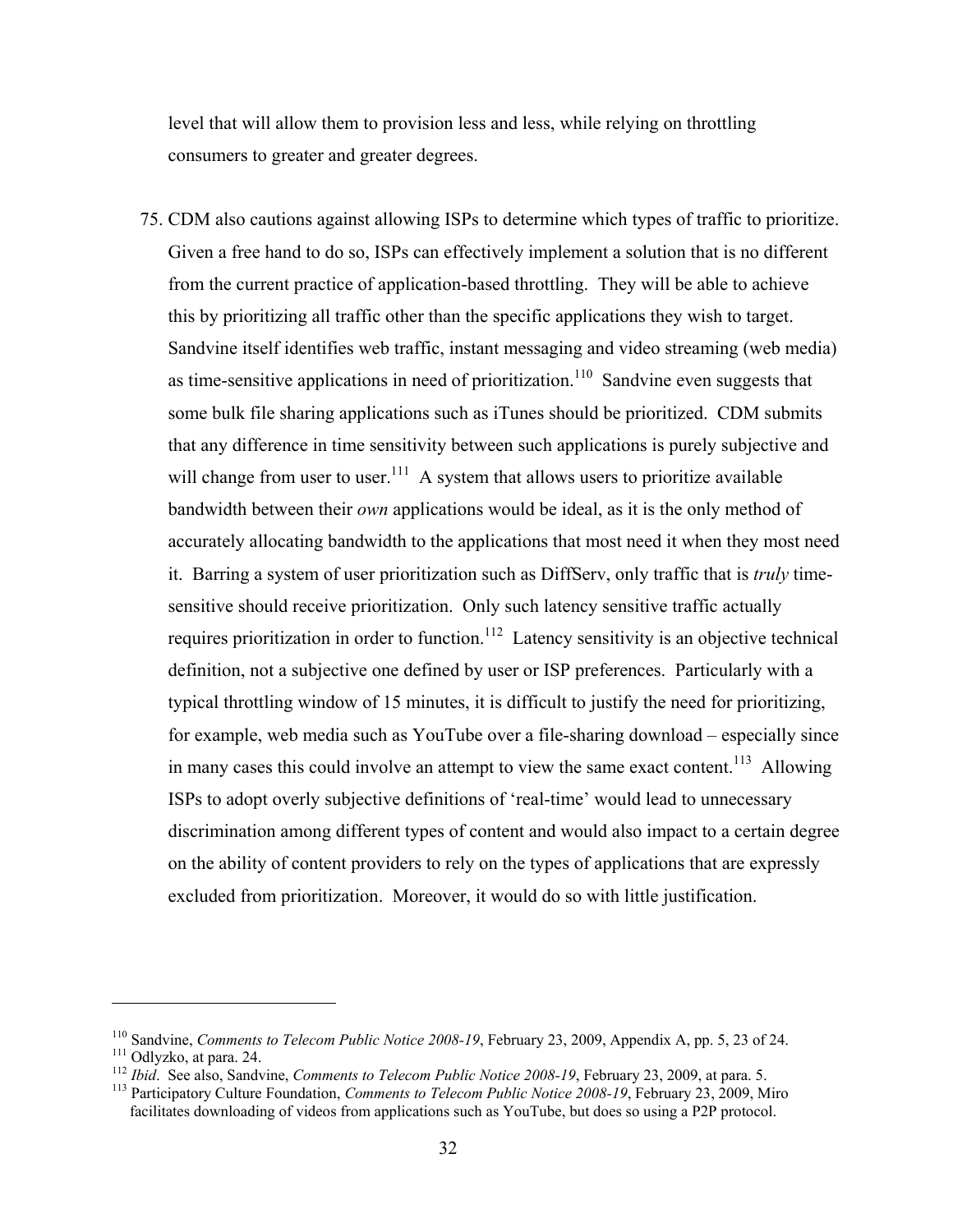- 76. If the Sandvine solution were to be implemented in a manner that only prioritizes truly time sensitive traffic and targeted a reasonable level of congestion, then it would indeed be far less intrusive with respect to the values embodied in the Act. It may be true, as Rogers states in its comments, that P2P traffic may remain the most common target of throttling of upstream traffic (though this will *not* be the case for downstream). This is not because the P2P protocol makes disproportionate use of a network in general, but because few other applications involve symmetrical upload/download ratios within a given ISP network.<sup>114</sup> Moreover, this solution will only throttle P2P uploads if and when they are the actual cause of congestion on a given node. In that regard, it is minimally discriminatory against applications. As with the IETF proposals, such a practice would also still discriminate against some subscribers in favour of others merely for using more of the bandwidth they have purchased. However it does so based on real-time congestion and actual user contribution to that congestion and as such is minimally discriminatory. Also, if tailored to target only levels of congestion that cannot be addressed through provisioning, this method would not violate policy objectives aimed at improving Canadian internet infrastructure. It also lacks the privacy intrusive problems involved with identifying use of specific applications.
- 77. Overall, there are many practical alternatives to application-specific throttling. These various alternatives are far less intrusive with respect to the values embodied in the Act. With respect to the Sandvine proposal, there is also ample empirical proof that such measures are capable of alleviating any existing problem of traffic congestion that cannot be met through reasonable provisioning alone. In fact, the Sandvine and IETF proposals are probably more equal to the task of doing so in the future. As P2P and other filesharing traffic continues to decline, throttling of such traffic will be less and less effective as a response to congestion.<sup>115</sup> However, application agnostic mechanisms such as those proposed by Sandvine and the IETF measures will provide enduring solutions to issues of unmanageable congestion that are not based on changing trends in application use.

<sup>&</sup>lt;sup>114</sup> Cogeco, *Comments to Telecom Public Notice 2008-19*, February 23, 2009, at para. 10.<br><sup>115</sup> St. Arnaud at para. 29 and following.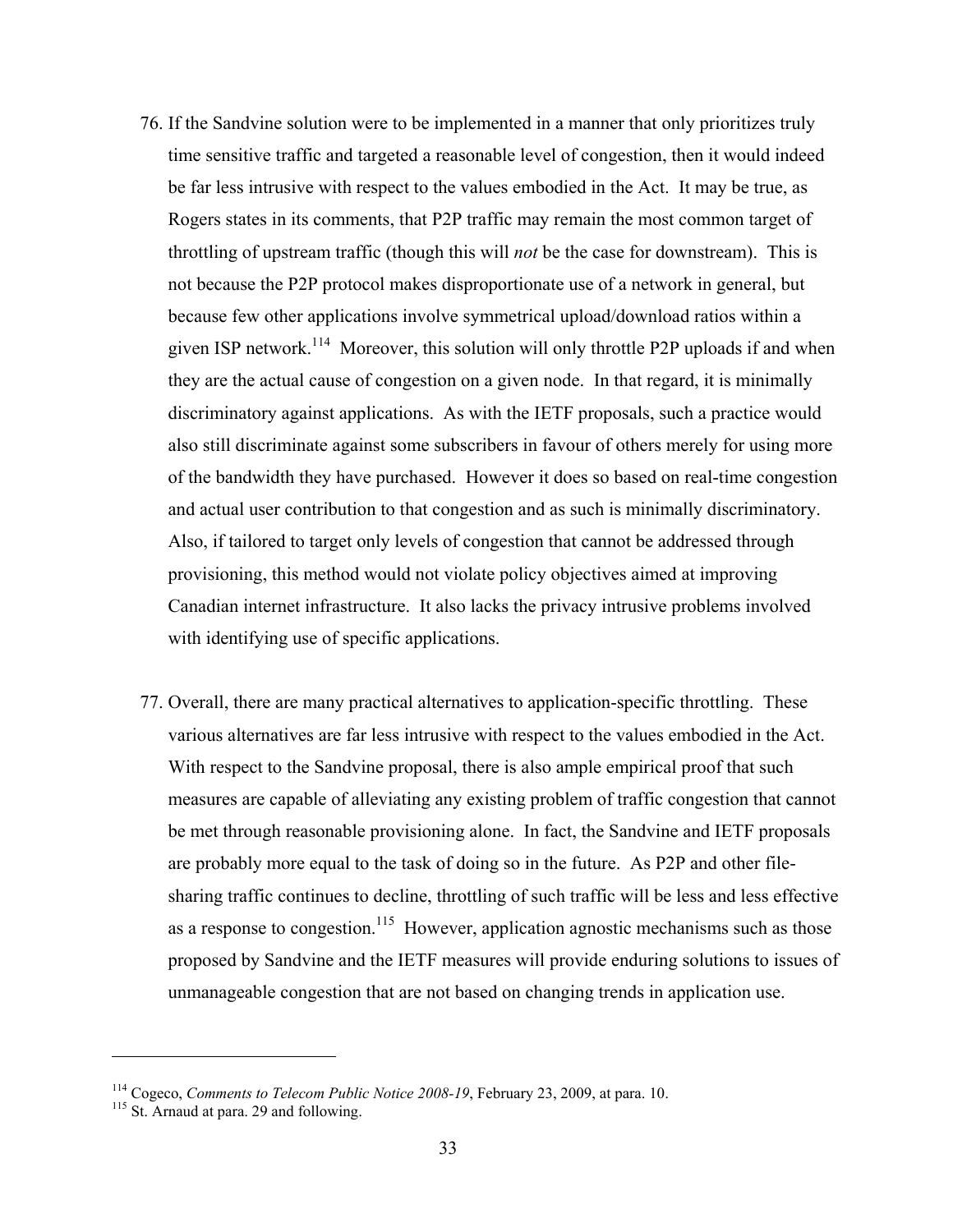78. Beyond these current available solutions are the ones that ISPs can invent. The Sandvine solution, which is far better tailored in terms of the values embodied in the Act, emerged as a response to regulatory action in the U.S. This demonstrates that alternative solutions to the problems identified by ISPs are available, and more to the point can be developed in the future on a case by case basis. However ISPs will not develop such solutions, nor will they adopt them, on their own. This is because ISPs are not sensitive to preserving the values embodied in the Act. That is the role of the Commission. By issuing a set of guidelines establishing what is and is not an 'unjust' or 'unreasonable' and therefore unacceptable infringement on the values embodied in the Act, the Commission can ensure that these values will be preserved. By doing so through the framework established here, which merely requires that ISPs achieve their reasonable network management purposes in a manner that is minimally intrusive of the values in the Act, the Commission can also ensure that ISPs are capable of achieving these objectives while allowing for a 'proliferation of philosophies'.

### **iii) Do the benefits of current ISP traffic management measures outweigh the detrimental impact of those measures?**

79. As stated in its comments to the Commission in this proceeding, the CDM is of the position that the detrimental impact of application-based throttling far exceeds any benefits that may accrue to its networks from such practices.<sup>116</sup> Such throttling detract from the values protected by ss. 27(2), 36, and 7 of the Act, and the benefits gained from them are minimal.

### **Part III Legal Arguments**

<u>.</u>

## **a) The Presence of Competition does not Justify Behaviour that would otherwise Violate Sections 27(2) or 36**

80. TELUS argues in para.41 of its submission that the threshold for unjust discrimination and content interference (ie, violations of ss. 27(2) and 36) should be lower where competition exists and consumers have choices among service providers. TELUS's

<sup>116</sup> CDM, *Comments to Telecom Public Notice 2008-19*, February 23, 2009, at paras. 162-236, and *infra*, below.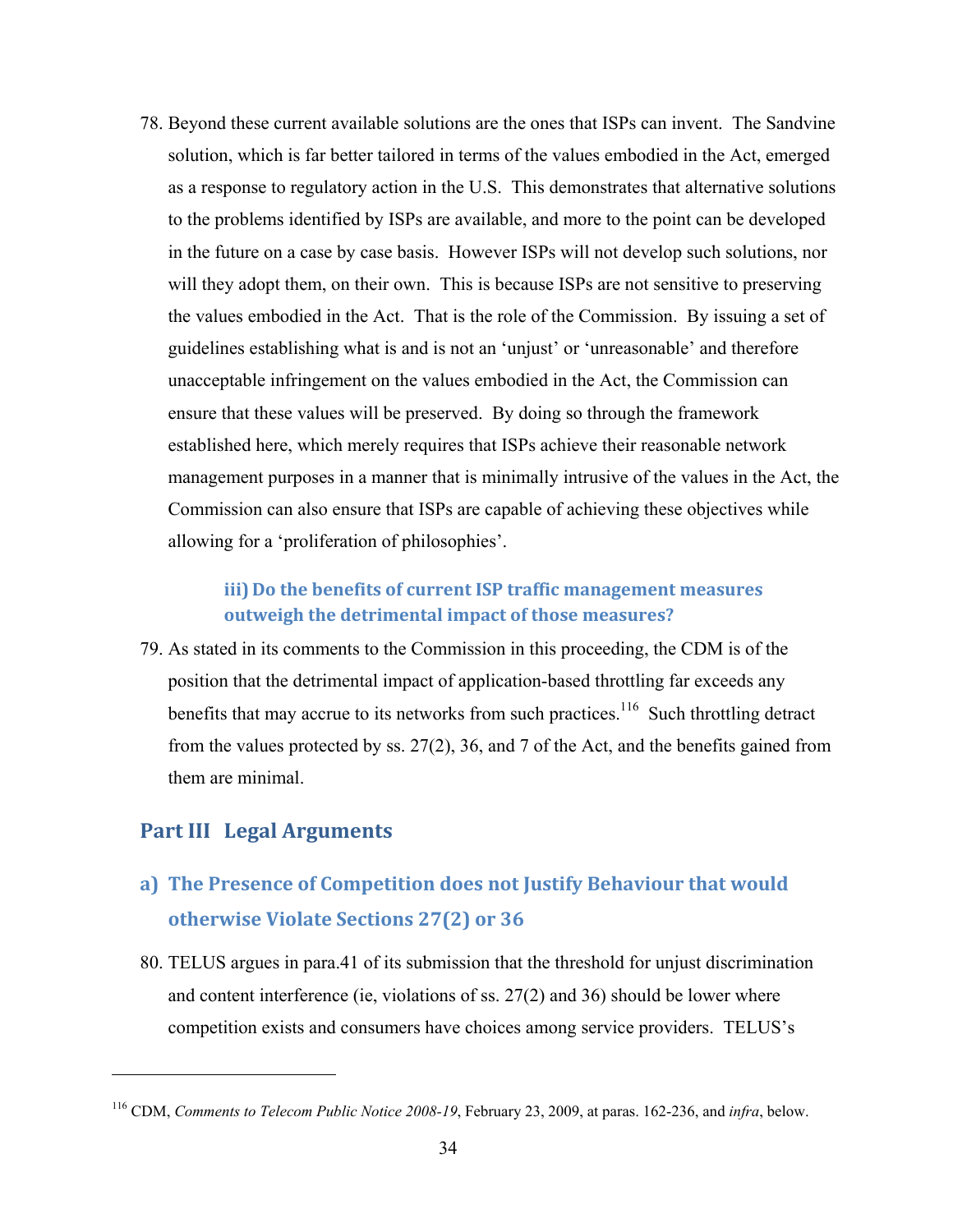reasoning is presumably that consumers in such circumstances can and will switch providers if they experience unjust discrimination or content interference, creating market demand for providers that do not engage in such practices and market pressure on those that do engage in such practices to stop.

- 81. The first flaw in this argument is obvious to anyone who observes actual competitive marketplace behaviour, both generally and with respect to the specific issue of traffic interference by ISPs. As the record of this proceeding demonstrates, even where consumers have options among service providers, it is often the case that all such providers either engage in the same general practice, or are subject to it (e.g., as resellers). Consumer choice among service providers is clearly ineffective as a means of influencing ISP traffic management practices.
- 82. Second, TELUS's argument ignores the potential and actual discriminatory effects of Traffic Interference on competing content producers, application providers, and others who are not simply consumers of internet access. As numerous parties have pointed out in their submissions, ISPs have enormous incentives to discriminate among traffic in ways that benefit themselves, their affiliates, or their preferred customers, under the guise of "traffic management".117 Indeed, many emerging or competing content providers have already suffered as a result of such practices. $118$
- 83. Third, TELUS' argument ignores the fact that application-based throttling targets a minority of customers who happen to be early adopters of new technologies and often among the most creative and innovative content producers on the Canadian scene.<sup>119</sup> As the Documentary Organization of Canada points out in its submission:

among our members, at least, and within the wider documentary community, it is the independent filmmakers, the emerging filmmakers, the young and the amateur filmmakers who are most likely – although clearly not exclusively – likely to seize on BitTorrent to distribute.

<sup>&</sup>lt;sup>117</sup> E.g., CFPTA paras. 40, 50; ACTRA para.13; CBC, paras.2, 3, 19, 20; IFTA, paras.11, 12; BCCLA para.21. <sup>118</sup> See, for example, CFPTA paras.53. 54; Documentary Organization of Canada, Comment (Feb. 23, 2009) [DOC],

p. 2. 119 See for example the submissions of DOC, CBC, and the Independent Film and Television Alliance (IFTA).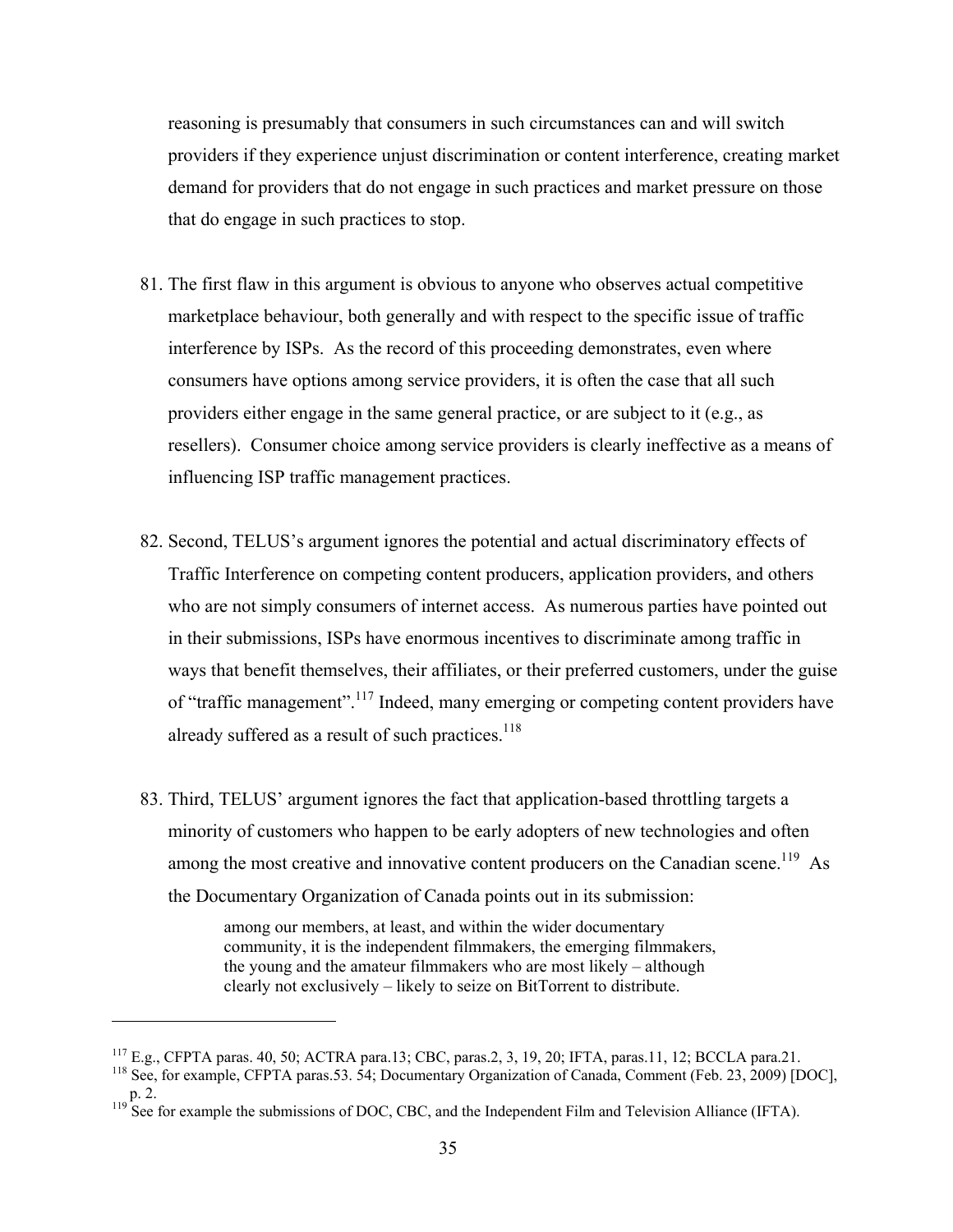Mainstream filmmakers and larger, established filmmakers are likelier to have distribution arrangements that do not require alternative distribution models. Thus, current traffic management practices systematically favour maintstream media while burdening emerging and independent film.<sup>120</sup>

84. The IFTA makes the same point in its submission:

In large part due to media consolidation of other platforms and the resulting scarcity of distribution opportunities, independent producers are increasingly using and reliant on the Internet as an alternative distribution platform for the distribution and marketing of independent content. They are also utilizing peer-to-peer and other innovative applications to distribute and market their content.<sup>121</sup>

85. Whether or not this targeting of a minority of users is intentional is irrelevant – the *effects* of the discrimination are what matters.<sup>122</sup>

### **b) Section 27(2): Unjust Discrimination and/or Undue Preference**

#### **i) Section 27(2) protects consumers as well as competitors**

- 86. TELUS states that, in its view, "section 27(2) protects Internet content and application providers' ability to reach their users over the Internet, while section 36 protects Canadian Internet users' ability to access and use the legal Internet content and applications of their choice (subject to certain exceptions)." This admission explains TELUS's dismissal of arguments that involve discrimination against consumers or others who are not content or application providers. More importantly, it exhibits an extremely and inappropriately narrow interpretation of s. 27(2).
- 87. There is nothing in s. 27(2) that restricts its application to content, application or service providers as opposed to consumers. Indeed, the Commission (and its predecessor) has found violations of s. 27(2) with respect to consumers directly, in a number of cases.<sup>123</sup> Although these cases predate the modern introduction of competition in telecommunications, they demonstrate that there is nothing inherent in the legislation that

<u>.</u>

<sup>&</sup>lt;sup>120</sup> *Supra* note 118 p. 5, first para.<br><sup>121</sup> Para. 8.<br><sup>122</sup> *Auton v. British Columbia*, [2004] 3 S.C.R. 657 at para. 42, cited in CDM's Comments in *CAIP v. Bell* dated 3<br>July, 2008, which comments were incorporated by

July, 2008, which comments were incorporated by reference into CDM's Submissions in this proceeding. 123 *E.g.*, *Tariffing of Unchannelized High Capacity Services*, Letter Decision CRTC 89-27; *Terra Nova Telecommunications Inc., General Increase in Rates*, Telecom Decision CRTC 85-12; *Bell Canada, Increase in Rates*, Telecom Decision CRTC 77-7; *Bell Telephone Co. v. Ontario* (1922), 27 C.R.C. 277 (B.R.C.)).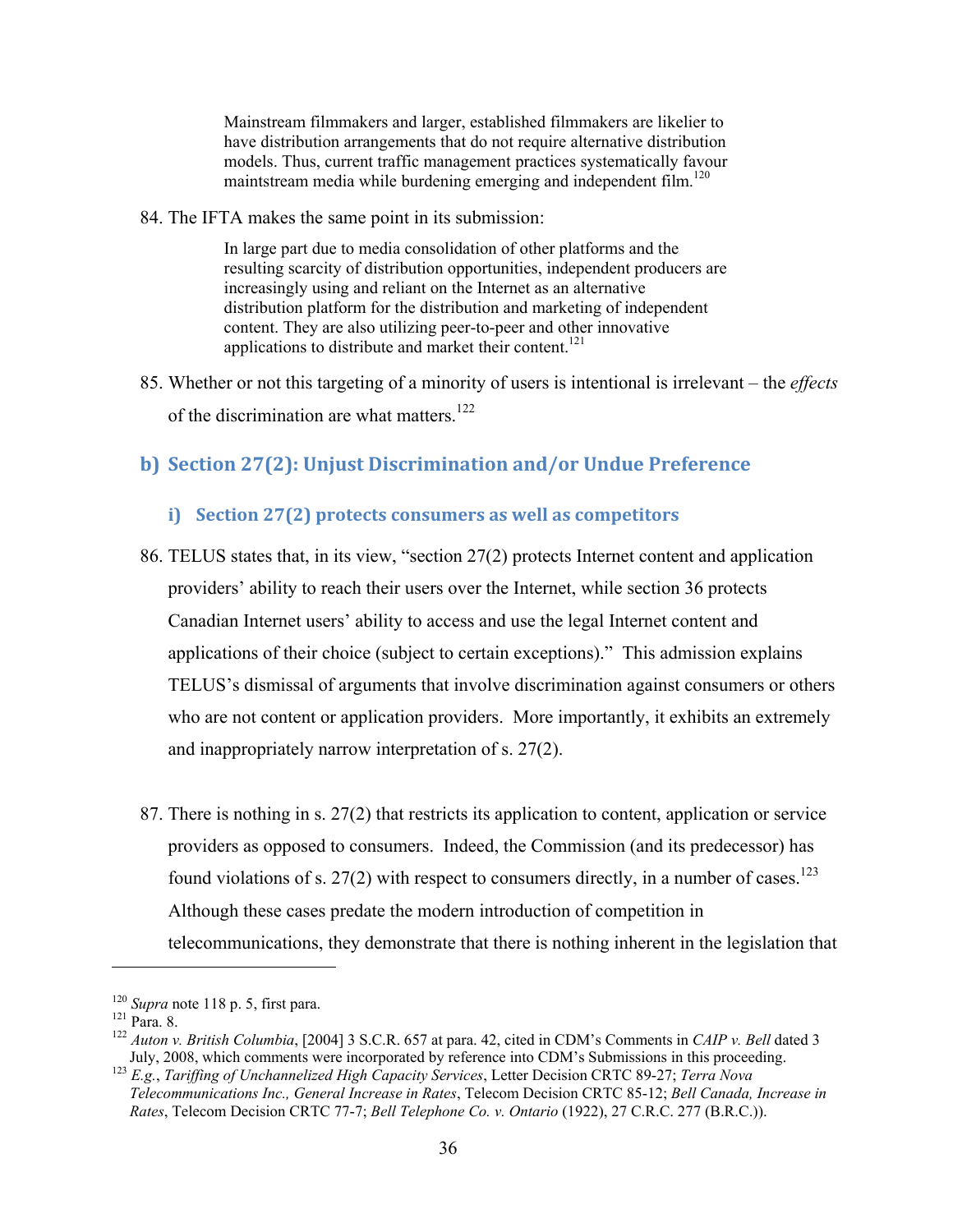restricts its application as TELUS suggests. Rather, each case must be decided on its facts, with reference to the statutory policy objectives, relevant Orders in Council, and the *Telecommunications Act* as a whole. It may be that the existence of competitive alternatives is found, in a given case, to justify the impugned discriminatory practice. (See reply argument on transparency, below.) But this does not mean that s. 27(2) should never be applied to discrimination against customers directly. The existence of competitive alternatives is not the only relevant consideration in s. 27(2) cases.

- **ii) The justness of targeted P2P throttling depends on more than the nature of P2P**
- 88. In paras. 128-135 of its submission, Bell argues that targeting P2P traffic is "just" discrimination for traffic management purposes because P2P by its nature (a) consumes all available bandwidth, and (b) is not time sensitive and thus does not suffer from such throttling to the same extent that more time-sensitive applications do. Other ISPs make similar arguments.<sup>124</sup> Such arguments are fundamentally flawed insofar as they (a) assume that throttling is necessary in order to maintain network capacity when in fact it is not, and (b) ignore other, less intrusive, methods of managing network congestion.
- 89. As noted by CDM in its initial submission, there are numerous alternative methods of managing network congestion, most of which are significantly less intrusive and discriminatory than targeting a particular internet application (that happens to carry competitor traffic). It appears that neither Bell nor other ISPs throttling P2P have exhausted such alternative methods before resorting to application-based throttling.
- 90. Indeed, as many other parties have pointed out, developments in the United States (i.e., Comcast's response to the FCC ruling on its throttling of P2P traffic) clearly prove that application-based throttling is not necessary in order for cableco-based ISPs to manage congestion on their networks. And the fact that TELUS does not engage in applicationbased throttling is clear evidence that such throttling is not necessary in order for DSLbased ISPs to manage congestion on their networks.

<sup>124</sup> *E.g.*, Rogers para. 4; Barrett Explore para. 10.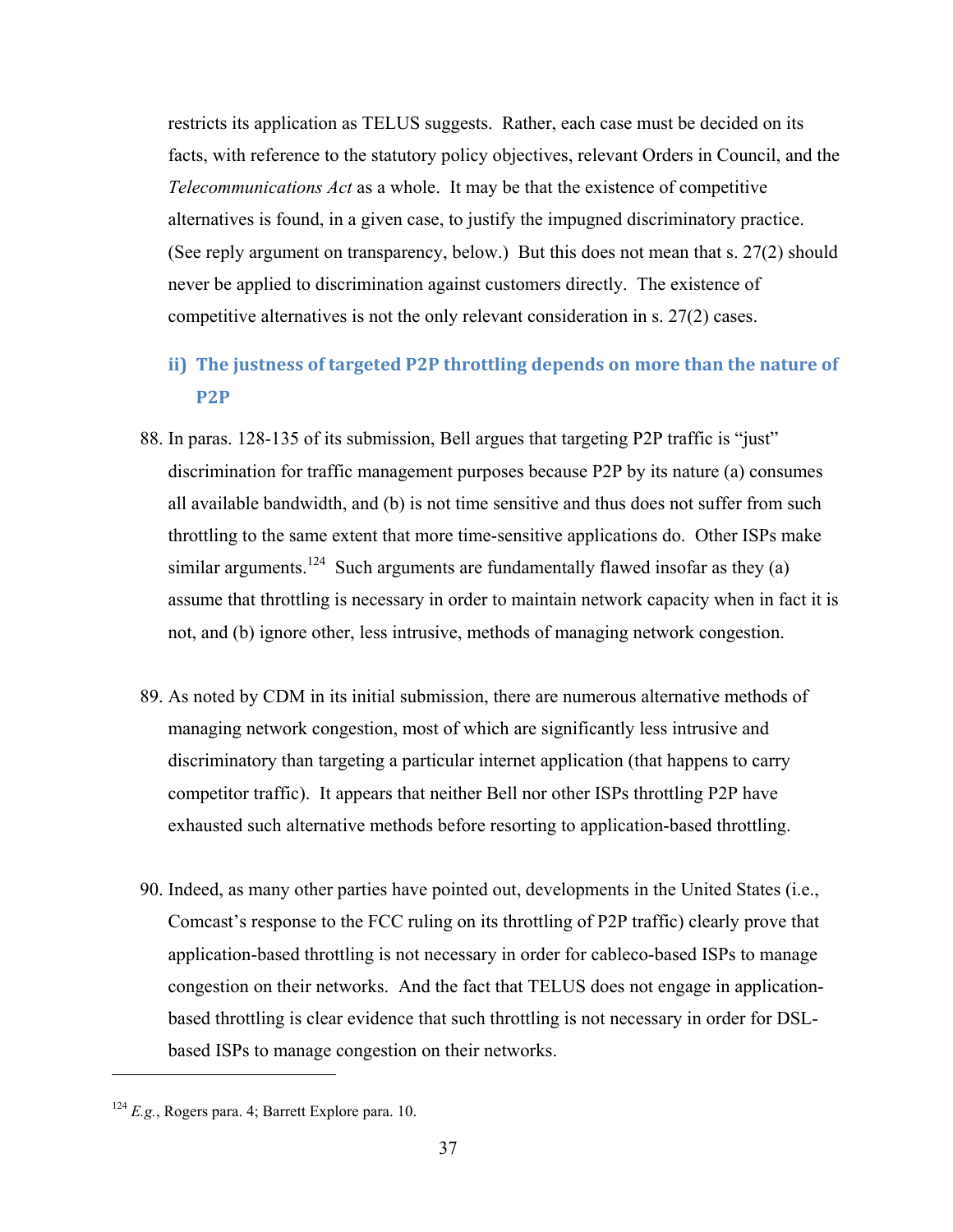91. Moreover, despite unanimity among and repeated assertions by ISPs that P2P "eats up all available bandwidth" such that expanding capacity will not solve congestion problems, there is evidence on the record of this proceeding from other, less vested interests that the congestion problem claimed by ISPs is not caused solely by P2P traffic. Skype, for example, states at para.13 of its submission that "There is nothing inherent in P2P technology that makes P2P traffic more of a congestion threat than other traffic." And Dr. Andrew Odlyzko has testified that ISPs are capable of meeting current rates of traffic growth with modest rates of investment, without resorting to application-based throttling. $125$ 

#### **iii) Congestion relief is not the only purpose of P2P-targeted throttling by ISPs**

- 92. Indeed, the record of this proceeding clearly shows that ISPs have a strong incentive to use, and are using, "traffic management practices" to achieve a number of goals of which congestion relief is just one. As the Heavy Reading report states, technologies such as Deep Packet Inspection have "a broad range of potential applications", and "are also often used to give preferential treatment to an ISP's own applications or premium-tier subscribers, to manage the growing range of security threats, and for traffic monitoring and analysis, among other things."<sup>126</sup>
- 93. For example, Sandvine points out in its submission that its services are useful to ISPs for a wide range of purposes: "Sandvine provides "Network Policy Control" solutions that allow service providers to define and deploy network-wide policies to address a wide variety of operational needs, from a single unified platform."<sup>127</sup> And Arbor notes in its submission:

Deep packet inspection from Arbor has been used by ISPs and Carriers around the world to eliminate congestion in the network during peak hours (when the network capacity is oversubscribed) and actually improve service to the end-user for applications such as web browsing,

<sup>&</sup>lt;sup>125</sup> Attachment A to the CDM Submission; see esp. paras. 16-21.<br><sup>126</sup> Heavy Reading, *ISP Traffic Management Practices: The State of the Art* (2009)

http://www.crtc.gc.ca/PartVII/eng/2008/8646/isp-fsi.htm , Executive Summary. 127 Sandvine, Comment (23 February, 2009) para. 17.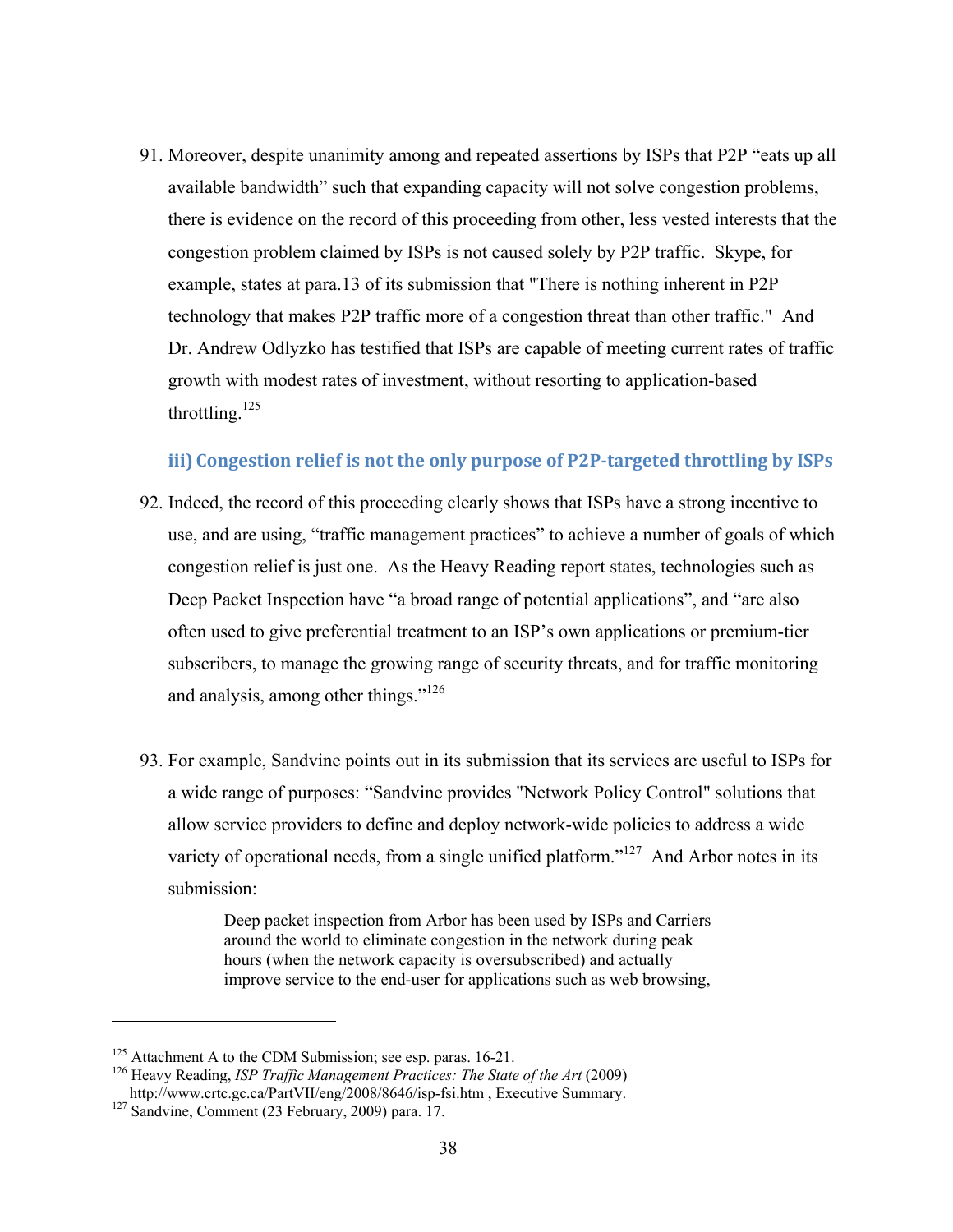video streaming and voice calling. **Because deep packet inspection can be used to also prioritize traffic and time-shift file sharing into offhours, ISPs can save millions of dollars in capital expansion costs** that would be necessary in order to meet growing bandwidth demands even without new subscriber acquisition.<sup>128</sup> (emphasis added)

- 94. While ISPs are to be encouraged to use their networks efficiently, at some point the substitution of interventionist traffic management for non-interventionist capital expansion is sub-optimal from a public interest perspective – i.e., from a perspective that is driven by achievement of telecommunications policy goals rather than maximization of private shareholder value. It is incumbent on the Commission to define that point as clearly as possible and as soon as possible, so as to ensure that key policy goals such as innovation, competition and diversity of voices are not undermined by anti-competitive and anti-consumer ISP practices hidden under the guise of "traffic management".
- 95. Moreover, as numerous parties have pointed out, ISPs have a strong incentive to use traffic management tools in ways that frustrate or prejudice providers of content, applications or services that compete with that of the ISP, its affiliates, or its preferred customers. As the CBC states at paras. 3 and 19 of its submission:

...there is a clear opportunity and incentive for ISPs to use traffic management as a way of either favouring their own or affiliated services, or generating new revenue streams from third parties seeking preferential treatment. ....

For example, a mobile wireless service provider could "manage" Internet traffic so that Internet-based news and weather services were not as convenient or quick to access as the mobile carrier's own, non-Internet based news and weather services.

96. As the Canadian Film and Television Production Association notes in its submission, P2P applications are being used by a number of emerging and established independent producers as the primary distribution for original content (para.53), and such uses are considered by large Canadian ISPs to be a threat to their traditional broadcasting distribution and programming services (para.65). The CFPTA points out that:

> ...under the questionable guise of "traffic management", discriminatory traffic throttling enables ISPs to accord differential treatment to applications and protocols based solely on their own determinations of

 $128$  Response to Q.9(2)(d).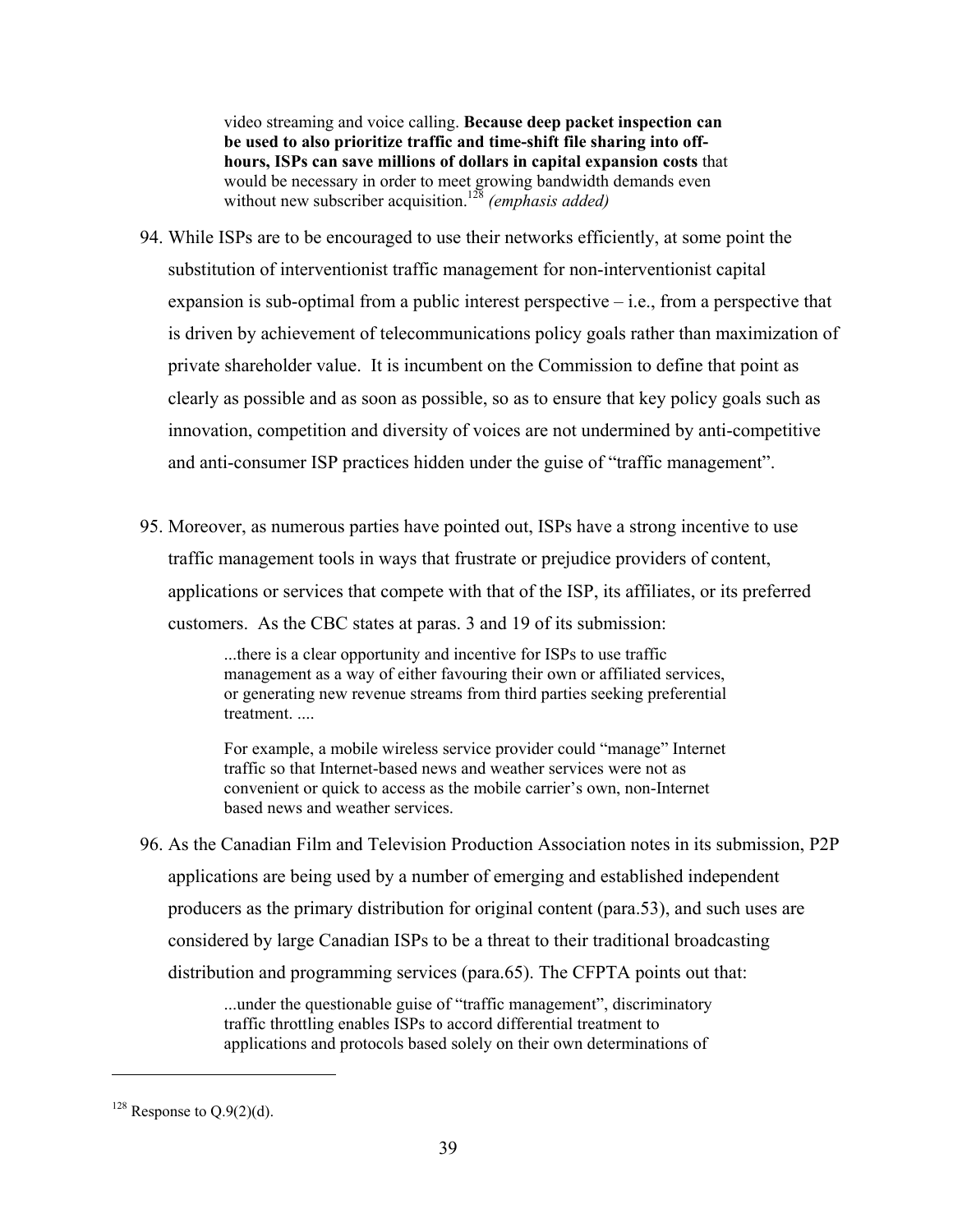what they claim is necessary to relieve congestion on their networks. This is particularly problematic when ISPs throttle P2P applications, which have become one of the principle vehicles for distributing audiovisual content, including Canadian audio-visual content, on the Internet.<sup>129</sup>

- 97. It would be naive for the Commission to expect that ISPs will not discriminate against competing interests where such discrimination is difficult to detect or to separate from legitimate traffic management activities. Broad rules against unjust discrimination will not prevent such behaviour; such rules must be supplemented with clear and concrete restrictions on easily abused traffic management practices.
- 98. Waiting to impose such restrictions until significant competitive harm has occurred would be irresponsible and reckless, in CDM's submission, since by then the damage will be done. As the Independent Film and Television Alliance stated in its submission (para.12):

The actual evidence of the harm of discriminatory or preferential practices and the resulting limitations on diverse and independent content and applications may not be realized until the implementation and use of traffic management practices and allocation of tiered Internet services are commonplace. At that point, the supply of lawful independent content and applications will be irreparably harmed as well as the corresponding public demand for such content. If network management practices are allowed to develop absent necessary safeguards, there will be no room for independently produced content and applications in the "walled gardens" of the ISPs tiered services. Independent content will disappear because the current remedy for questionable network management practices entails an uphill battle by the complainant after the harm is caused. Such recourse will fail to effectively prevent an inevitable decline in independent content. Since the public is unable to exercise decision over network management practices and the potential impact to access and diversity, the Commission should ensure safeguards exist that protect and promote public access to legal content and applications. *(emphasis in original)* 

- **iv) Clear evidence of discrimination against particular content producers and distributors**
- 99. CDM notes that the record of this proceeding, unlike that in the *CAIP v. Bell* proceeding, is replete with evidence of the adverse effects of ISP discrimination against P2P

<sup>129</sup> Para. 50.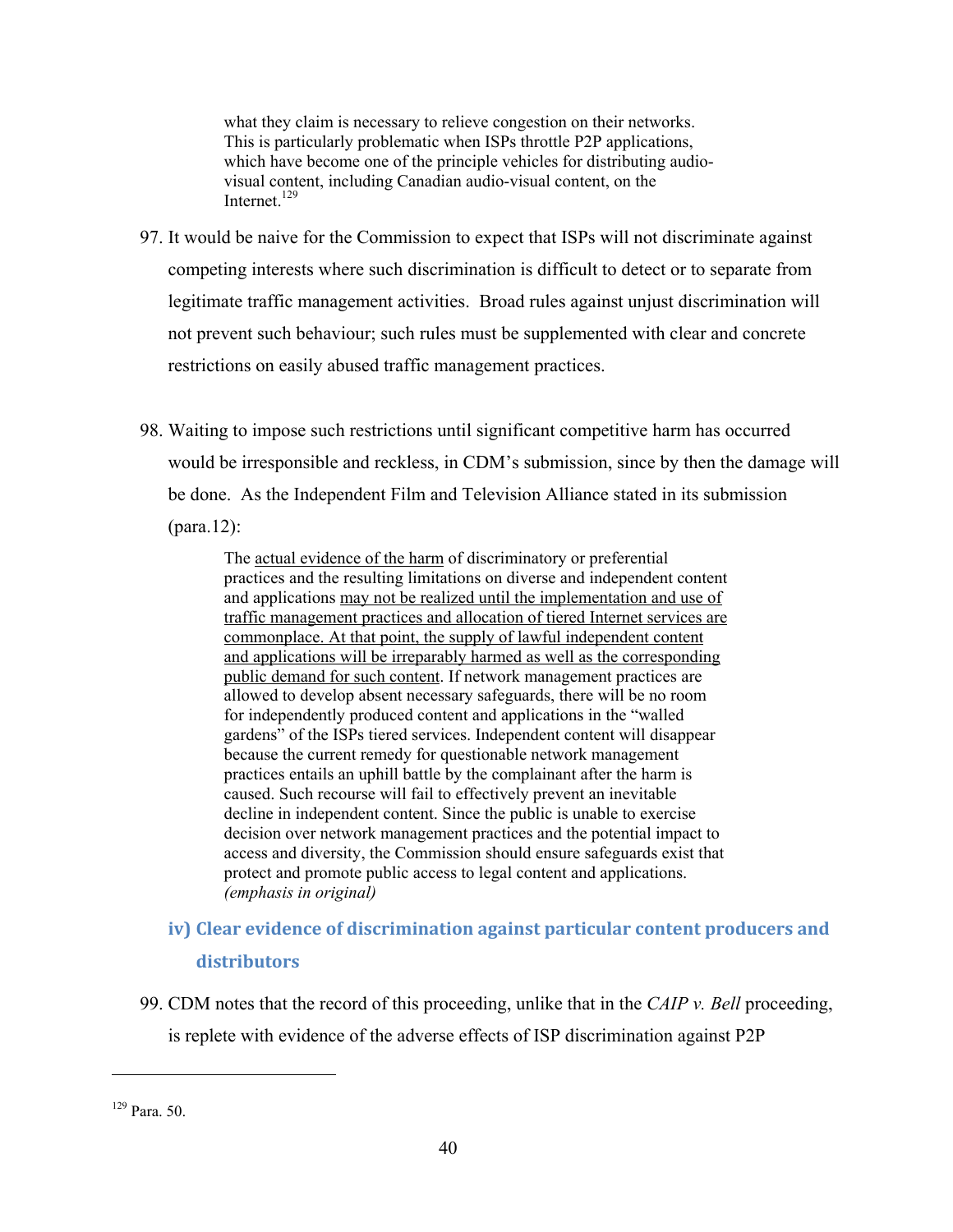applications. For example, the Documentary Organization of Canada states in its submission (at pp.3-4):

DOC believes that throttling by ISPs already results in unjust discrimination against legitimate users of P2P file sharing and BitTorrent, including both content distributors (filmmakers) and content consumers (documentary downloading audience).

While different filmmakers use BitTorrent technology in varying degrees, throttling threatens a widely recognized community reality. The voices and films of independent filmmakers, and of lower-budget emerging and activist filmmakers in particular, are caught in the crossfire of this Internet management practice. This places independent filmmakers at a distinct disadvantage, especially those who are unable to secure large budgets and traditional mechanisms of distribution such as theatres and television. If a filmmaker wants her film to be seen and to maximize her audience, Internet distribution including P2P file sharing is one of the best available options.

While other online distribution options to BitTorrent do exist, such as YouTube and sometimes even direct downloads from filmmakers' own sites for free or pay, there are limitations with both. Picture quality with YouTube is limited and films distributed through that mechanism must adhere to file size and video/movie length limits – currently limited to ten minutes maximum for regular users. In other words, the film would need to be cut-up in installments and segmented. For the filmmaker who approaches her work with passion and in many ways as a labour of love, control over the quality of distribution is not inconsequential. Second, for a filmmaker to host her own server is a luxury that not many can afford. The utility of BitTorrent is that it makes it possible to distribute content in very high quality for those unable to invest in a large server and expensive bandwidth. The significant cost associated with establishing a hosted server coupled with the continued practice of throttling will result in fewer Canadian voices and documentary content distributed in the national cultural marketplace of ideas. DOC believes that these voices are thus placed at an undue competitive disadvantage by throttling practices.

#### **v) Circular arguments**

100. TELUS' argument under s. 27(2) is circular. First, TELUS summarizes the Commission's past interpretation of this provision, noting that practices will generally be found to be unjustly discriminatory where the preference or advantage conferred by the practice is unreasonable.<sup>130</sup> TELUS then states that "reasonable network/traffic

<sup>130</sup> Para. 44-45.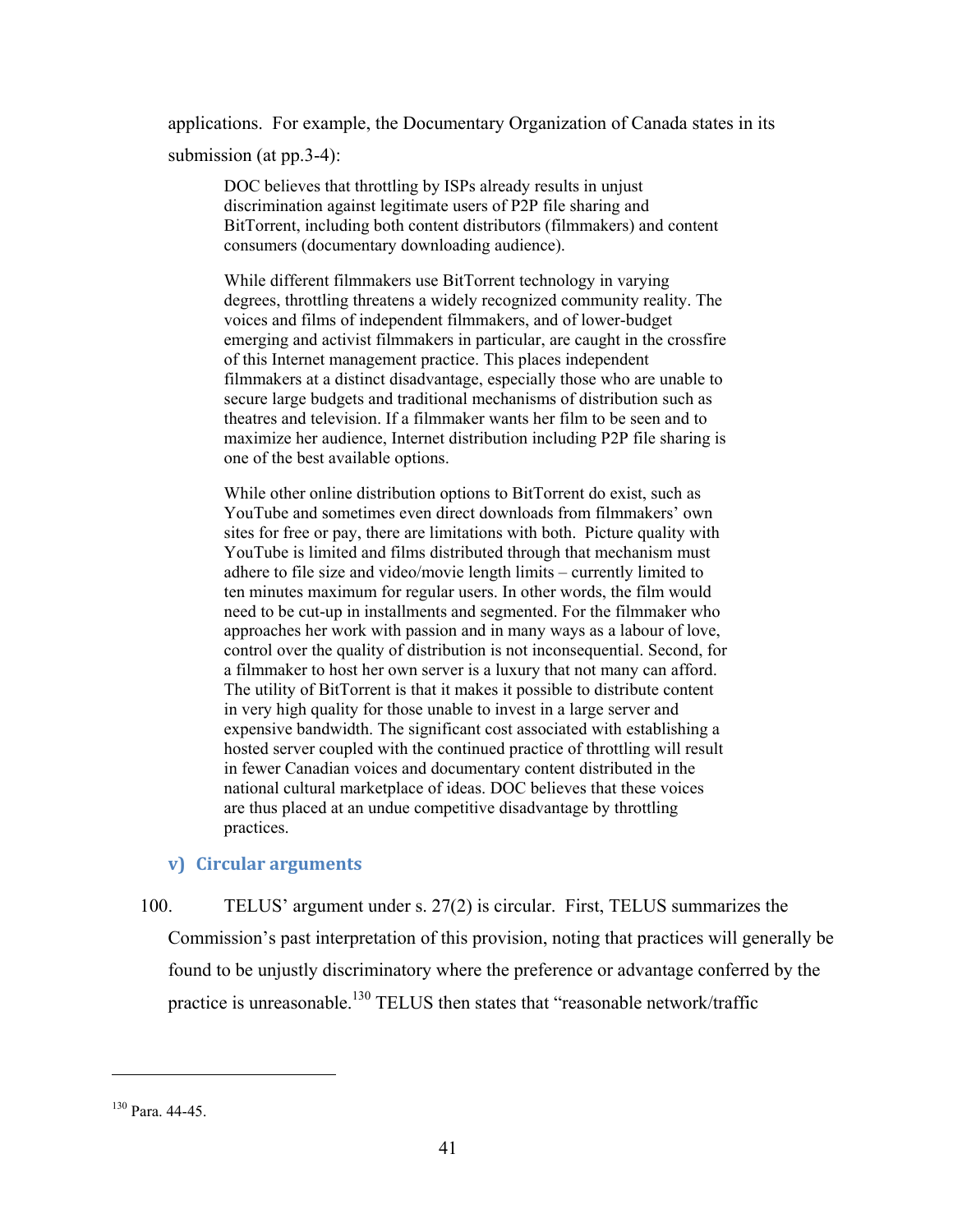management practices are those technical measures undertaken in a manner that is not unjustly discriminatory..."

101. This unhelpful approach to applying s. 27(2) is compounded by TELUS' cautioning "against an attempt to pre-define what kinds of traffic management practices might constitute unjust discrimination or undue or unreasonable preference or disadvantage because the determination will always be fact-driven."131 The purpose of this proceeding is precisely to get the facts in order to make a determination that does not "pre-define" but rather provides much-needed guidance to the industry and the public on a highly contentious issue.

#### **vi) Transparency is necessary but not sufficient to justify Traffic Interference**

- 102. In para.134 of its submission, quoting from Professor Catherine Rosenberg, Bell appears to concede that, in order for discriminatory traffic management practices to be "just" under s. 27(2), they must be clearly disclosed to the public.<sup>132</sup> However, it appears that Bell considers mere disclosure of discriminatory practices to be sufficient in order to render such practices "just" under s. 27(2). TELUS seems to be making a similar argument when it argues in para.41 of its submission that the threshold for "unjust discrimination" under s. 27(2) should be lower where consumers have competitive choices.
- 103. As noted above, this argument is based on a simplistic theory of competition and consumer behaviour that is not reflected in the market reality of Canadian telecommunications. Disclosure of traffic management practices by ISPs is critical in CDM's view, and will offer consumers one more piece of information with which to compare ISP service offerings. But there are many other factors that will go into most consumer purchasing decisions including price, features and quality reputation. Thus, traffic management practices may not be determinative, even where they are important to consumers. Moreover, most internet consumers have neither the time nor the technical

<sup>&</sup>lt;sup>131</sup> Para. 49.<br><sup>132</sup> ISPS "...should be transparent in explaining what their philosophy and guiding principles are."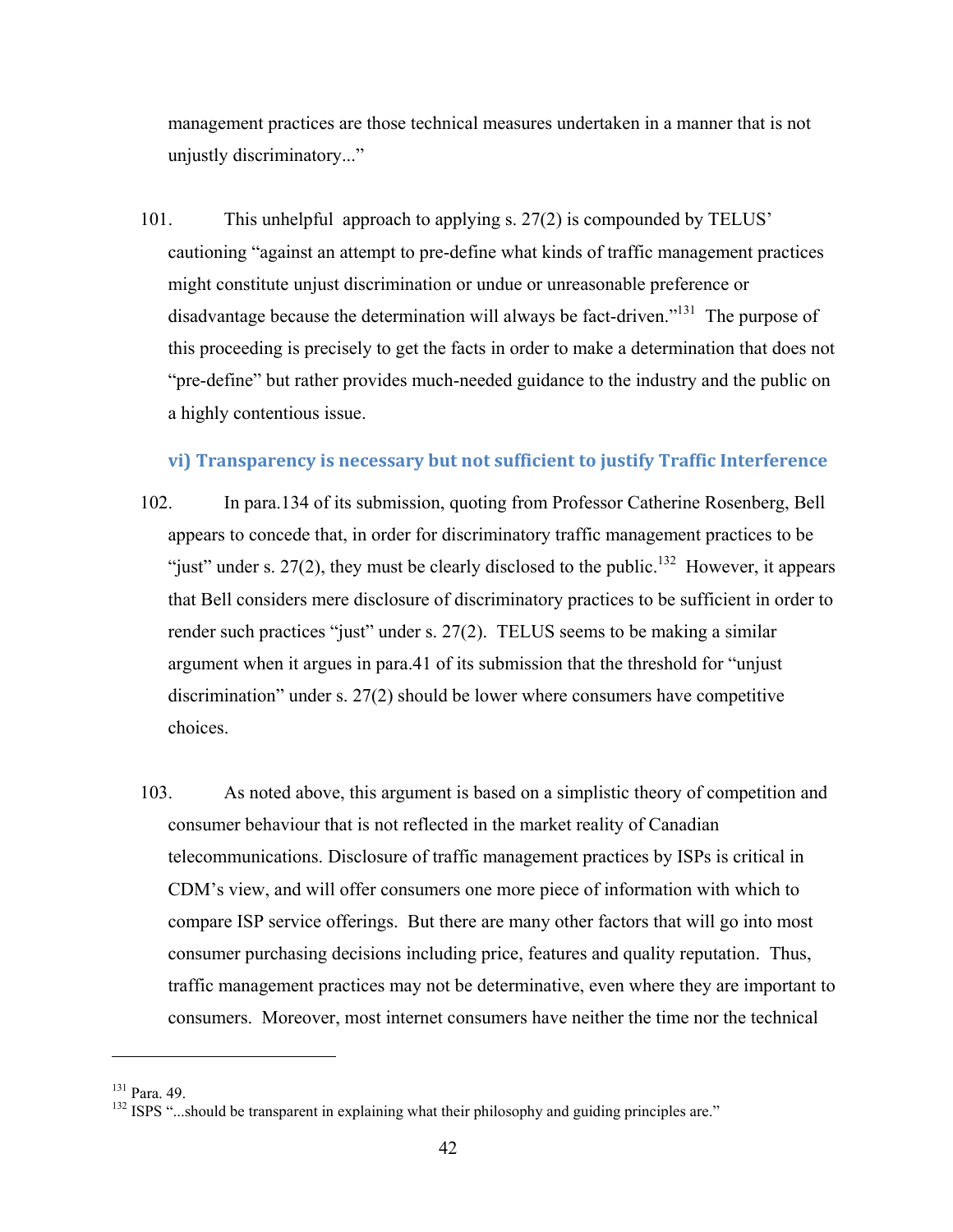understanding necessary to make informed choices on the basis of ISP traffic management practices.

104. Similar realities exist with respect to other service, application or content providers who use ISP telecommunications services or facilities. As Skype points out in its submission (para.26):

> It is important to note that while disclosure requirements are important, they do not solve all traffic management issues. Many network operators' Terms of Service include broadly worded provisions that entitle the network operator to change its traffic management practices at any time, leaving application developers lacking the certainty required to invest in innovative products and services. Moreover, even if a network operator accurately discloses its traffic management practices, application developers may be left in a situation in which it has to monitor and adapt to different traffic management on different networks — a costly and wasteful exercise when the application developer is trying to produce a product that operates across Canada, let alone worldwide.

105. Thus, transparency of practices by ISPs does not make an otherwise unjust practice just, and must not be treated as the sole solution to the ISP traffic management problem.

## **c) Section 36: Controlling Content or Influencing the Meaning or Purpose of a Telecommunication**

- **i) Significant distortions or delays of telecommunications influence the meaning or purpose of such telecommunications**
- 106. ISPs in this proceeding argue that s. 36 does not apply to traffic management practices because there is no editorial interference with content and no attempt to control or alter the content *per se* of affected traffic. Merely slowing traffic, in Bell's submission, does not amount to "controlling content". Because their traffic management practices focus on applications as opposed to content, ISPs argue that such practices do not implicate s. 36.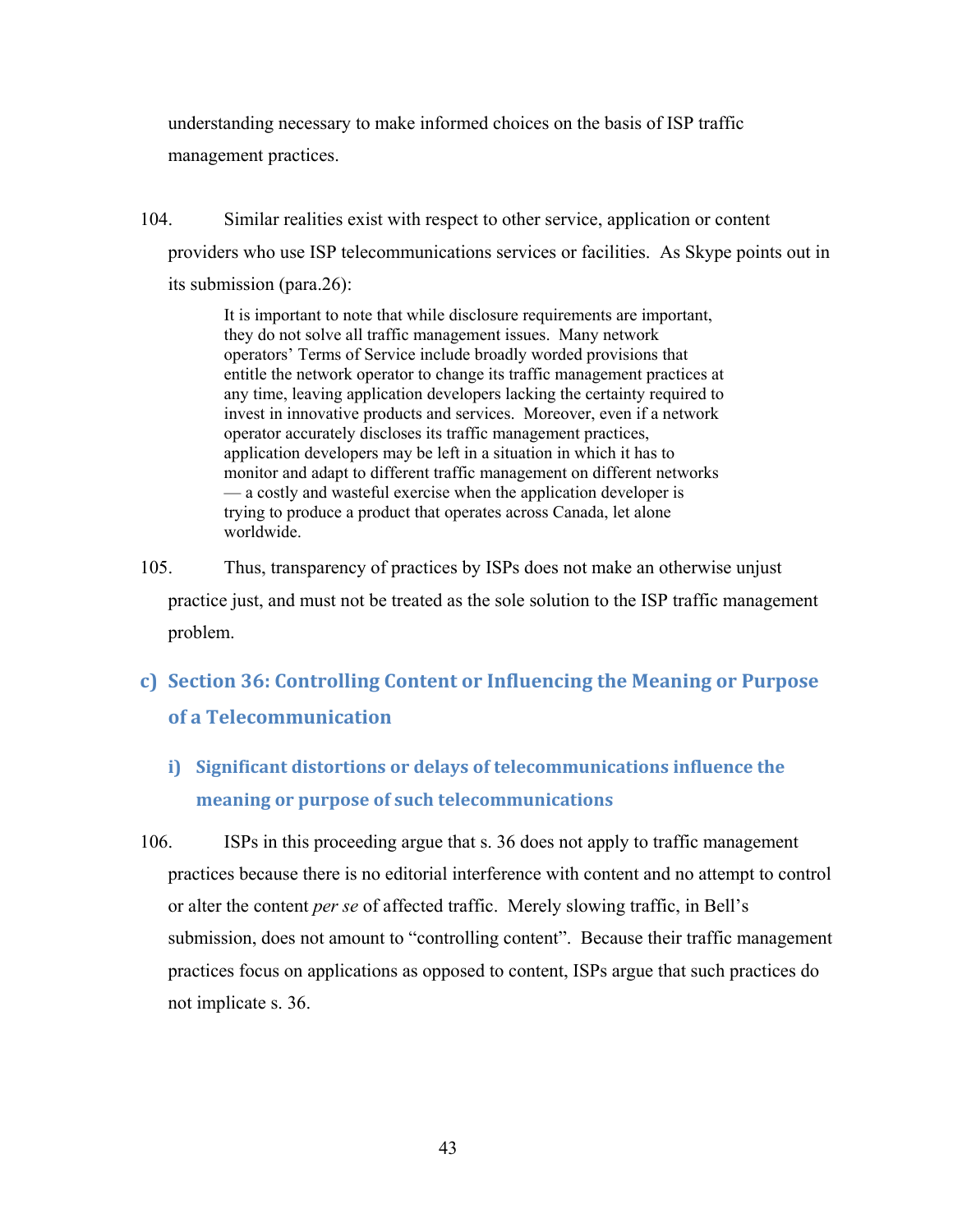- 107. These arguments fail to appreciate that it is *effects* of such practices that are at issue, not simply their purposes.<sup>133</sup> And the evidence submitted by numerous parties in this proceeding clearly establishes that targeted P2P throttling, by delaying and distorting P2P communications, has a serious adverse effect on the content, meaning and purpose of P2P telecommunications. Indeed, the IFTA states in its submission that "throttling [P2P] applications effectively blocks the public's access to the content."134
- 108. As the Documentary Organization of Canada states in its submission:

Many documentary filmmakers now routinely use BitTorrent: 1) as the sole or primary method to distribute their films; and 2) as part of a multidistribution strategy to reach as broad an audience as possible – legally, openly and purposefully. Throttling of file sharing applications slows down file transfer speeds to the point of hindering the utility of such applications as a robust medium of distribution and, when at its worst, can make it virtually impossible to transfer files through such applications at all. In either circumstance the ability of documentary filmmakers to distribute their work is impeded.<sup>135</sup>

109. CDM submits that the evidence provided to the Commission in this proceeding shows that P2P throttling can and does delay and distort communications to such an extent as to render the communications useless in many cases. As the CBC points out, ISPs can use traffic management techniques to slow down competing news and weather services for which timeliness is critical. By frustrating timely access to such timesensitive content and services, ISPs are not only engaging in unjust discrimination but are also influencing the purpose of competing content or services and diminishing their value to end-users.

110. CDM therefore agrees with the CBC that:

an Internet traffic management practice would contravene section 36 of the Act if it involved either blocking access to a website or altering a communication over the Internet so as to significantly distort the content of the communication or frustrate timely access to the content.136

<sup>&</sup>lt;sup>133</sup> See *Auton v. British Columbia*, *op cit.* <sup>134</sup> Para. 8.<br><sup>135</sup> Doc, *supra* note 118, p. 2. <sup>136</sup> Para. 23.